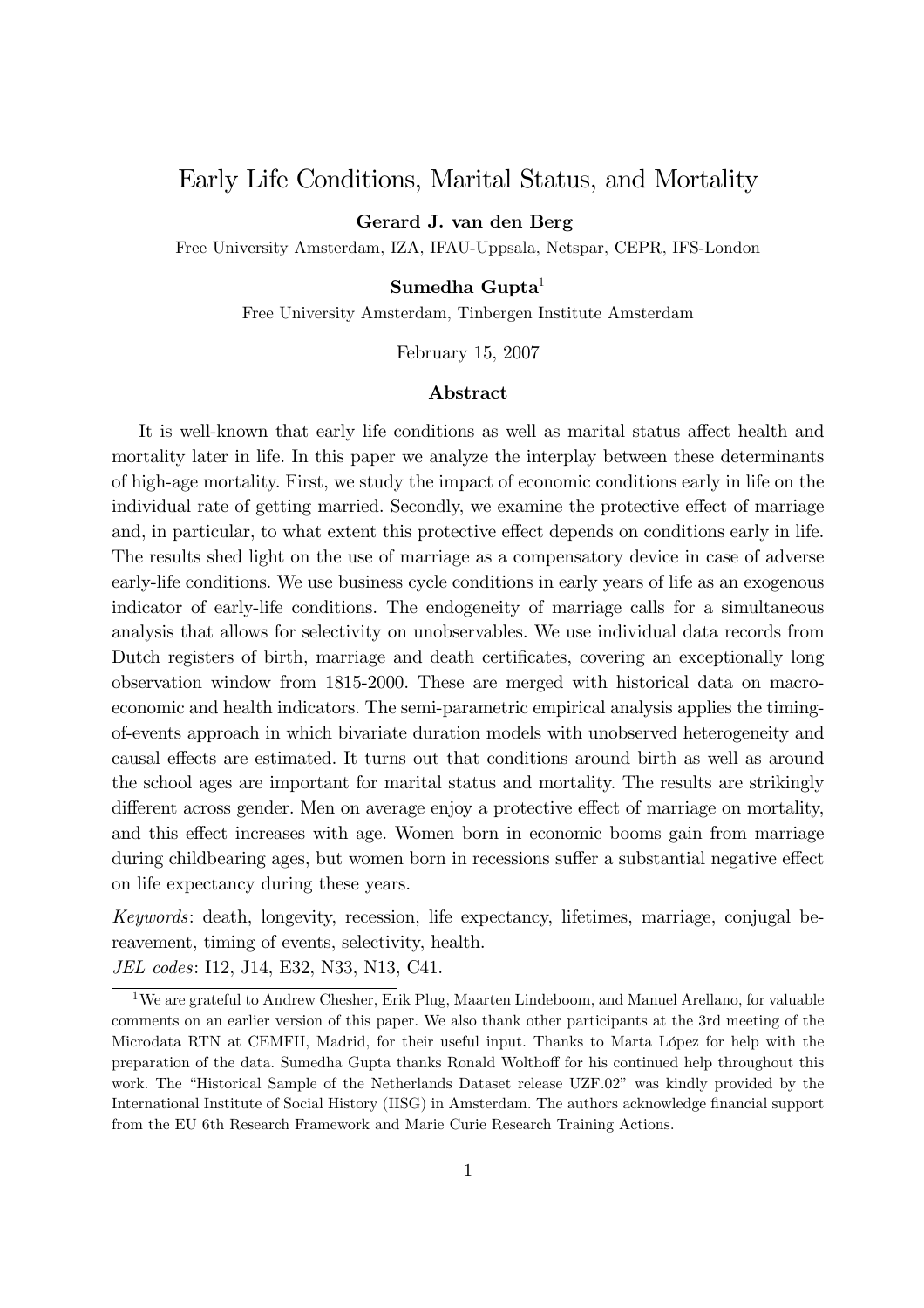#### 1 Introduction

Recently, a number of economic and epidemiological studies have drawn attention to the role of conditions early in life on health and mortality later in life. This work supports theories that poor socioeconomic status and the consequent poor nutrition and greater exposure to diseases in utero and during childhood are associated with increased vulnerability to a whole range of health problems later on in life (see for e.g. Case, Fertig and Paxson, 2003, Doblhammer, 2004, and Van den Berg, Lindeboom and Portrait, 2006).

A different body of literature has established the presence of a statistical association between marital status and mortality (Ebrahim et.al, 1995). In particular, the lower mortality of married individuals seems to have become a well-established fact (for e.g. see Hu and Goldman, 1990, Lillard and Panis, 1996). Married men seem to have lower susceptibility to health problems like cardiovascular diseases and consequently higher life expectancy (Phillips et.al, 2006). It is by now also well-accepted that part of the association between marital status and the mortality rate is causal (see Lillard and Panis, 1996). However, several studies also find support for what is called the *selection effect* hypothesis (e.g. Van Poppel, 1999).

In this paper we analyze the interplay between early-life conditions and marital status as determinants of high-age mortality. First, we study the impact of economic conditions early in life on the individual rate of getting married. Secondly, we examine the protective effect of marriage and, in particular, to what extent this protective effect depends on conditions early in life. The results shed light on the use of marriage as a compensatory device in case of adverse early-life conditions. First, individuals born in adverse conditions may have an incentive to marry earlier, so that they benefit sooner from a protective effect. Secondly, for individuals born in adverse conditions, the per-period protective effect of marriage may be larger. More in general, the results shed light on the extent to which the effect of early life conditions on mortality later in life is channeled through the marital status.

The empirical analysis uses exogenous determinants of individual economic conditions early in life. In particular, we use business cycle conditions in early years of life as an exogenous indicator of early-life conditions. The endogeneity of marriage calls for a simultaneous analysis that allows for selectivity on unobservables. We use individual data records from Dutch registers of birth, marriage and death certificates, covering an exceptionally long observation window from 1815-2000. These are merged with historical data on macro-economic and health indicators. The semi-parametric empirical analysis applies the timing-of-events approach in which bivariate duration models with unobserved heterogeneity and causal effects are estimated.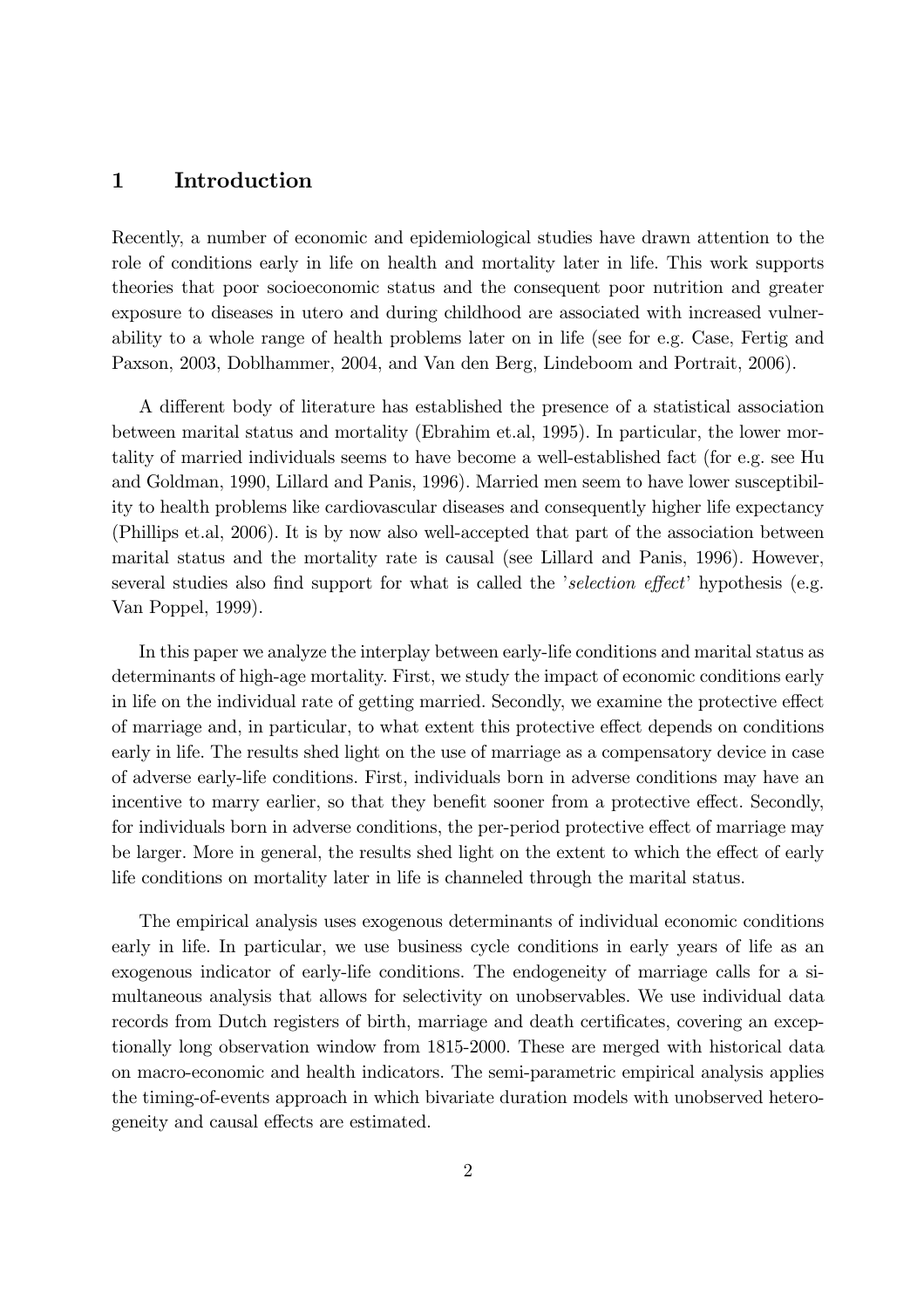Before we outline the approach in the paper in more detail, we discuss some more literature on marital status and mortality. To aid future discussion, we start by describing the two possible mechanisms linking marital status with mortality. According to the 'selection hypothesis', there are a range of factors like age, health, social background, income, occupation, education and race that might affect marriage as well as mortality. Better health, for instance, of married persons is a consequence of the selection of 'healthy' persons into and 'unhealthy' individuals out of marriage. For instance, older works like Luback, 1872 and Turksma, 1898 emphasize the direct role of mental or physical handicap and religious restrictions in limiting person's social status to being single. Latter-day studies propose other indirect selection processes in which factors like job security (Frinking and Van Poppel, 1979 and Van Solinge and Van Poppel, 1995), high social background, high income, and education (Gardner and Oswald, 2004) increase one's marriage prospects and also favourably affect the individual's survival. Any such positive selection into marriage would then overstate the effect of marriage on mortality.

However a large amount of medical and demographic literature finds that marriage in itself could have the so called *protection effect* against mortality (see for eg.Johnson, Backlund, Sorlie and Loveless, 2000, Lund, Holstein and Osler, 2004, Gardner and Oswald, 2004 and Murrey, 2000). Marriage by means of lower psychological stress and more favorable societal attitudes could earn a married person higher social support (van Poppel, 2001). More directly, marriage could encourage healthier lifestyle (lower consumption of alcohol or smoking etc.), discourage risk taking behavior, provide support to the married person during ill health and nally may increase material well being owing to economies of scale and specialization within the household (Gardner and Oswald, 2004).

In the next subsection, we provide a more detailed overview of the existing literature on the subject from the fields of medicine, demography and economics.

# 1.1 Some literature on the determinants of marriage and the determinants of mortality

Socioeconomic factors like parental education, social class, occupation, education, income etc. and demographic factors like race are notably some of those that seem to greatly influence major events like marriage and even mortality. Exclusion of any factor that affects mortality as well as marriage from the estimation of the impact of marriage on mortality would lead to a spurious correlation between these two events. Therefore, any attempt to establish the correlation between marriage and mortality, and the underlying mechanisms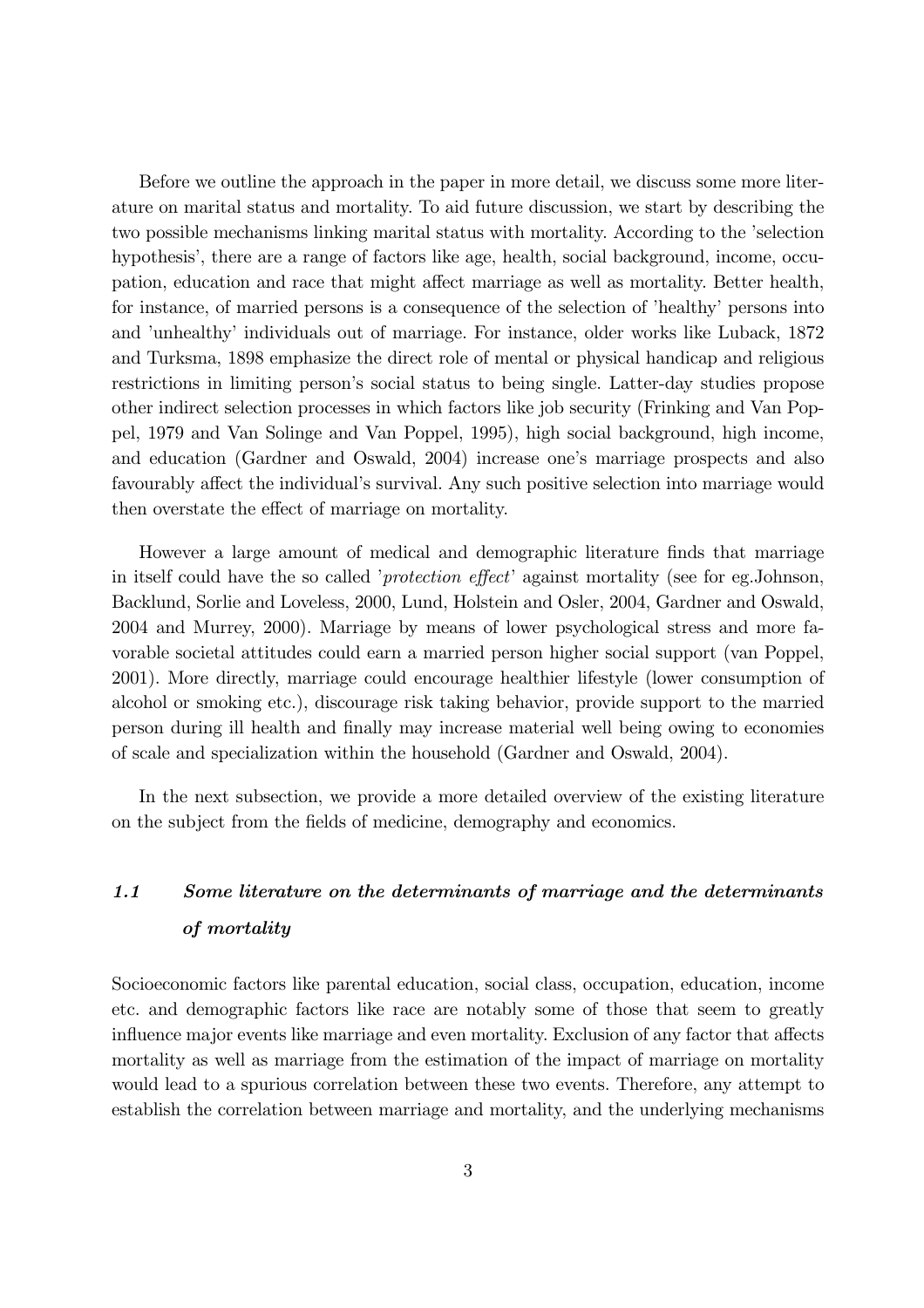should identify and include the factors that affect both occurrences. Different areas of research have emphasized on different realms of an individual's life in pursuit of these intervening factors.

Past studies of factors determining an individual's exit into marriage, have focussed on current conditions influencing a person's nuptiality decision. An individual's education level, contemporaneous labour market conditions and marriage market tightness are some of these. Boonstra, 1998 distinguishes between illiterates, first generation literates and second generation literates. Using a data set from Eindhoven, The Netherlands he shows that there is a steady decline in age of marriage as one moves from the first to the last of these three groups. The authors notes a strong correlation between literacy level and social class with illiteracy being lot more prevalent amongst the lower social classes. The results of this study then imply that lower social classes would on an average exhibit a higher marriage age than members of higher social classes. However, numerous studies on educational attainment of an individual find a strong positive effect of parental education and social background on a child's academic achievement. This therefore implies that any conclusive study on determinants of an individual's exit into marriage needs to not only consider current individual characteristics but also should control for the social background that the individual is born into.

Other studies have looked at labour and marriage market conditions as determinants of marriage rates. Blau, Kahn and Waldfogel, 2000 find that better female labour markets, worse female marriage markets and worse male labour markets imply lower marriage rates. Since, labour market conditions are strongly affected by on-going macro-economic conditions the latter can be used as a good proxy for the former. Moreover this would be particularly advantageous as, for any given individual these economy wide macro-conditions are clearly exogenous and would rule out any endogeneity issues. Marriage market tightness on the other hand should not be interpreted solely as a current situation. Marriage markets depend on cohort sizes of men and women within certain suitable age intervals. These are more likely to be determined by economic conditions affecting fertility decisions of parents prior to the birth of these individuals.

Coming to factors that could influence both matrimony and mortality literature points to *health* as the culminating factor that could influence an individuals entry into matrimony as well as mortality. The association between health and mortality is obvious. Unhealthy individuals are more susceptible to death and this might be particularly so in case of longterm illnesses. There is little ambiguity about the direction of causality between health and mortality and mortality in fact can be viewed as an extreme health outcome. However, the relationship between health and marriage, the operating mechanisms and the direction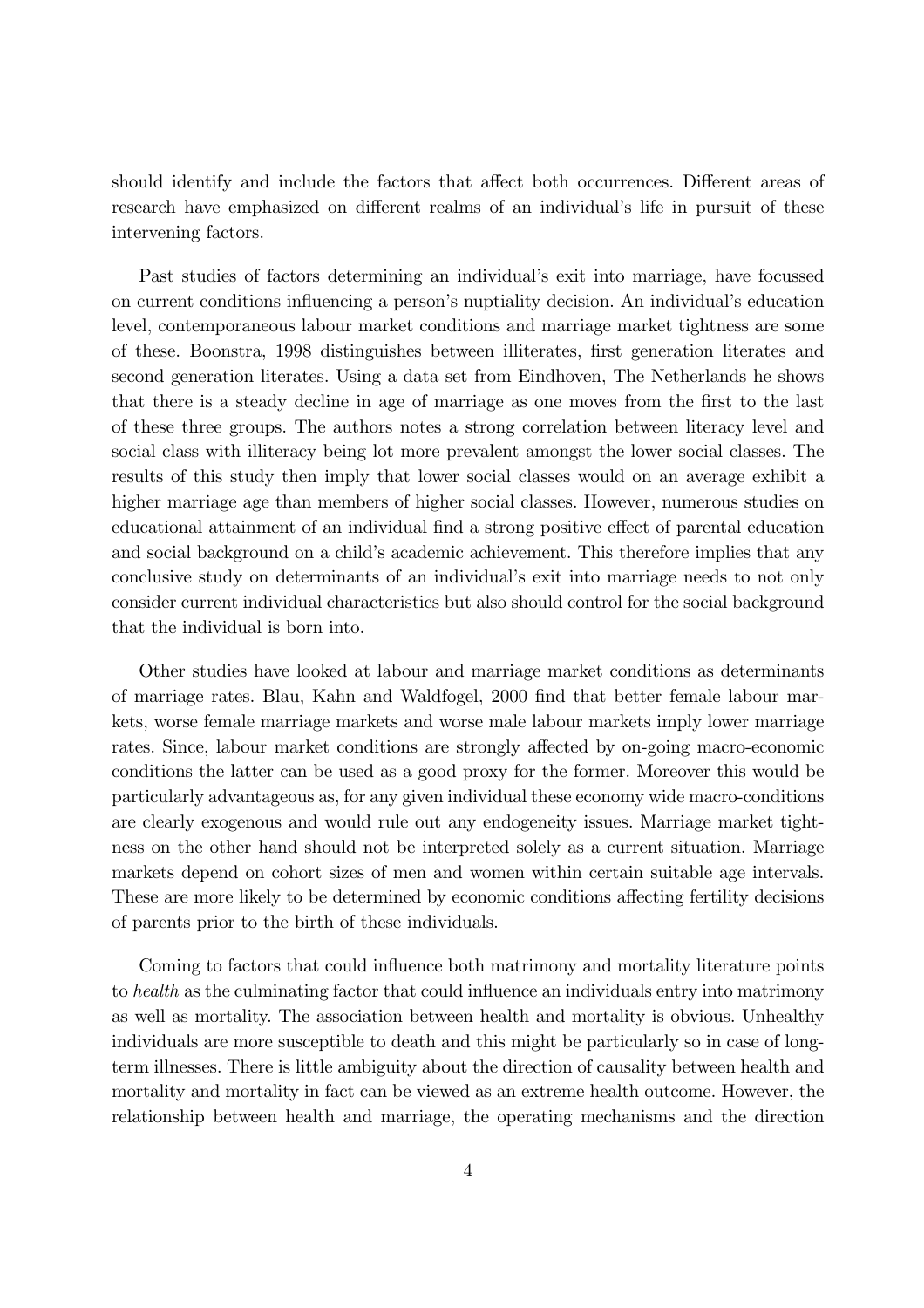of causality, are less clear. As mentioned earlier, numerous studies have debated between the protection effect and the selection effect of marriage. If there indeed is a protection effect of marriage, then unhealthy people have an incentive to marry early. This would imply 'adverse selection' into marriage. But if in fact there is positive selection of healthy individuals into marriage, then this casts doubt over the hypothesis of the 'protective effect' of marriage.

Focussing on current health conditions, Fu and Goldman, 1994, in a study linking health with marriage find no direct explanatory power of current health conditions on exit into marriage. They however find that poor adult health conditions and unhealthy lifestyles like obesity, short stature, alcoholism, substance abuse etc., that result from poor socioeconomic background, adversely affect a person's probability of finding a marriage partner.

Murray, 2000 goes further to study the link between 'adult' health status, marriage and longevity. The author finds that while 'adult' health and marriage both are hypothesized to affect longevity, these two factors work independently of each other. Even after controlling for 'adult' health, marriage in itself appears to induce lower mortality and the author finds evidence for both a selection as well as protection effect of marriage. Murray convincingly argues the necessity and usefulness of longitudinal data covering long periods of peoples lives to empirically study the nuptiality-mortality relationship. Any conclusive work would require information from time of marriage till time of death for sufficient number of people, an interval that could span decades. Murray uses one such rare historical sample of male Amherst University, Massachusetts students born between 1832-1839 and for whom amongst other things information about height, weight, education, occupation, marriage and mortality is available. Although this data allows an improvement in some ways over past studies that used short risk periods (e.g. Lillard and Panis, 1996. Discussed briefly later) of mortality or measures of morbidity rather than mortality, the data and consequently the study suffers from certain problems. Firstly, given that the data is from the late 19th and early 20th century the sample of only male university students is not very representative of the average American person at that time. Moreover, the individuals in the sample are observed only from the age of 20 years and then 'adult' health is defined in terms of the height and weight measured at this age when these students entered university. However, several medical studies argue that height, weight and body mass of adults are determined by intrauterine and childhood conditions (see for e.g. Power, Li, Manor and Davey, 2003). Furthermore, poor childhood conditions like smoking or alcohol consumption during pregnancy by the mother, poor nutrition due to socioeconomic conditions etc. can have long term consequences like increased risk of metabolic and cardiovascular illness later in life, despite catch up growth during childhood years (Hack, Schluchter, Cartar,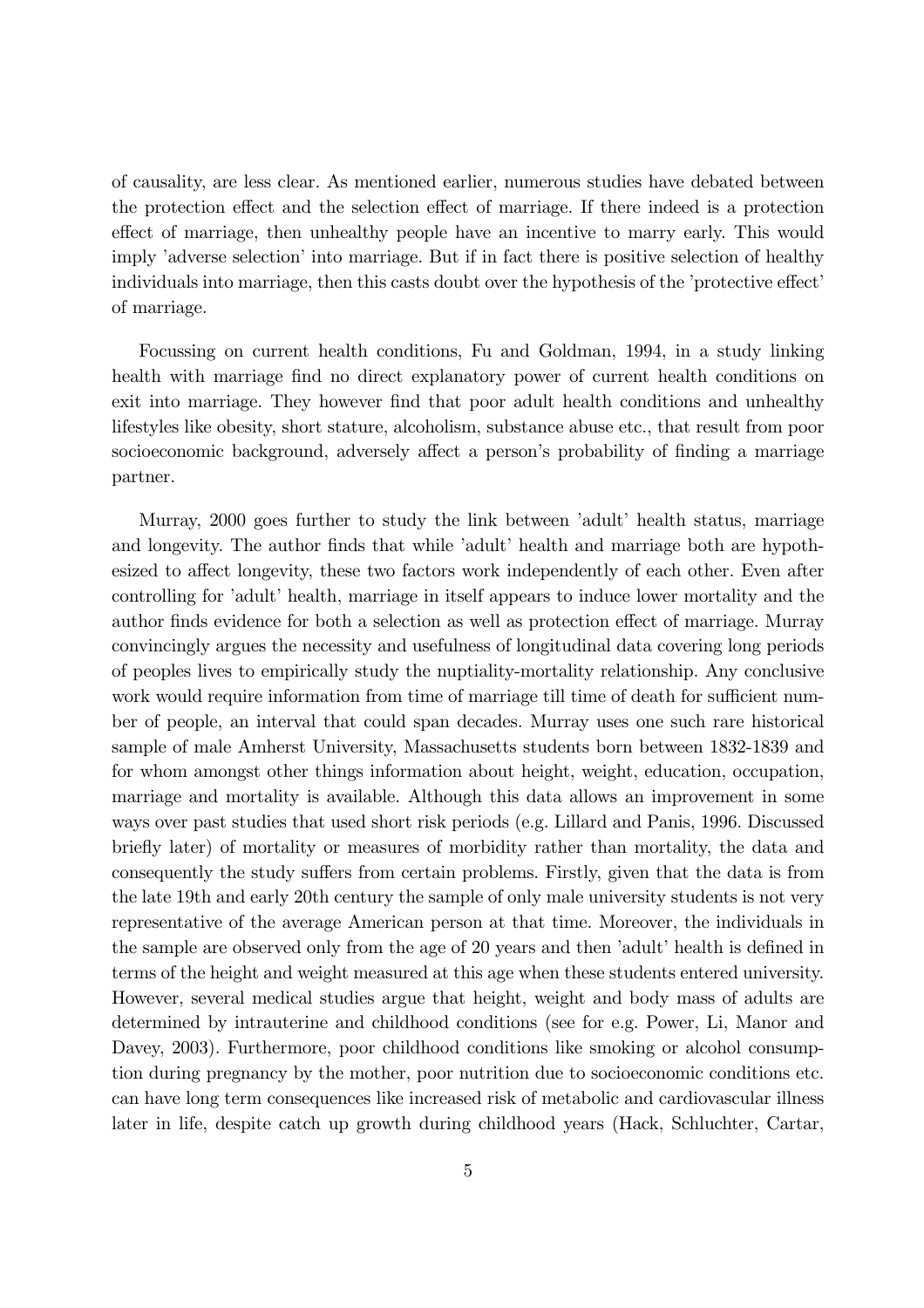Rahman, Cuttler and Borawski, 2003).

In an earlier study Lillard and Panis, 1996, estimate the correlation between adult health status and marriage using a self-reported measure of health (measured on a scale of 1- being poor health to 5-being excellent health) and find evidence of 'adverse selection' into marriage i.e. unhealthier men are more likely to marry soon in an attempt to gain the protective effects' of marriage. After controlling for health status however, they find a much larger positive selection into marriage indicating a positive correlation between unobserved factors affecting both health and exit into marriage. This implies an endogeneity of the event of marriage owing to the correlation in individual unobserved heterogeneities of marriage and mortality requiring the joint modelling of health, marriage and mortality. Although they find evidence for higher mortality of never-married people compared to married people in their data set, they are unable to explain these differences on the basis of their general measure of health. The authors note, that the answers to these mortality differences could lie in the information about early life of the individuals. But since their data only provides information about the persons at 12 years of age and beyond they are unable to provide more insight. The study also, once again, just uses a sample of men and therefore only provides a partial glimpse into the matter.

Medical literature supports the role of early health conditions in life on health, marriage and mortality later in life. Phillips et.al, 2001, propose that its prenatal growth that provides this link between marital status and mortality. Using a Finnish data set on male births, the authors note that marriage rates are positively correlated to birth conditions like weight, height, head circumference, gestational age along with more conventionally acknowledged factors like mothers age at birth and parents social background. Additional controls for adult life, like height and weight at 15 years of age and social class, income and age of the individual herself, leaves their results unaffected. The authors hypothesize, without proof, that fetal conditions may affect an individual's personality, socialization, sexuality and emotional responses in later life, consequently affecting their marital status which eventually (in addition to other factors) affects mortality.

In a study commenting on Phillips et.al, Vågerö and Modin (2002) using a Swedish longitudinal panel covering individuals from birth to death, find no evidence in favour of prenatal conditions providing the link between the effect of marital status and mortality. Using birth weight for gestational age as a measure of fetal growth, the authors find no differences in mortality between ever married and never married women before and after adjusting for prenatal conditions once socioeconomic background (like marital status of mother, social class at birth etc.) and adult conditions (like occupation, education and income) have been controlled for. For men, while married men are less likely to suffer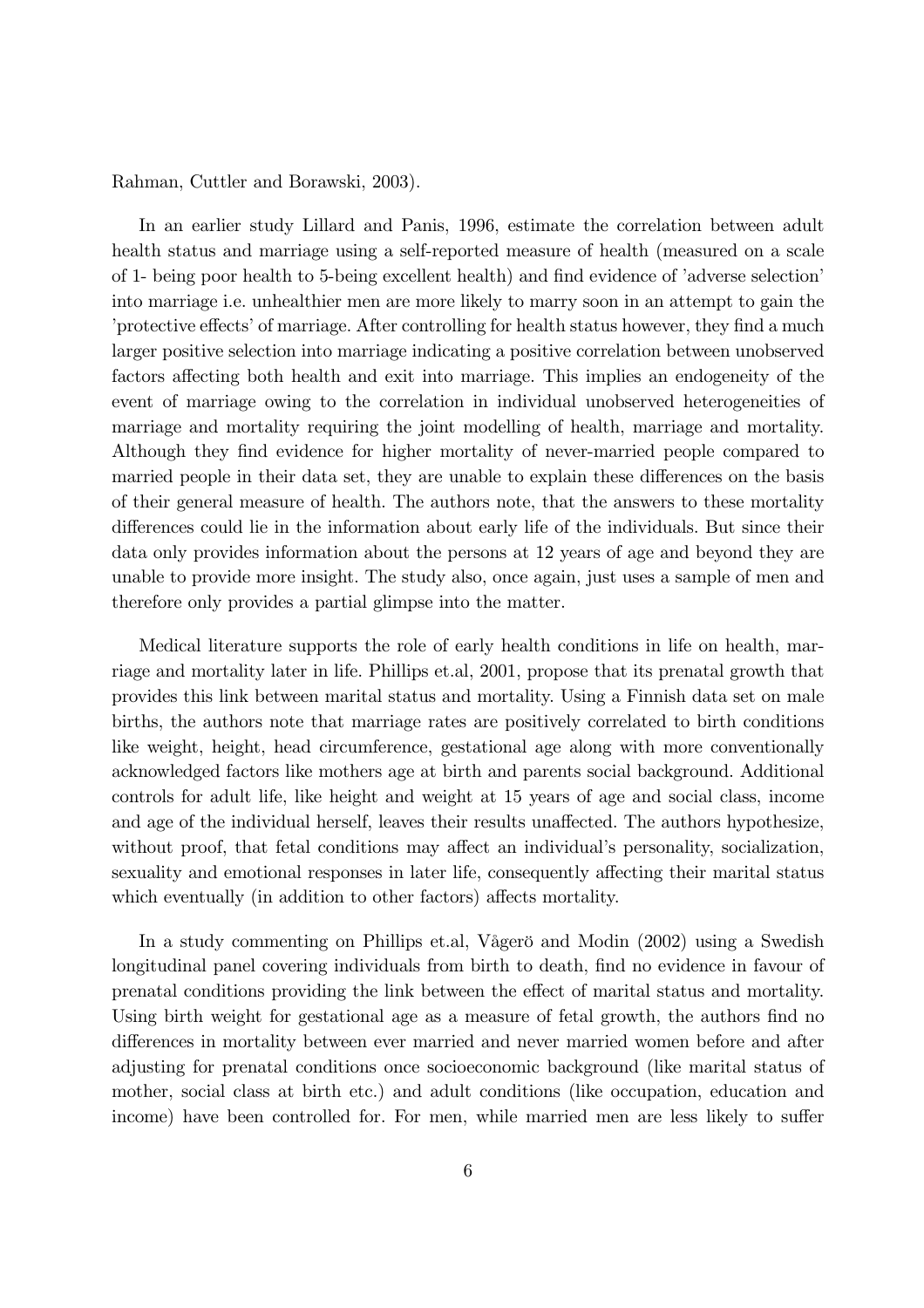from heart diseases and stroke than unmarried men, the risk ratios remain unaffected when social factors at birth were adjusted for and adult conditions continue to have a substantial effect. The study provides no information on the empirical methods used, but the authors conclude by saying that they find no evidence for early health status in life being the factor explaining differences in mortality across different marital statuses.

These studies provide insight into what factors need to be accounted for when trying to disentangle the relationship between the seemingly endogenous event of marriage and the exogenous event of mortality. Despite the differences in approach, all fields of literature on the subject point to health as a crucial factor that might affect these two major events in a person's life. In turn the question arises, what are the determinants of adult health status? As mentioned above, the medical literature has looked into the contributions of intrauterine and childhood health conditions as one such determinant while economic and demographic literature has mentioned some socioeconomic factors like parents occupation and education. The literature acknowledges the necessity of lifetime longitudinal data covering an individual's life from birth to death, in order to provide any conclusive evidence on the nature of correlation between marriage and mortality. In absence of such data, past studies have had to focus on the intervening roles of factors like health in the relationship between marriage and death, while health itself appears to be determined by "initial" conditions".

In our paper we use exogenous, cyclical macroeconomic conditions in early life and marital status as determinants of mortality, taking into account the potential endogeneity of the event of marriage itself. We base this approach on recent literature on mortality, which establishes the vital role of early conditions in life on mortality in later life (Van den Berg, Lindeboom and Portrait, 2006), and we combine this approach to the so-called Timing-of-Events approach for the analysis of the effect of a potentially endogenous event in time on the moment at which another event occurs (Abbring and Van den Berg, 2003). Given that mortality is an extreme, negative health outcome any factor influencing mortality would influence health throughout life. Therefore any study of the impact of conditions earliest in life, on later events like marriage and mortality would provide fundamental understanding of what really determines these events. This in turn would provide insight into what could potentially be the underlying workings of the correlation between the two. We consider both men and women, and we rely strictly on register data for all information on explanatory variables.

### 2 The Data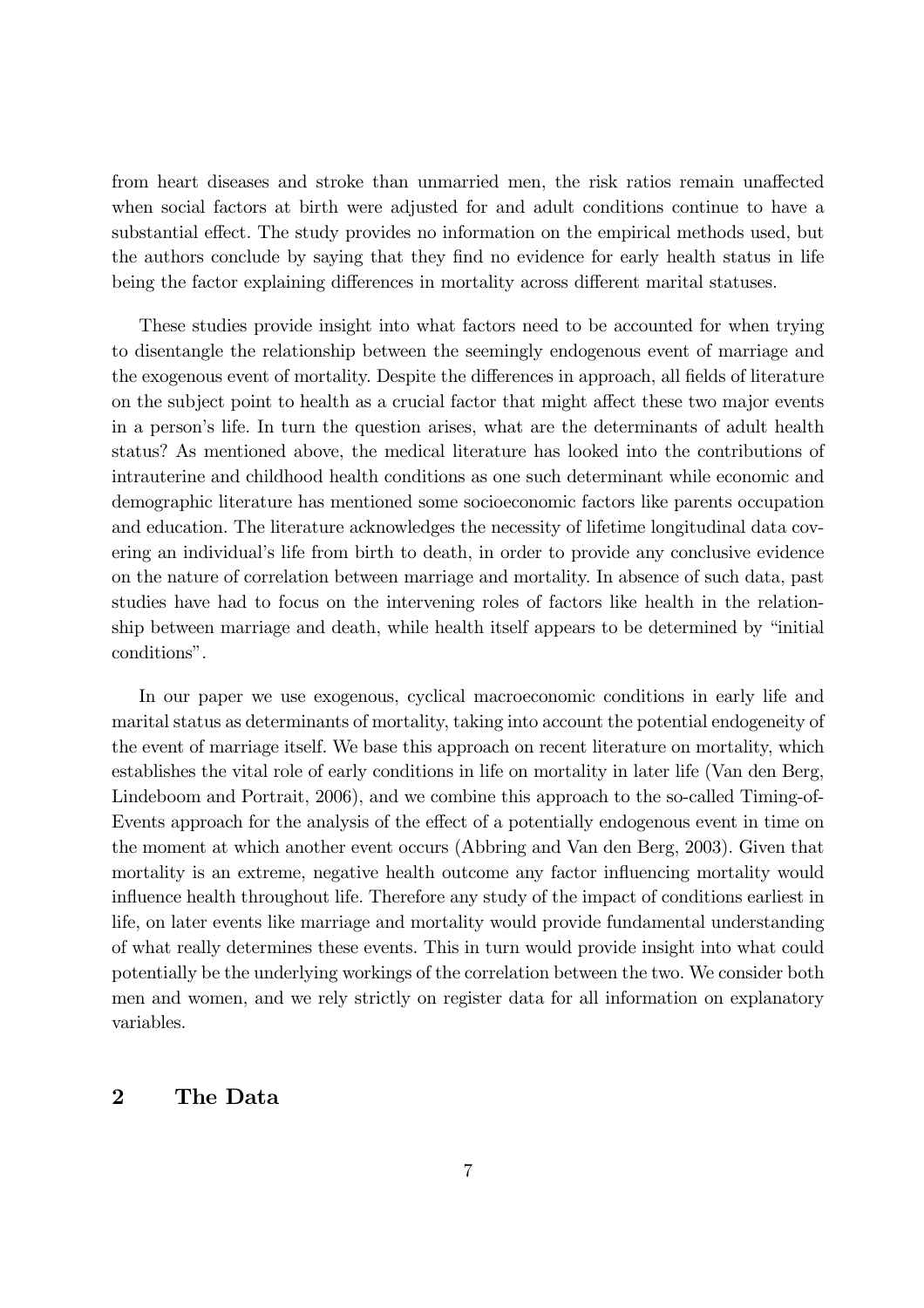#### 2.1 Individual Records

The Historical Sample of the Netherlands (HSN) is created by merging individual data from Dutch registers of birth, marriage and death certificates. It includes a random sample of 13,718 individuals born in one of the three provinces of Utrecht, Friesland or Zeeland<sup>2</sup> between 1812-1922. The end of the observation window is December 31, 1999. It records key events in an individual's life- birth, marriage and death- and also includes information on occupation of parents, gender and geographical location.

Individual lifetime durations are noted in days and if the individual is still alive at the end of 1999, the date of death is not observed. Therefore, for the purpose of this study we restrict ourselves to individuals born before 1902. Migration out of the regions of birth does not pose a problem as the data also provides dates of deaths of migrants. For some individuals born before 1902, dates of death are not available. The lifetime durations of these individuals are right censored at their last day of observation- i.e. at birth or at marriage. Right censoring is less and less frequent for later cohorts - date of death is not observed for as much as 21% of the 1812-1821 cohort but is missing for only 6% of the later cohorts. All observations that are right censored at time of birth (i.e. at age 0) are dropped as they don't contribute any further information. As the legal age of marriage at the time was 16 years and the people who died before this age cannot contribute to the likelihood of marriage, these people have been excluded as well. Missing values of explanatory variables lead to an additional loss of observations from the sample. The final sample used for the study includes 5593 individuals.

The original data registers do not contain any variable that provides information about the long-run economic status of the individual or his/her family. Families however, could use their long-run economic status to insure against shocks, for instance by means of accumulated assets, and this could be used to ensure proper nutrition and provision of healthy environment to infants even in times of adverse economic conditions and epidemics. Such insurance would then, affect the sensitivity of marriage prospects and mortality later in life to unexpected macro-economic down turns during childhood. We therefore want to derive and include in our study some indicator of such a long-run family economic position from the available variables. For this we adopt the idea of 'social class' of the individual or that of his/her family, developed in Van den Berg, Lindeboom and López (2006). The concept of social class is operationalised by creating a hierarchal index, using the father's occupation at the birth of the individual of interest. The social class index uses Van Tulder

 $2$ At the time, the Netherlands had 11 provinces. The three provinces included here were jointly rather representative of the Netherlands in terms of economic activity. Patterns of aggregate mortality rates in our data are similar to those observed in national rates.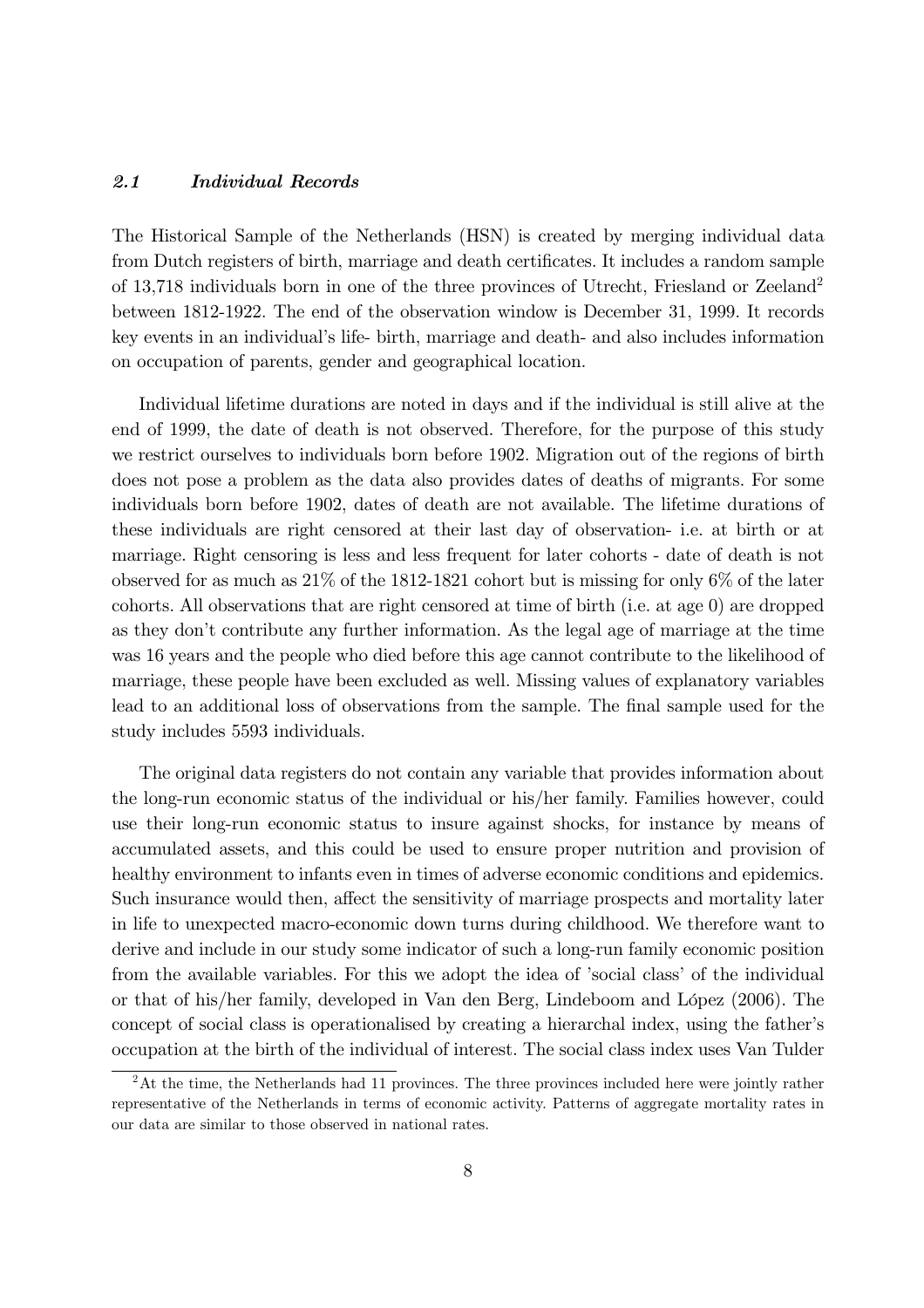$(1962)$ 's mapping from occupation into a six-layer (1 being the lowest and 6 the highest) hierarchical scale. Table 1 provides the original general descriptions of the 6 levels with examples of occupations that were relatively common in the nineteenth century.

In selecting explanatory variables for individual marriage and mortality, we restrict attention to characteristics that are realized at birth as opposed to those acquired later in life, for the reason that the latter may be endogenous or confounded. Following existing literature marriage however, is included as an explanatory variable for mortality and we check for the endogeneity of this event. The place of residence at birth is included as a binary choice urbanization indicator which takes a value of 1 if the person is born in a city and 0 otherwise.

For the purpose of the analysis we distinguish between 3 types of people. The first group consists of people who never marry during their lifetime and therefore no marriage date is observed for them. The second group comprises of individuals for whom marriage as well as death dates are recorded and finally those in the third category who are not observed after their marriage and therefore whose death dates are missing. Table  $2(a)$ ,  $2(b)$ ,  $2(c)$ and  $2(d)$  provide sample statistics. Table  $2(a)$  first briefly presents the sizes of the 3 groups and then compositions in terms of social class and gender. Table  $2(b)$ ,  $2(c)$  and  $2(d)$  give further details for these 3 groups of people, once again by social class and gender for the duration of marriage and mortality where ever observed. The striking aspect of these figures is relatively late age of marriage for both men and women and particularly so for the higher social classes. This latter observation contradicts earlier studies (for e.g. Boonstra, 1998) that find relatively later marriages for lower social classes instead. However, in light of high costs of the formalities of marriage, stress on financial stability prior to starting a family and use of delayed marriages as a method of fertility control, which are some of the reasons proposed by demographic historians for the relatively late marriages in 19th and early 20th Century western Europe, later marriages for higher social classes seem more plausible

## 2.2 A brief overview of demographic and cultural changes in late 19th and early 20th Century Netherlands

The late 19th and the early 20th century witnessed a gradual demographic and cultural transition in most western European societies, including the Netherlands. Demographic historians note 3 stages in the evolution of family life, largely as a result of scientific progress and economic changes. The first stage pre-dates the industrial revolution and exhibits was is referred to as the 'agrarian-craftsmen' pattern of family formation. Right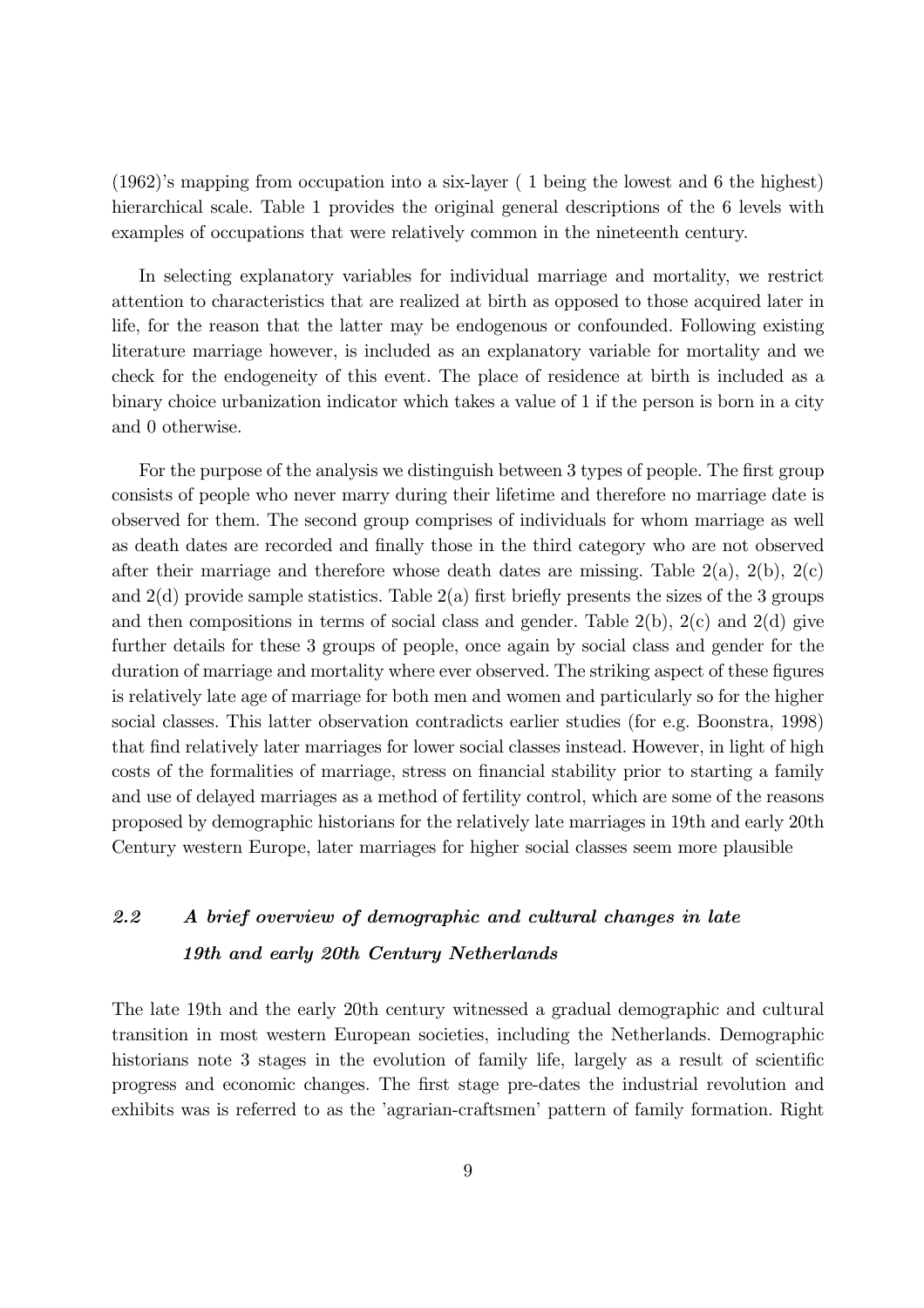from the middle ages till the second quarter of the 19th Century a large proportion of the countries population lived in a rural society with the sib acting as an important legal body. Socioeconomic life revolved around the joint household where the eldest son alone inherited the family farm or business and was therefore in the financial position to marry. Younger children had to work for subsistence as labour on these household farms, owned by their older sibling, and were unable to support families themselves. This system discouraged early marriage and often marriage at all of a large proportion of family members in order to avoid growing families having to share the limited household farm income. Although the system was quite successful in maintaining undivided family farms generation after generation, it deprived a large section of the adult population of a normal family life (Petersen, 1960).

Scientific progress at the end of the 19th century led to artificial fertilizers and increased fertility of land allowed division of family farms into smaller viable units. Reclamation of arable land additionally helped support larger number of farming households. Increase in income and freedom allowed many of the previously deprived individuals to seek partners and start families. This change in farm ownerships was accompanied by an *embourgeoise*ment of land owners that transformed them from traditional peasants to modern farmers. These modern farming households, moved away from the traditional system of having full time farm workers that lived on the farm and were supported by the farm owner. Instead there arose a large group of landless proletariat, who lived in nearby rural communities and were hired during the day as farm helps by the land owners. Independent living and increased social opportunities in rural communities helped break down institutional and moral inhibitions to procreation implicit in the old system. More and earlier marriages was a natural consequence.

Rising industrialization from 1870's onwards, provided further opportunities for impoverished rural masses looking to escape from dying rural occupations like peat cutting, fishing etc. High demand for low skilled workers in urban factories led to widespread immigration into growing cities. Emergence of a broad, middle class led to what is called a modern family life. High costs and low standards of living for the working class in urban areas accompanied by a renewed sense of parental responsibility led to fewer and later marriages. The average age of marriage rose again.

This demographic and cultural change was more stark for the lower sections of society. Upper classes witnessed little change in their socioeconomic life over this period of time. Male members of higher society enjoyed their social freedom and often married to further consolidate their socioeconomic status by means of a bond of marriage between two affluent families. This often led to later and fewer marriages for upper class men. For women on the other hand social class differences were less obvious. All women at a certain age were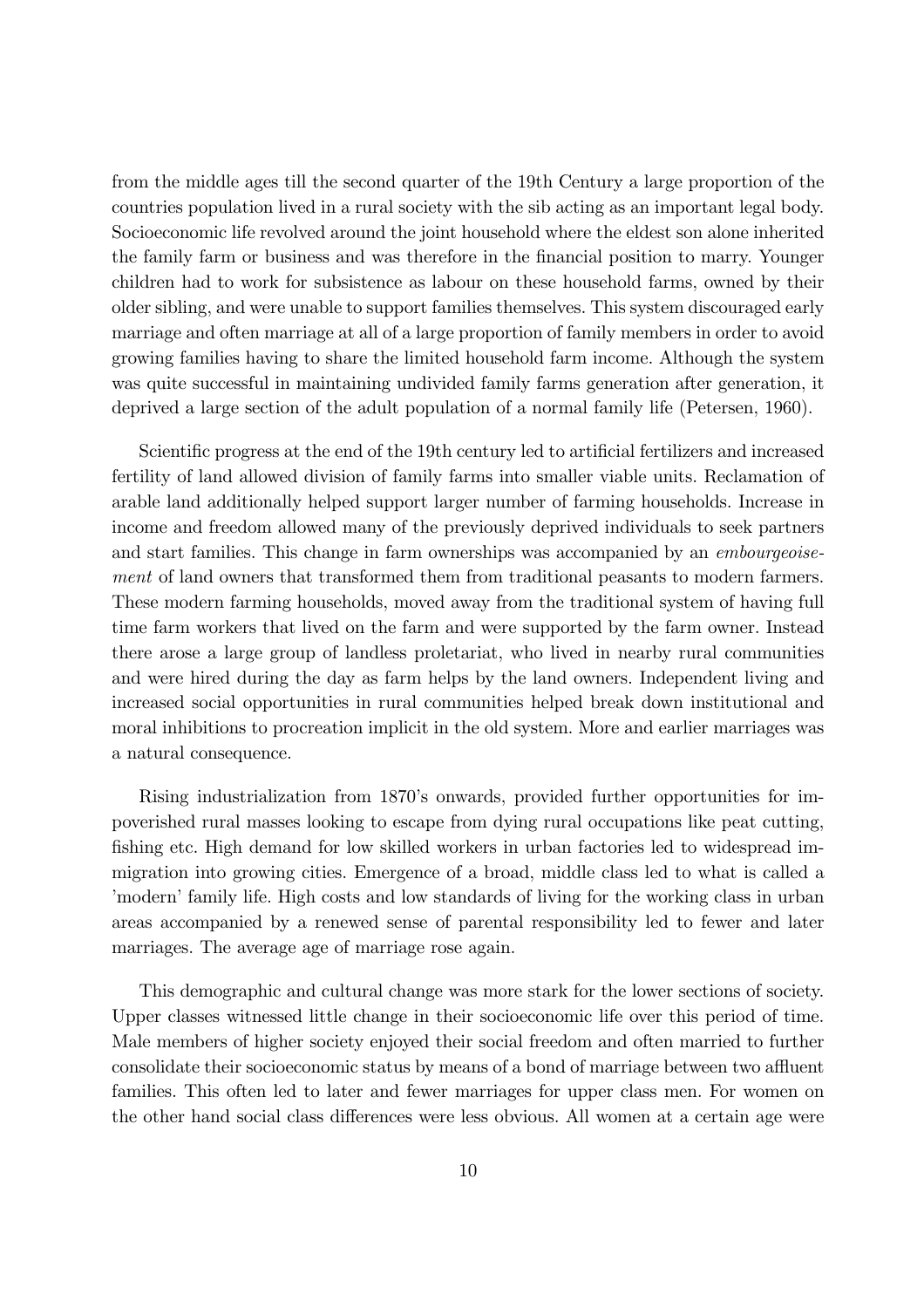expected to marry irrespective of their social class and historical records note a societal contempt for unmarried women beyond the age of 30 (van Poppel, 1992). Such societal pressures on women to marry were probably lower in the cities. Greater professional (and therefore economic) independence of women in urban areas allowed them to marry later. In the rural society, on the other hand, social status of women was linked to that of their parents. They usually worked only at home or as help in other households. They lacked economic independence and added to household prestige by marrying 'as well' as possible.

Changing demographic patterns, owing to the transformation of a poor agricultural society into a rich one with a large service sector, were also associated with declining mortality rates. To start with, urban areas had highest rates of infant and adult mortality mostly owing to poor urban health facilities and lack of segregation of sewage from drinking water. Cities were the hub of epidemic outbreaks with size of the settlement being positively correlated to mortality rates. Rising congestion in expanding cities resulted in a number of severe epidemics with high death tolls between 1830-1875. The cholera epidemics of 1848-49 and 1866-67 and the small pox epidemic of 1870-72 each wiped out about 0.7% of the population. Medical advances (from the beginning of the 19th century), decline in the virulence of certain diseases (e.g. transformation of scarlet fever from a frequently fatal illness to a relatively trivial complaint (Petersen, 1960)), improvements in the environments (1850 onwards) and active control of tuberculosis are some of the important factors that eventually helped curb high mortality rates.

## 2.3 Data on macro-economic conditions, business cycles, and historical events

Following the approach of Van den Berg, Lindeboom and Portrait (2006) we merge the individual data records with external information. Most importantly, we use historical timeseries data on annual GNP over the observation window. Our choice for GNP instead of the more commonly used GDP is driven by the need for mutually consistent observations for as many years as possible. Since GNP is unavailable for the years 1812-1814, we discard these years, and so the study will focus on individuals who were born in and after 1815. Figure 1 plots the log annual real per capita GNP over the interval in which the sample members are born. Annual real per capita GNP over the interval in which the sample members are born. Annual real per capita GNP is measured in 1,000 Euros with 1995 as a base year. Clearly, in addition to the upward trend, there are many cyclical uctuations. Jacobs and Smits (2001) provide a detailed analysis of GDP movements in the Netherlands in the 19th Century. Years with low and negative growth are observed more frequently than in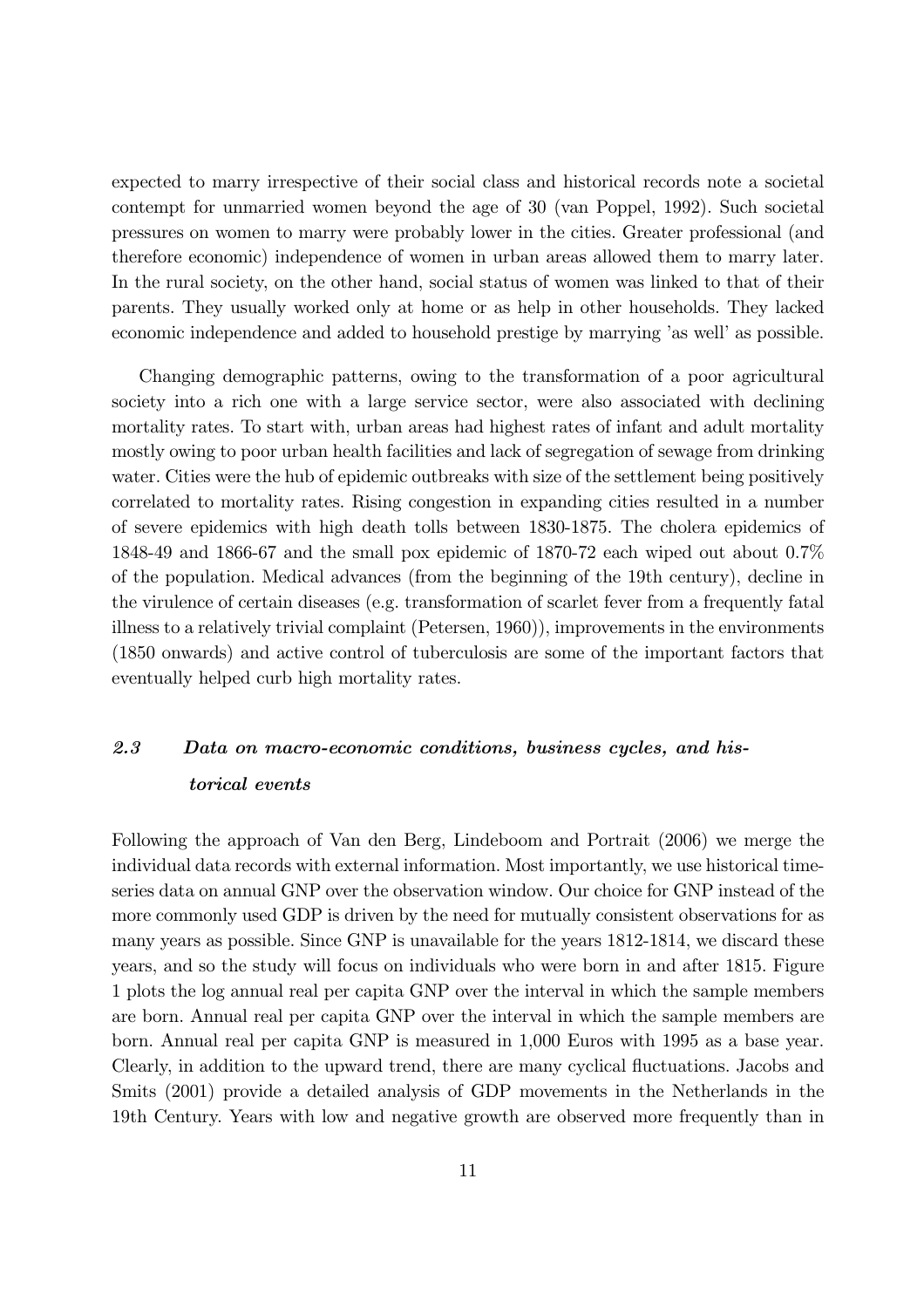the 20th century. The GDP fluctuations are strongly correlated to the business cycles in the United Kingdom and the United States.

Ideally one would like to compare cohorts born in booms to those born in recessions with otherwise identical circumstances throughout life. This is not feasible due to the steady secular improvements in life conditions over time. In practice one may compare a cohort born in a boom to the cohort born in the subsequent recession, because the latter benefit from secular developments, so that a decrease of expected lifetimes can be attributed to the cyclical effect. More in general, one may relate the mortality rate to the state of the business cycle early in life. To proceed one therefore needs to assign a value of a cyclical indicator to each year. Most results below are based on a trend/cycle decomposition of log annual real per capital GNP using the Hodrick-Prescott filter with smoothing parameter 500. The values of the cyclical terms are very robust with respect to the actual decomposition method and smoothing parameter, and so are the resulting intervals within which the terms are positive or negative. We are therefore in the fortunate position that booms and recessions are clearly identiable in the data. Figure 1 displays the cycle and trend as functions of calendar time. Since the cyclical term (or indicator) will be our main explanatory variable, it is useful to know its distribution over time. Figure 2 provides a historgram where the cyclical term values are grouped in intervals of length 0.02. Below we occasionally round-off the value of the cyclical term to a binary outcome.

We also use external information on the incidence of epidemics and war because these cause pronounced spikes in the mortality rates. World War II (1940-45) has been the only war and occupation on Dutch soil since Napoleon. It included the famine of unprecedented severity of the winter on 1944/45, where mortality rates peaked because of malnutrition (Jewish genocide victims were excluded from the data). There are no reliable macro-economic statistics for the World War II period, so we represent it by a separate dummy variable.

The price to be paid for the fact that the observation window is of unprecedented size concerns the absence of a number of variables that are often used in the mortality literature but that are unobserved in the 19th century records. Notably, we do not observed the individual's cause of death, adult health status and aggregate amounts of health expenditures and numbers of medical innovations.

### 3 Data analysis

Certain factors need to be taken into account for our study. Firstly, given the small sample size of 5593 individuals, its impossible to compare outcomes from two consecutive years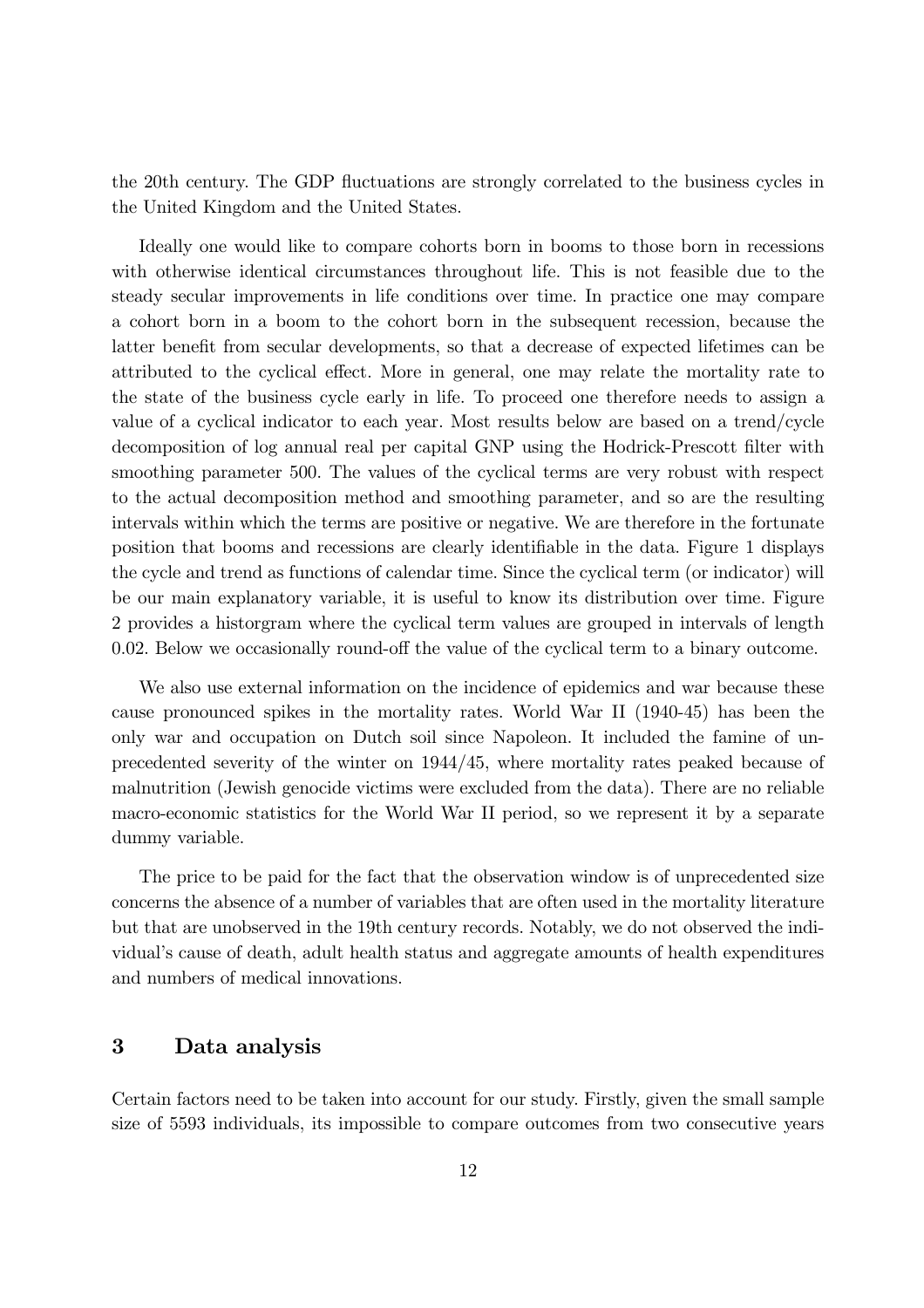by gender and social class. Therefore, following Van den Berg, Lindeboom and Portrait (2006) we aggregate rows of successive years into "boom" and "recession" periods. This allows semi-parametric comparison of the average lifetimes in a cohort born in a single boom to those in the cohort born in the subsequent recession. However, it needs to be borne in mind that such a comparison allows individuals in the recession to benefit from secular improvements. Secondly, we also note that the booms and recessions should not include any epidemics and should also be long enough to have reasonable sample sizes. Third, the sharp and persistent increase in GNP and life expectancy after 1881 could make comparisons difficult and therefore we ignore the period after this year.

Other important factors that might influence our study of marriage and mortality concern the changes in the composition of the population in-flow by sex and social class particularly over time and as a function of the cyclical economic fluctuations in the macroeconomy. In these cases fertility responses to changes in contemporaneous macroeconomic conditions might influence the available pool of potential marriage partners as well as the total number of individuals 'at risk' of marriage or mortality at any point in time. We check for the existence of any such phenomena in ninteenth century Netherlands using national time series of birth rates by gender<sup>3</sup>. However, using a simple regression of total births on the cyclical component of the GNP series, first in the year of birth and then separately in the year prior to birth, we find no significant correlations<sup>4</sup>. Thus, we find little evidence of such endogenous fertility. To give a closer look at the availability of potential marriage partners we consider sex-ratios over time and find that these remained pretty stable in the Netherlands at the time. Furthermore, regressing sex-ratios on cyclical component of GNP series we find no significant correlation at age  $0$  or at age  $16<sup>5</sup>$ . The information on ages of grooms and brides is only available for the province of Utrecht. Using this subset of the data, we find that the age difference between the groom and the bride is approximately normally distributed with the mean close to 2 years and a standard deviation of 5.84 years. Although on an average the bride was younger than the groom, in light of this distribution the researcher is forced to make some assumptions about what comprises the potential pool of marriage partners. Considering the ratio of men to 2 year younger women, we find that this ratio also shows only little variation overtime. Finally, these findings continue to hold while studying the role of social class in determining marriage and mortality. Van den Berg, Lindeboom and Lopez, (2006) find no significant effects of cyclical components of the business cycle at birth on the over-all cohort size or the cohort size by social class.

A major disadvantage of comparing durations until marriage and death across cohorts

<sup>3</sup>Obtained for the whole of Netherlands from the Human Mortality Database (www.mortality.org).

<sup>4</sup>P-values of 0.37 and 0.84 respectively.

<sup>5</sup>p-value of 0.13 and 0.33 respectively.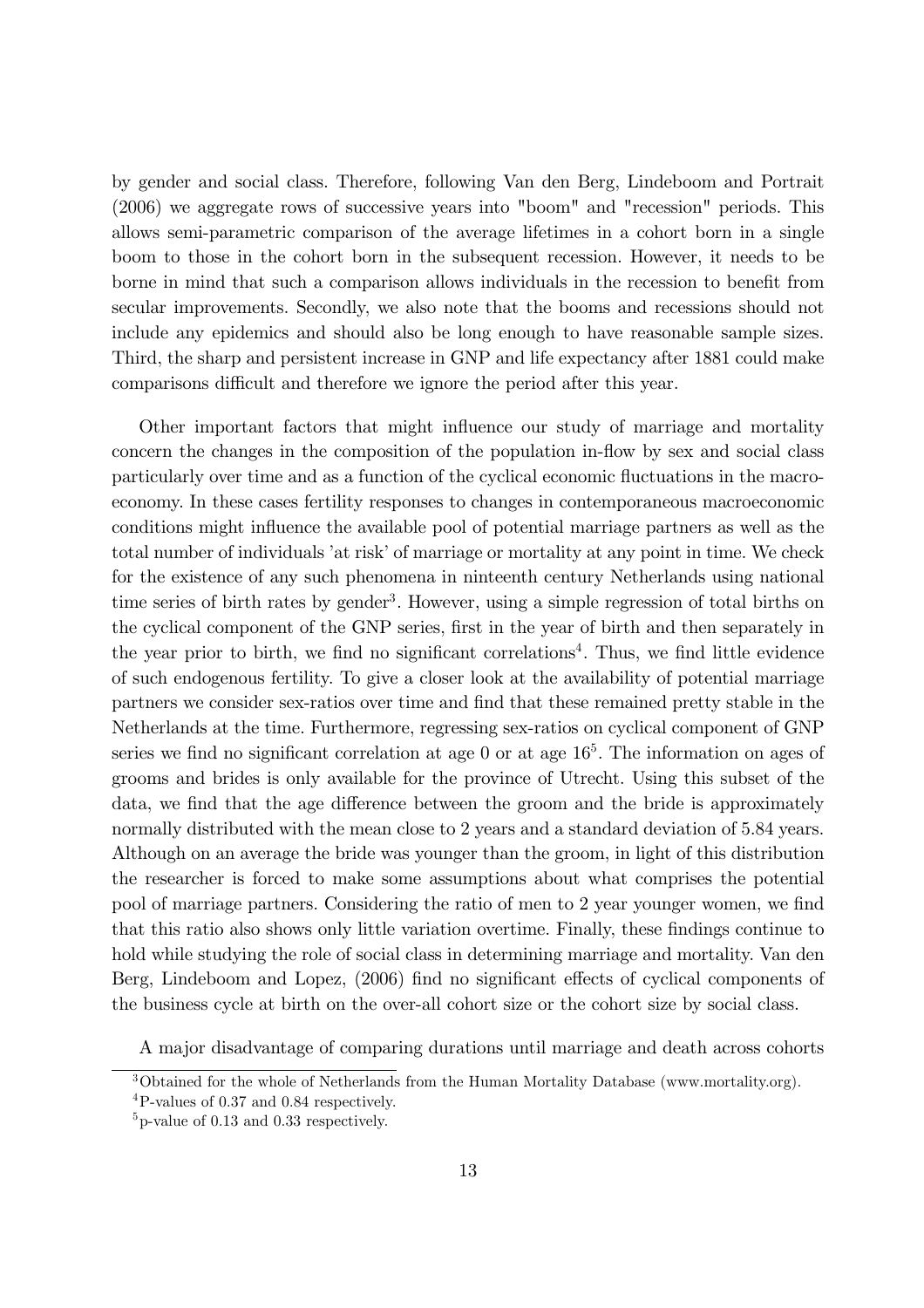is that one ignores the cyclical patterns in the macro-economy that continue throughout the childhood years of an individual. A person who is born in bad times is likely to experience good times during some childhood years, and vice versa, just because good and bad times succeed each other with an average frequency of a few years. This leads to the possibility of what literature refers to as 'catch up growth'. This refers to the situation where favorable socioeconomic and environmental conditions in years after birth help mitigate the adverse effects of exposure to poor conditions in utero or at birth. But as mentioned earlier in section 1.1, several studies (for instance: Hack et.al., 2003) have shown that long-run affects of poor conditions early in life continue to persist later in life. To proceed, in the following sections, we estimate duration models where the individual marriage and mortality rates are allowed to depend on conditions at birth and on conditions during childhood. The estimation of these models exploits the variation in the timing of the stages of the business cycle across individuals, to disentangle the long-run effects of conditions at birth and during childhood. This results in parameter estimates of the effect of cyclical macroeconomic conditions at birth on the events of marriage and mortality later in life, given the conditions during childhood years following birth. Survival analysis also controls for individual characteristics. These advantages however come at a price - functional form model assumptions are required in order to proceed with the duration analysis.

In our study we attempt to shed light on the impact of early conditions in life as a determinant of health, on marriage and then disentangle the effect of both early conditions and marriage on mortality later in life. As preliminary analysis we would like to check for any support for the protective or selection effect hypothesis of marriage on mortality in our data. In Graph 1 we present the Kaplan Meier survival functions for married and never married individuals. This estimator provides the probability of survival in the current state beyond any given time for the sample.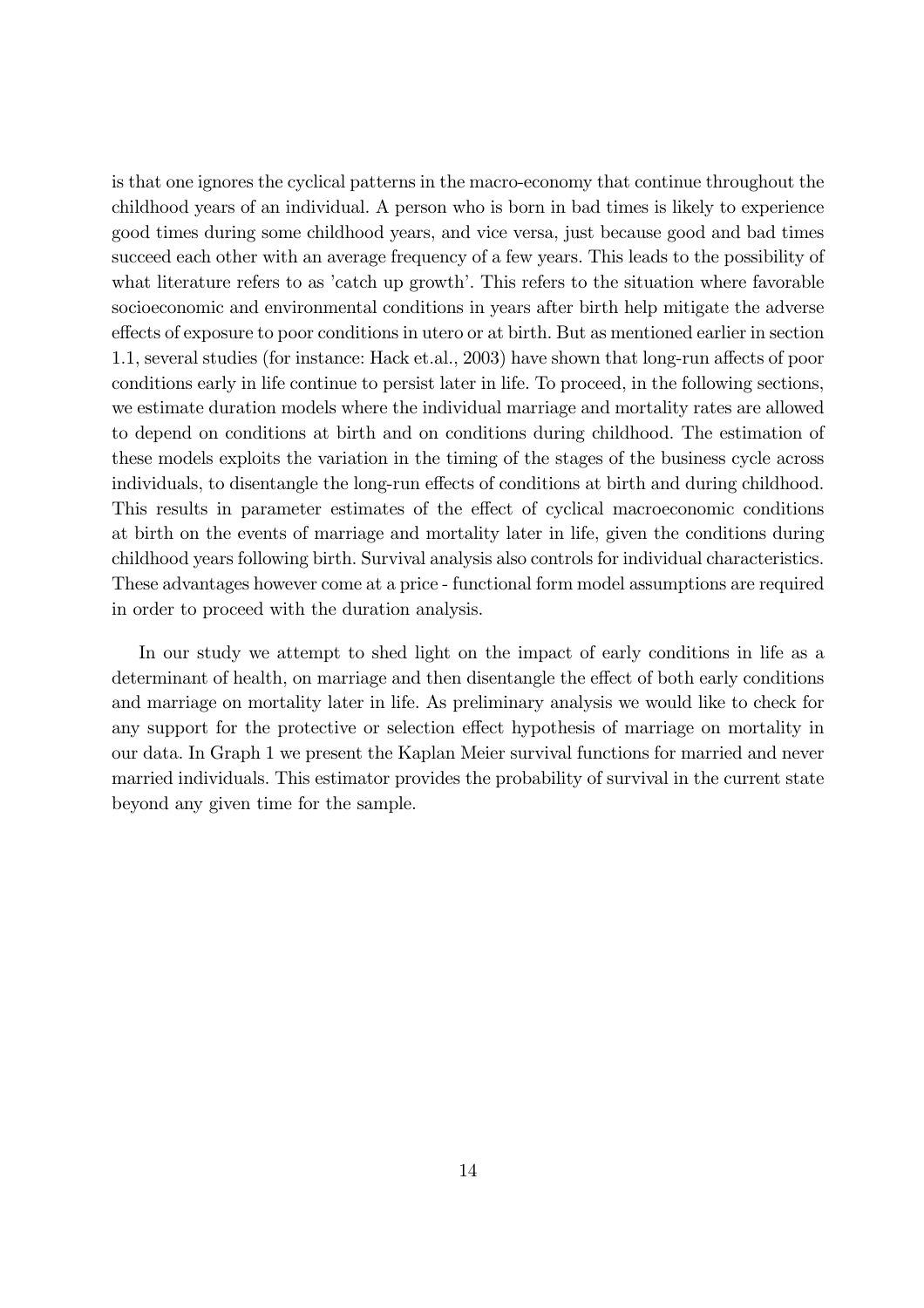

Graph 1. Kaplan Meier survival functions of never married and married people.

From this graph we can see, that like previous studies, our sample also shows a visible difference in the survival probabilities of married and unmarried persons at any given age. Past research however, has found a protective effect of marriage only for men. Consequently and in part due to data limitations, recent studies (for e.g. Murray, 2000 and Lillard and Panis, 1996) have therefore used samples of men only to study effects of marriage on mortality and role of factors like health that might jointly effect both. So it becomes important to separate gender effects on mortality differences across marital status, as seen in Graph 1. Graphical analysis of our data set, does not provide complete support to earlier works that altogether rule out some effect of marriage on mortality for women as well. Graph 2 shows Kaplan Meier survival functions for married and never married, men and women separately. From this graph we can see that the probability of surviving at each age is not only higher for married men as opposed to unmarried men but the same also holds true amongst women. Although the difference appears to be larger for men, this preliminary analysis encourages a closer look at di¤erences in mortality amongst women as well.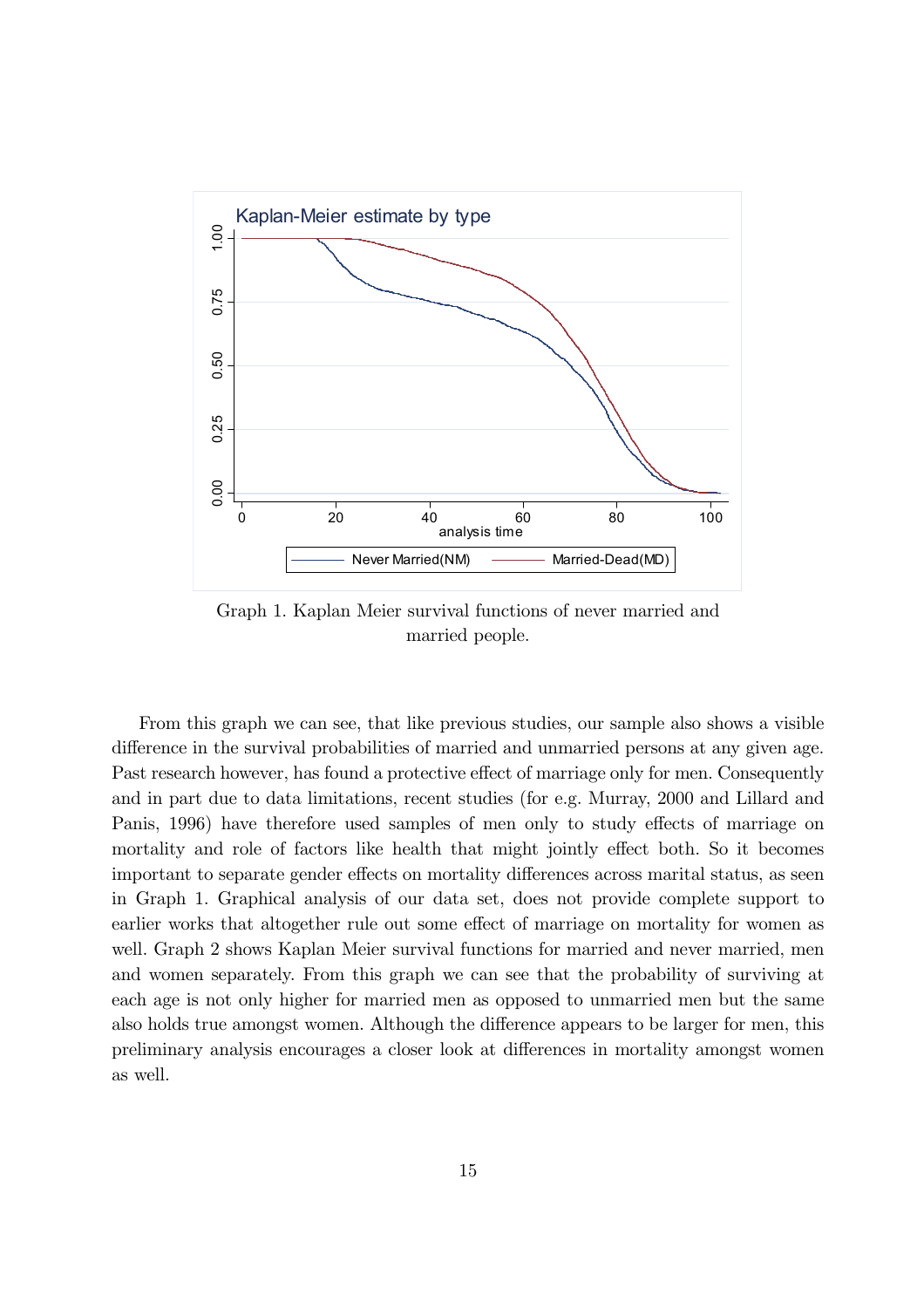

Graph 2. Kaplan Meier survival functions of never married and married men and women

## 4 Empirical Methodology

In our empirical analysis we estimate the impact of early macro-economic conditions in life, jointly on the hazards of marriage as well as death in an attempt to disentangle the impact of early conditions in life and marital status on the hazard of mortality. As discussed in section 1 above, marriage and mortality can be interdependent in two ways - via the selection effect and through the causal effect. Both marriage and mortality of an individual are likely to depend on the same or highly correlated set of personal characteristics (like health) of the person. Selection effect in the joint model of these two events can then arise due to the correlation between individual specific characteristics that might influence the hazard of marriage and those that effect mortality. In the presence of unobserved heterogeneities amongst individuals these correlations can lead to a spurious relation between the duration until marriage and the duration until death.

In our estimation we take care of this problem of potentially correlated unobserved heterogeneities by simultaneous modelling of the transition into mortality and marriage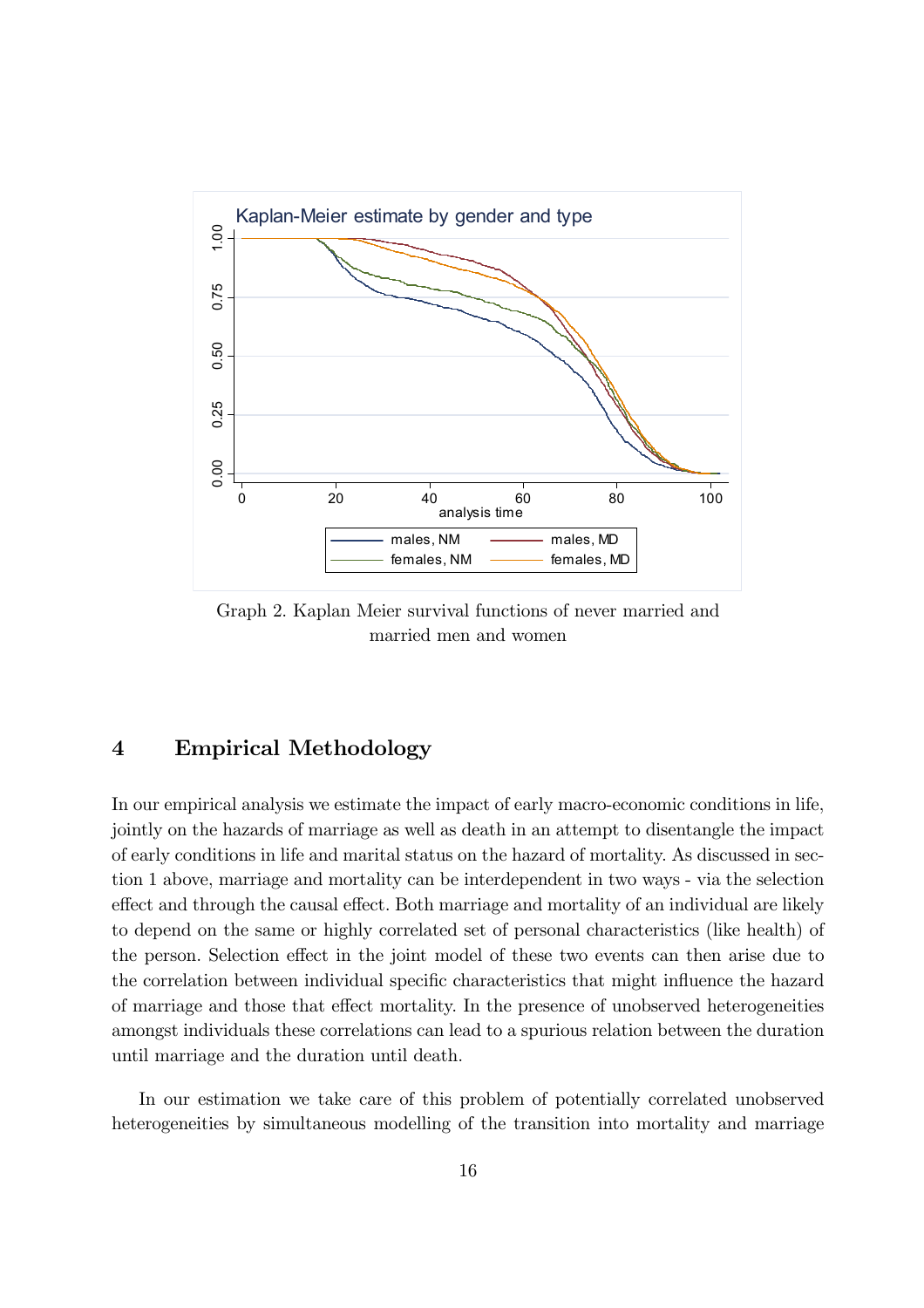hazard using a bivariate duration model. Since we have single spell data for marriage and mortality is a one time occurrence for the we adopt the more flexible  $'$ timing-of-events' approach developed in Abbring & Van den Berg (2003). The authors show that the causal effect can be identified even with single spell data without any parametric assumptions or exclusion restrictions. In this section we describe the implementation of this approach to our study of marriage and mortality.

#### 4.1 Timing-of-Events Method: Bivariate Duration Analysis

In our model the variables of interest are the duration until marriage, denoted by a continuous and non-negative random variable  $T_m$  and the duration up to death,  $T_d$ . We assume that all individual differences in the joint distribution of these two processes is conditional on calender time  $\tau$ , other socioeconomic and demographic factors x, current macro-economic conditions  $z(\tau)$ , trend components and cyclical indicators  $z_{tr}(\tau - t + i)$  and  $z_c(\tau - t + i)$  of macro-economic conditions in earlier years of life  $(i \in \{0, \ldots, t-1\})$ , various interaction terms and the unobserved characteristics 'v'. We assume x to include time constant covariates and v to be independent of x. Let  $t_m$  be the moment at which an individual gets married and the indicator function  $I(t_m < t)$  is used to denote whether an individual is married or not.

Since in our data we do not observe transitions out of marriage over an individual's lifetime we assume that marriage has a permanent multiplicative effect on the transition rate. Moreover, in our basic model this effect is equal for all types of individuals and throughout life.

The hazard of mortality at any time t, conditional on  $\tau$ ,  $x$ ,  $z(\tau)$ ,  $z_{tr}(\tau-t+i)$ ,  $z_c(\tau-t+i)$ and  $t_m$  is denoted by  $\theta_d(t, x, z(\tau), z_{tr}(\tau - t + i), z_c(\tau - t + i)) = \theta_d(t, x(t), v_d, t_m)$  where  $i \in$  $\{0, \ldots, t-1\}$  and is assumed to have the Mixed Proportional Hazard (MPH) specification

$$
\theta_d(t, x(t), v_{d,}t_m) = \lambda_d(t) \exp(x'(t)\beta_d + \delta I(t_m < t) + v_d)
$$
\n(1)

in which  $\lambda_d(t)$  represents the time (in our case age) dependence of this function and is same for all individuals in the sample. The second argument of the hazard rate  $x(t)$  includes linear parametric functions of socioeconomic factors, as well as time varying explanatory variables. The first group includes time constant socioeconomic characteristics at birth like social class, literacy of father, degree of urbanization of place of residence at birth  $(x)$  etc. The second subset of  $x(t)$  incorporates macro-economic information on contemporaneous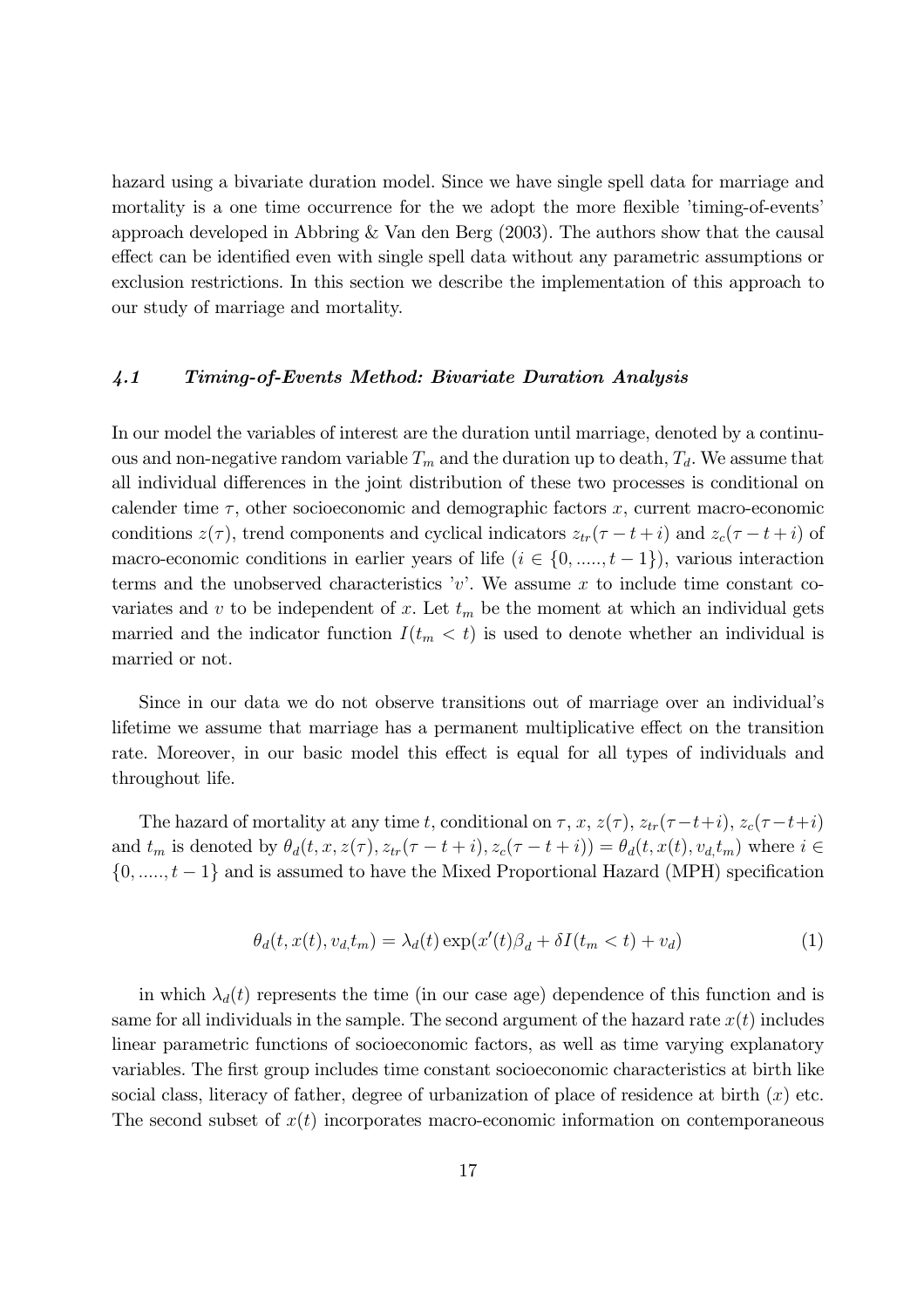economic conditions  $(z(\tau))$  and cyclical and trend components of the GNP series  $z_{tr}(\tau-t+i)$ and  $z_c(\tau-t+i)$  obtained using Hodrick-Prescott decomposition method. affecting exit into marriage or mortality. For  $z(\tau)$  we take log annual real per capita GNP at t, as well as dummy variables for years with epidemics and World War II<sup>6</sup>.

We note that since the focus is on studying the impact of marriage on mortality we only consider mortality after the age at which marriage becomes feasible i.e. the legal age of marriage of 16 years. But then we need to include information about the conditions prevailing in years of early childhood (1-5 years of age), leading right up to 16 years (i.e. ages between 6-12 and 13-15 years). The cyclical component  $z_c(\tau-t+i)$  is used to calculate cyclical indicators that are used to include this information on economic conditions in the year of birth, childhood and adolescence. These are summarized using 4 dummies. A binary boom/ recession dummy is used to record a favorable/ adverse period of the business cycle in the year of birth. 3 additional indicators of average cyclical macro-economic conditions during the age intervals of 1-5, 6-12 and 13-15 years are also included by means of dummies for whether or not the averages of the cyclical element of the GNP series is positive or negative between these ages.

The trend component  $z_{tr}(\tau - t + i)$  of the GNP series in the years of birth and childhood, obtained from the Hodrick-Prescott decomposition, captures the secular long-run effects. It is empirically difficult to distinguish the effects of these trend components from the effects of current log GNP  $z(\tau)$ , due to multicollinearity. Both these variables are almost always increasing over time, and at the individual level the latter can be captured relatively well by the sum of the former and an increasing function of age. We therefore mostly omit the trend component from the model specification. For similar reasons calendar time  $\tau$  are also left out. However, we include in our analysis the cyclical and trend components of the contemporaneous GNP series in order to control for any correlation between cyclical conditions in early and later years of life. This would automatically take into account any possibility of compensatory gains that favorable economic conditions during adulthood might offer after having faced adverse cyclical conditions during childhood. Furthermore, contemporaneous cyclical conditions in the macro-economy are an indicator of current employment opportunities. Therefore inclusion of the cyclical component of the GNP would additionally control for the impact of on-going employment conditions on the marriageability' of the individual. The trend component of the series captures all secular effects from birth to the current age.

Therefore, the coefficients on the 3 indicators of early life conditions along with that on the dummy of marital status (included using the indicator  $I(t_m < t)$ ) are the variables

<sup>&</sup>lt;sup>6</sup>This takes care of the fact that GNP series is missing for the years of World War II.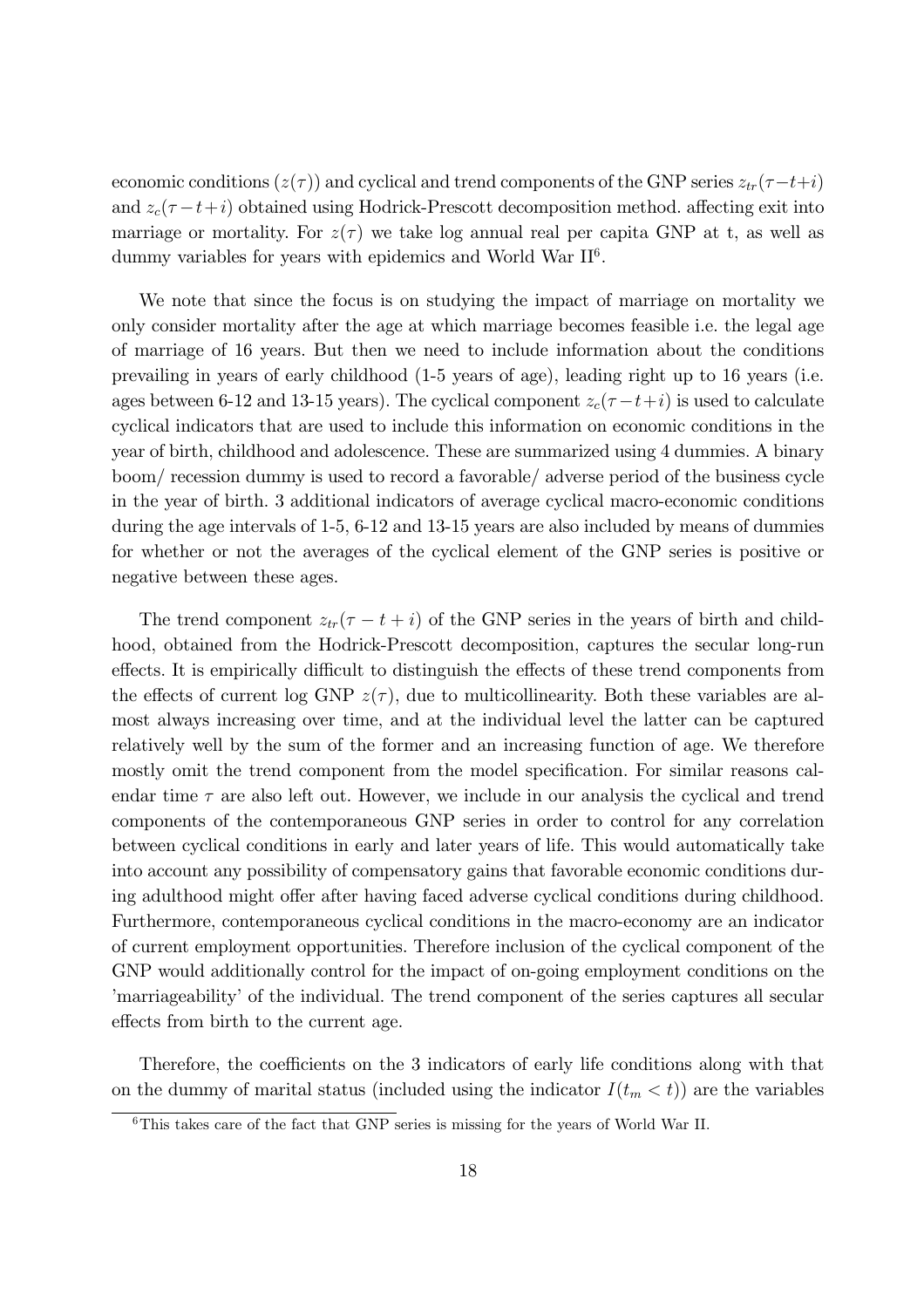of interest.

The conditional density function of  $t_d | x(t), v_d, t_m$  can be written as:

$$
f_d(t_d|x(t), v_{d,t_m}) = \theta_d(t_d|x(t), v_{d,t_m}) \exp(-\int_0^{t_d} \theta_d(z|x(t), v_{d,t_m}) dz \tag{2}
$$

For an individual of age  $t$  years who is still unmarried, the marriage hazard at  $t$  conditional on observed and unobserved characteristics  $x(t)$  and  $v_m$  is denoted by  $\theta_m(t|x(t), v_m)$ and is also assumed to have the MPH specifications given by,

$$
\theta_m(t|x(t), v_m) = \lambda_m(t) \exp(x'(t)\beta_m + v_m)
$$
\n(3)

where once again  $x'(t)$  is independent of  $v_m$  and the individual's background characteristics x are constant over time. The time dependence of the marriage hazard is  $\lambda_m(t)$ . If  $t_m$  is the moment of marriage, the conditional marriage duration density function of  $t_m|x(t), v_m$  is

$$
f_m(t_m|x(t), v_m) = \theta_m(t|x(t), v_m) \exp(-\int_0^{t_m} \theta_m(z|x(t), v_m) dz)
$$
 (4)

Now consider the joint distribution of  $t_d$  and  $t_m$ . Conditional on  $x(t)$ ,  $v_d$  and  $v_m$ , the only possible relation between the variables  $t_d$  and  $t_m$  is the relation by way of the direct/ causal effect of a marriage on the hazard of death. In case of independence of  $v_d$  and  $v_m$ , we would have a standard duration model for  $t_d | x(t), t_m$  in which  $I(t_m < t)$  can be treated as a time-varying regressor that is orthogonal to the unobserved heterogeneity term  $v_d$ . However, if  $v_d$  and  $v_m$  are not independent, inference on  $t_d(x(t), t_m$  has to be based on  $t_d, t_m | x(t)$ . Let  $G(v_d, v_m)$  be the joint distribution function of the unobserved characteristics  $v_d$  and  $v_m$ . Then using equations (2) and (4) above we find that the joint density function of  $t_d$ ,  $t_m$  conditional on  $x(t)$ , equals

$$
f_{d,m}(t_d, t_m | x(t)) = \int_{v_d} \int_{v_m} f_d(t_d | x(t), v_d, t_m) f_m(t_m | x(t), v_m) dG(v_d, v_m)
$$
(5)

This joint density function can be used to easily derive the individual contributions to the likelihood function (note the recursive nature of the expression in the integral above). The right censoring of individuals who drop out of our sample after marriage (i.e. death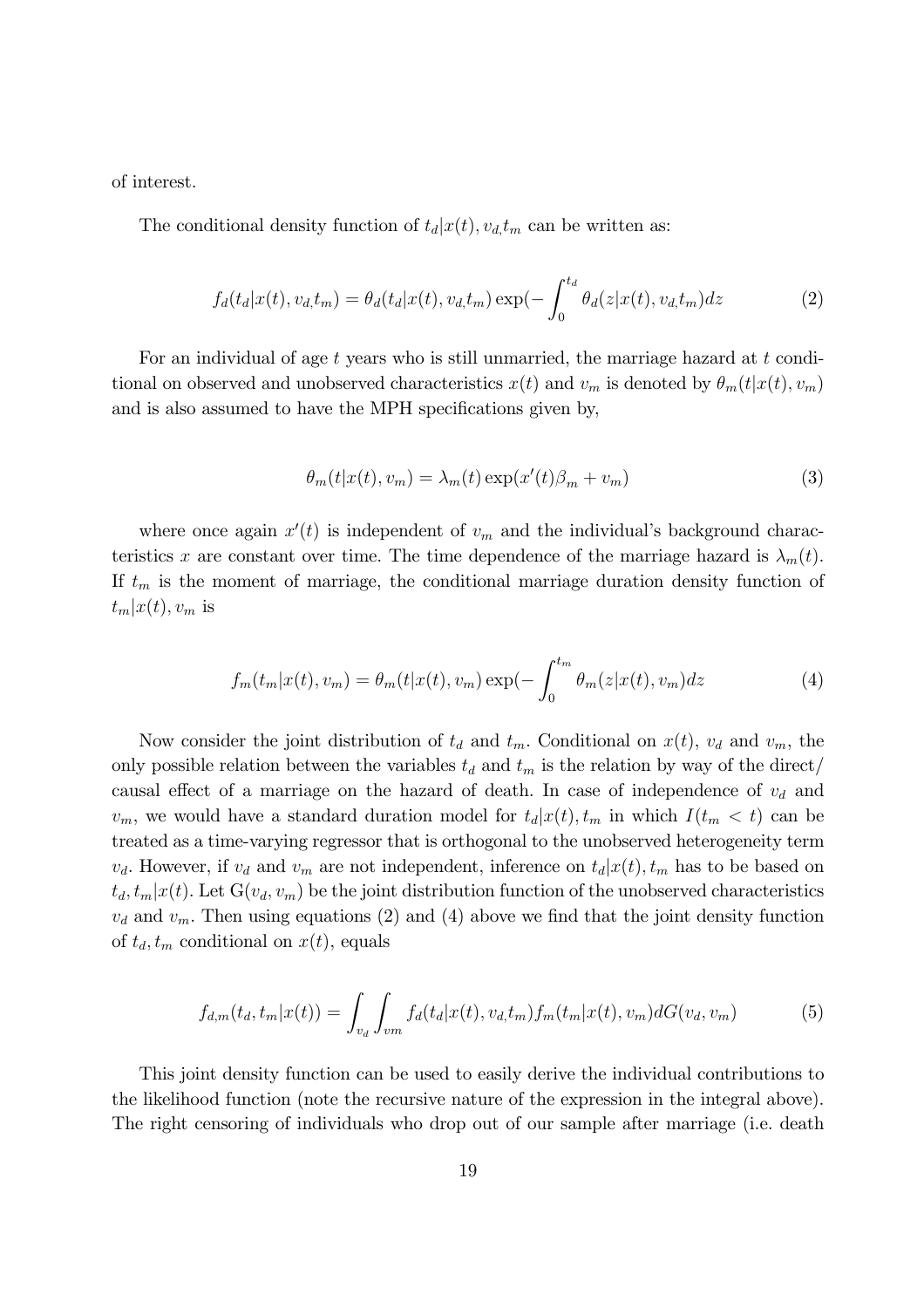date not registered) is exogenous and is therefore solved in a straightforward manner within the hazard rate framework.

The identification of the model framework is proven and discussed at length in Abbring and Van den Berg (2003). For the identification of the model, first note that the data can be broken into two parts: (i) a competing risk part for the duration until an individual either gets married or dies, whichever comes first, and (ii) the residual duration from the moment of marriage until death. From Heckman and Honoré (1989), it follows that under general conditions the whole model except for the causal effect  $\delta$  is identified from the data corresponding to the competing risk part. Subsequently,  $\delta$  is identified from the data corresponding with part ii of the model.

To clarify further what drives the identification of  $\delta$ , consider individuals who marry at time t. The natural control group consists of individuals who are of the same age at t but who have not yet married. A necessary condition for a meaningful comparison of these groups is that there is some randomization in who marries at t. The duration model framework allows for this. In addition, we have to deal with the selection issue that the unobserved heterogeneity distribution is different between the treatment and control groups at t. This is handled by exploiting the information in the data on what happened to individuals who got married or died before t.

Another way to look at this is to note that the timing of the consecutive events of  ${marriage}$  and  ${mortality}$  is informative on the presence of the causal effect of marriage. If marriages are often followed by a sharp decline in the hazard of mortality, then this indicates a protective marriage effect. The selection effect does not give rise to the same type of quick succession of events.

#### 4.2 Parameterization

We use very flexible specifications for the duration dependence functions and the bivariate unobserved heterogeneity distribution. The time dependence of the hazard functions is expressed by a flexible polynomial, for instance, of degree 4. This polynomial could be specified simply as a sum of terms  $\eta_t t^i$ ,  $i = 0, 1, ..., 4$  where t is the age of the individual. However, since the terms of  $t^i$  are not orthogonal, estimation of the parameters  $\eta_i$  is afflicted by multicollinearity. We take care of this problem by using Chebyshev polynomials of the second kind. In this case, the polynomial is specified as a sum of terms  $\eta_i U_i(t)$ ,  $i = 0, 1, ..., 4$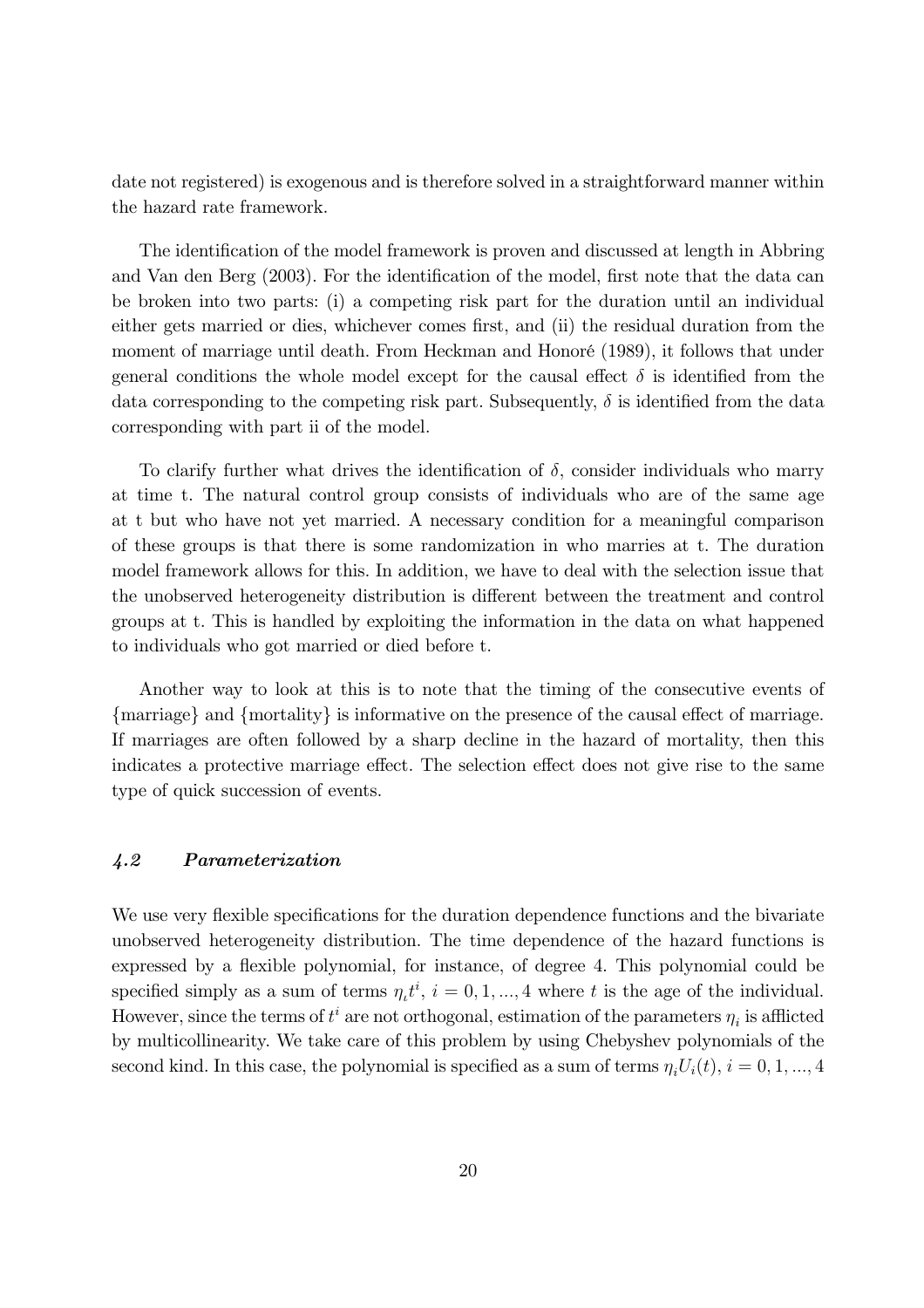where  $U_0(t)$ ,  $U_1(t)$ ,  $U_2(t)$ ,  $U_3(t)$  and  $U_4(t)^7$ , are mutually orthogonal polynomials of indexed degree. Thus, the duration dependence of exit probabilities into marriage and mortality are respectively given by:

$$
\lambda_m(t) = \exp\left[\sum_{i=0}^4 \eta_i^m U_i(t)\right]
$$
\n(1)

and

$$
\lambda_d(t) = \exp\left[\sum_{i=0}^4 \eta_i^d U_i(t)\right]
$$
\n(2)

where t is any given age of the individual. Consequently, the duration dependences  $\lambda_m(t)$  and  $\lambda_d(t)$  are piecewise constant functions with shapes determined by the polynomial expressions in equations  $6$  and  $7$  above. These piecewise, baseline specifications lead to  $10$ parameters  $(\eta_i^m$  and  $\eta_i^d$ , with  $i = 0, 1, ..., 4)$ .

We take the joint distribution of the unobserved heterogeneity terms  $v_d$  and  $v_m$  to be bivariate discrete, with two unrestricted mass-point locations for each term. Let  $v_d^1$  $\frac{1}{d}, v_d^2$  $a^2, v_m^1,$ and  $v_m^2$  denote the points of support of  $v_d$  and  $v_m$ , respectively. The associated probabilities are denoted as follows:

$$
Pr(v_d = v_d^1, v_m = v_m^1) = q_1 \quad Pr(v_d = v_d^2, v_m = v_m^1) = q_3
$$
  

$$
Pr(v_d = v_d^1, v_m = v_m^2) = q_2 \quad Pr(v_d = v_d^2, v_m = v_m^2) = q_4
$$

with  $0 \le q_i \le 1$  for  $i = 1, ..., 4$ , and  $q_4 = 1 - q_1 - q_2 - q_3$ .

The covariance of  $v_d$  and  $v_m$  is given by,  $cov(v_d, v_m) = (q_1q_4 - q_2q_3) \cdot (v_d^1 - v_d^2)$  $\binom{2}{d} \cdot \left(v_m^1 - v_m^2\right).$ We note that  $cov(v_d, v_m) = 0$  would imply independence of  $v_d$  and  $v_m$  and  $q_1 = q_4 = 0$  or  $q_2 = q_3 = 0$  would mean perfect correlation.

<sup>&</sup>lt;sup>7</sup>To start, the domain of the ages t where  $t \in [0, 103]$  is linearily transformed to the domain of the orthogonal Chebyshev polynomials such that now  $\hat{t} \in [-1, 1]$ . This is done in our case by using the simple rule  $\widetilde{t} = 2 \frac{(t-t_0)}{(n_t-1)} - 1$  where  $n_t$  is the year of the individual's life that is being considered.

Then our orthogonal polynomials are

 $U_0(\hat{t}) = 1$ 

 $U_1(\hat{t}) = 2\hat{t}$ 

 $U_2(\hat{t}) = 4\hat{t}^2 - 1$ 

 $U_3(\hat{t}) = 8\hat{t}^3 - 4\hat{t}$  $U_4(\hat{t}) = 16\hat{t}^4 - 12\hat{t}^2 + 1$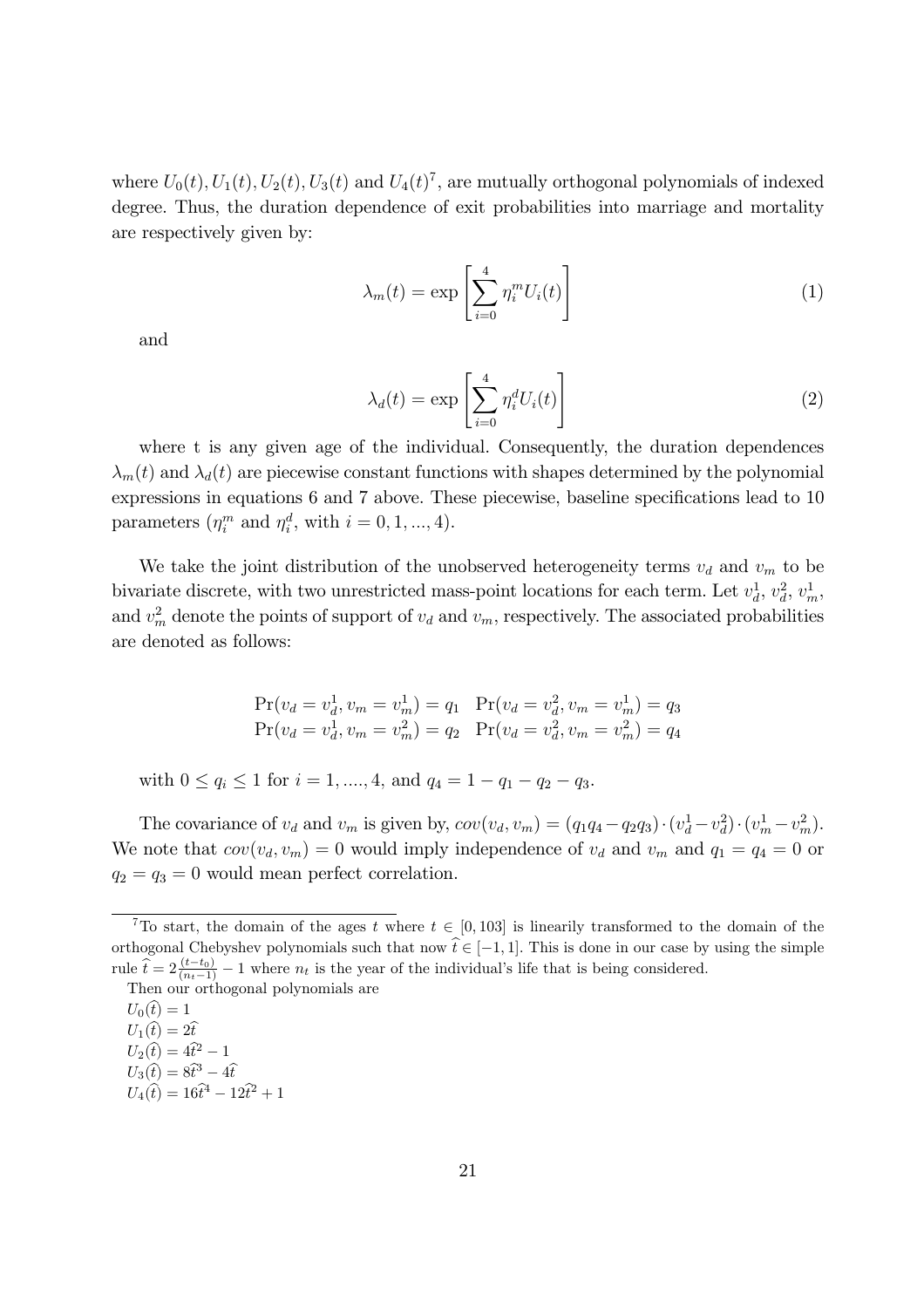#### 4.2 Estimation Results

In the following we present estimates of 3 different specifications of the effect of marriage on mortality,  $\delta$ . A value of  $\delta \neq 0$  would imply a causal effect of marriage on exit probability of death. But in each of these cases we also take into account any selection effects, by jointly estimating durations until marriage and death. Selection on unobservables is controlled for by including separate terms for the unobserved heterogeneities effecting marriage and those influencing mortality, and additionally any correlation between the two.

The first model, referred to as the basic model, follows past literature where the causal effect of marriage is measured using a time varying regressor that takes a value of 0 before the person is married and 1 after his marriage. Table 3 presents the estimation results for the basic model specification, for the impact of early conditions in life on exit into marriage and mortality and the effect of marriage itself on mortality. Results are presented for the entire sample and also men and women separately. For the estimates concerning exit probabilities into marriage, a positive value is associated with an earlier marriage. On the other hand for the exit rate into mortality, positive values of estimates signify a shorter lifetime.

Gender, as would be expected, is an important aspect that determines the exit probability of an individual into marriage as well as death. We find that women have a significantly higher marriage hazard and a lower death hazard than men. This encourages us to consider the durations until marriage for men and women separately.

Considering men and women individually, the crucial result we find in this basic model is a significant, negative, causal effect of being married on the mortality hazard for men but no such significant effect for women. The former result is in line with earlier works that find a longer life expectancy amongst married men i.e. a protective effect of marriage. Moreover, in the absence of information on transitions into widowhood, divorce or separation after marriage, this estimate is a only a lower bound of the protective, causal effect of marriage on mortality. Although the effect of marriage for women is insignificant we investigate it further later, in this and the next section to ensure that no salient aspects are being over looked.

Furthermore we find that early conditions in life play an important role in determining mortality later in life. Being born in a year of boom lowers the hazard of death throughout later life. On separate examination of samples of men and women we find that only for men there is a significant negative effect of being born during a boom on the mortality hazard. This reiterates the results of Van den Berg, Lindeboom and Portrait (2006) who test the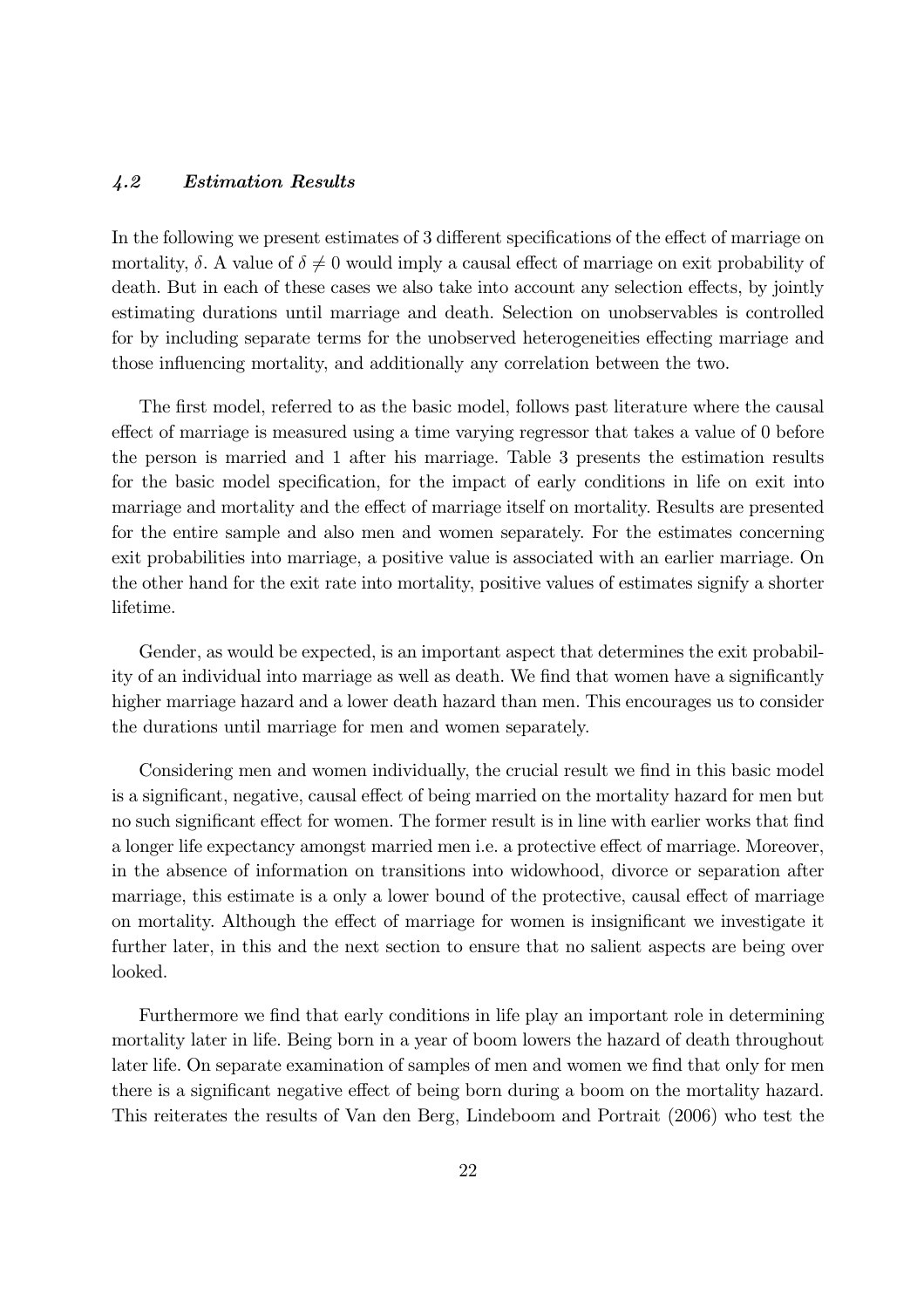model of mortality without including marital status as an explanatory variable. The striking result is that for men we also find a significant negative effect of average cyclical conditions during the age interval of 6-12 years of on the marriage as well as the death hazard . So children who enjoy favorable economic conditions during childhood and adolescence are less likely to marry or die at any given time t. Given that this age interval coincides with primary schooling age in the Netherlands, this result could be driven by better educational or occupational opportunities for young adults during economic booms. In case of nuptiality, better education in turn could lead to larger professional involvement and consequent delays in marriage. This seems plausible since prior to 1901 primary education was not compulsory and only free for the very poor<sup>8</sup>. Therefore parents were likely to send their children to schools only during favorable economic circumstances whereas in bad times they were expected to work and contribute to the family income. Better educational opportunities could also explain the significant negative impact of favorable early life conditions on mortality. Since at the time the primary cause of deaths were infectious diseases, better education which would imply increased awareness of hygiene and nutrition, would certainly help improve health and reduce mortality. The fact that we don't find a significant effect of average cyclical conditions during the age interval of 6-12 years on the marriage and death hazard for women further provides support for the possible role of education in determining the nuptiality and mortality hazards. Few women in the 19th century attended school at all (Lenders, 2005) and so their educational attainments were unaffected by the state of the cyclical macro-economic conditions.

Unlike the findings of Van den Berg, Lindeboom and Portrait  $(2006)$  we find that once marital status is taken into account social class affiliation no longer seems to affect mortality hazard for both men and women. However, class differences are very important for nuptiality. Male members of the three lower social classes exhibit a much larger marriage hazard relative to their upper class counterparts. This is in line with past observations of changing demographic patterns in most western societies post industrial revolution (refer section 2.2. above). Growing economic opportunities in the years following the industrial revolution led to more frequent and younger marriages amongst the lower classes. Within the higher classes on the other hand, there was continued stress on financial stability and certain amount of material wealth accumulation prior to starting a family often led to later marriages. Unlike men, possibilities of higher social class upward mobility in marriage also arise for women. Investigation into marriage market prospects is left to future work.

Coming to the impact of urbanization of the place of birth (and may be residence), we see urbanization effects the marriage hazard of women and the hazard of death of men.

<sup>&</sup>lt;sup>8</sup>For details of history and changes in Dutch educational laws please refer to the website of the 'Nationaal' Archief' at http://www.nationaalarchief.nl/kind\_tot\_burger/html/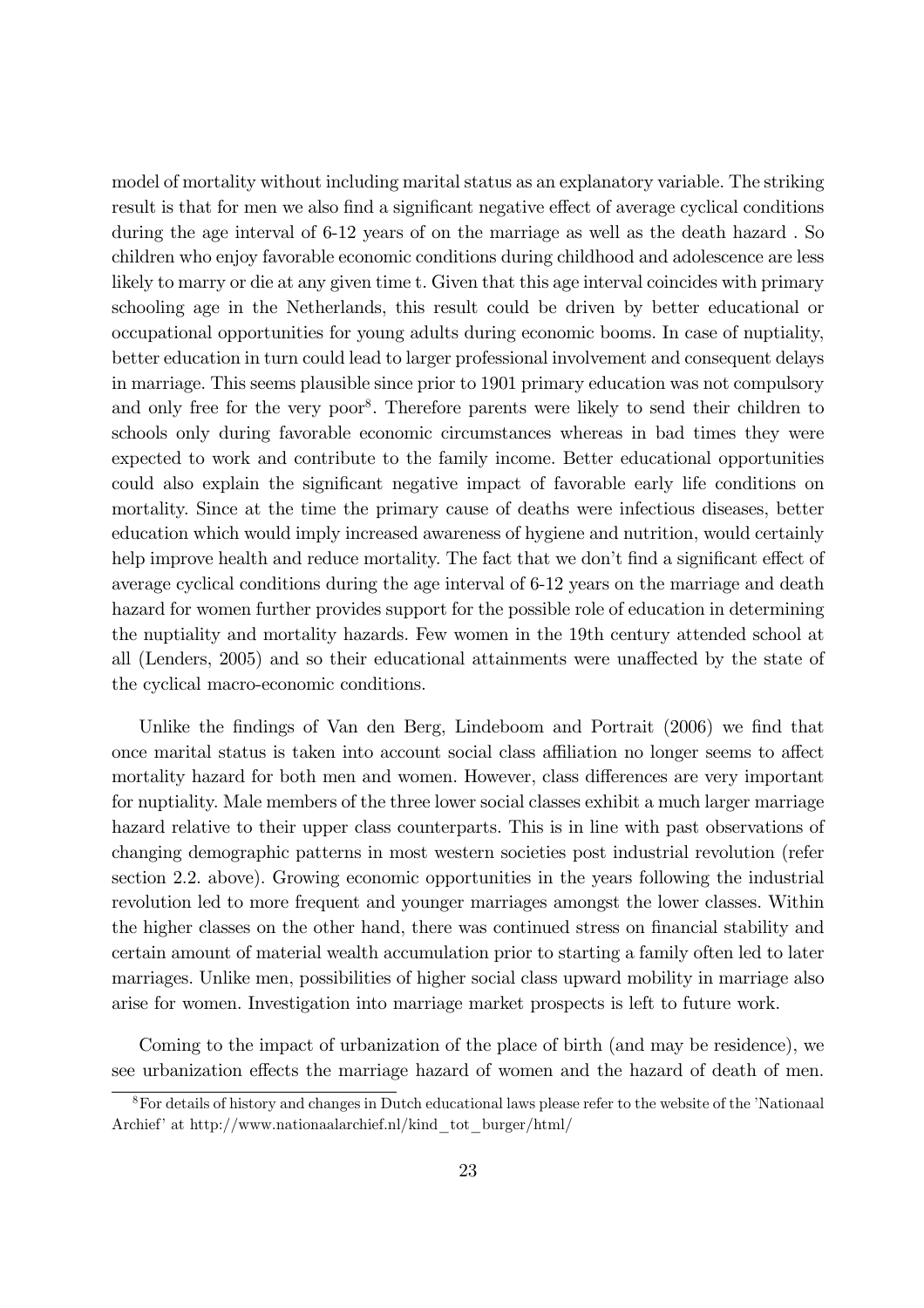The marriage hazard of women born in urban areas is significantly lower. This could be due to relatively higher incomes of women employed in predominantly industrial activities in urban areas. Poor working class parents would find their earning daughters financially less dispensable and therefore would be less keen on giving consent for marriage. Higher exit probabilities into death for urban men is consistent with the large historical evidence that records concentration of epidemics in crowded cities post industrial revolution (refer section 2.2 above).

There exist large regional differences in probabilities of marriage and death. Individuals born in Friesland have a much lower mortality rate. This observation supports a previously well established result and is explained by the high prevalence of breast-feeding in Friesland and the poor quality of water in the other two provinces. For the province of Zeeland, women exhibit a lot higher death as well as marriage hazard. This fact is in line with the relatively more religious mind set of the population in the area where strict parents would encourage earlier marriage and procreation by their children. Furthermore religious dictates promoting large families could lead to deterioration of health amongst women owing to repeated pregnancies and childbirth which at the time could often even lead to maternal mortality<sup>9</sup>.

The model takes into account the severe cholera epidemic in Utrecht in 1849, the small pox epidemic in Utrecht in 1870 and in Friesland and Zeeland in 1871, and the influenza epidemic of 1918. The details can be seen from table 3(b) below. Looking more closely at the impact of epidemics, we find that experiencing the cholera epidemic during early years signicantly raises the exit probability into death at later ages for men. This can be seen as evidence in support of medical literature that finds long term, adverse health impacts of disease infliction during childhood in absence of catch-up growth<sup>10</sup>.

The trend in GNP has a significant negative effect on the exit probability into death for both men and women. This result is expected since the trend component captures long term increases in national income and consequently improvements in public health expenditures on, for instance, sanitation and medical care. For men we find a significant increase in marriage hazards during contemporaneous, cyclical upswings. This could indicate that better macro conditions, which imply more favorable labour markets, increase marriage prospects for men in a society where a certain level of economic strength was essential for marriage.

<sup>&</sup>lt;sup>9</sup>Maternal mortality statistics are unavailable for the Netherlands however studies report figures of maternal mortality in pre-industrial western societies ranging upto 1600 deaths per 100,000 live births (De Brouwere et.al, 1998). Maternal mortality rates in the Netherlands can be expected to be similar to those of Sweden (250-300) and England and Wales (400-450) around 1870.

<sup>10</sup>For instance refer to Barker, 1992.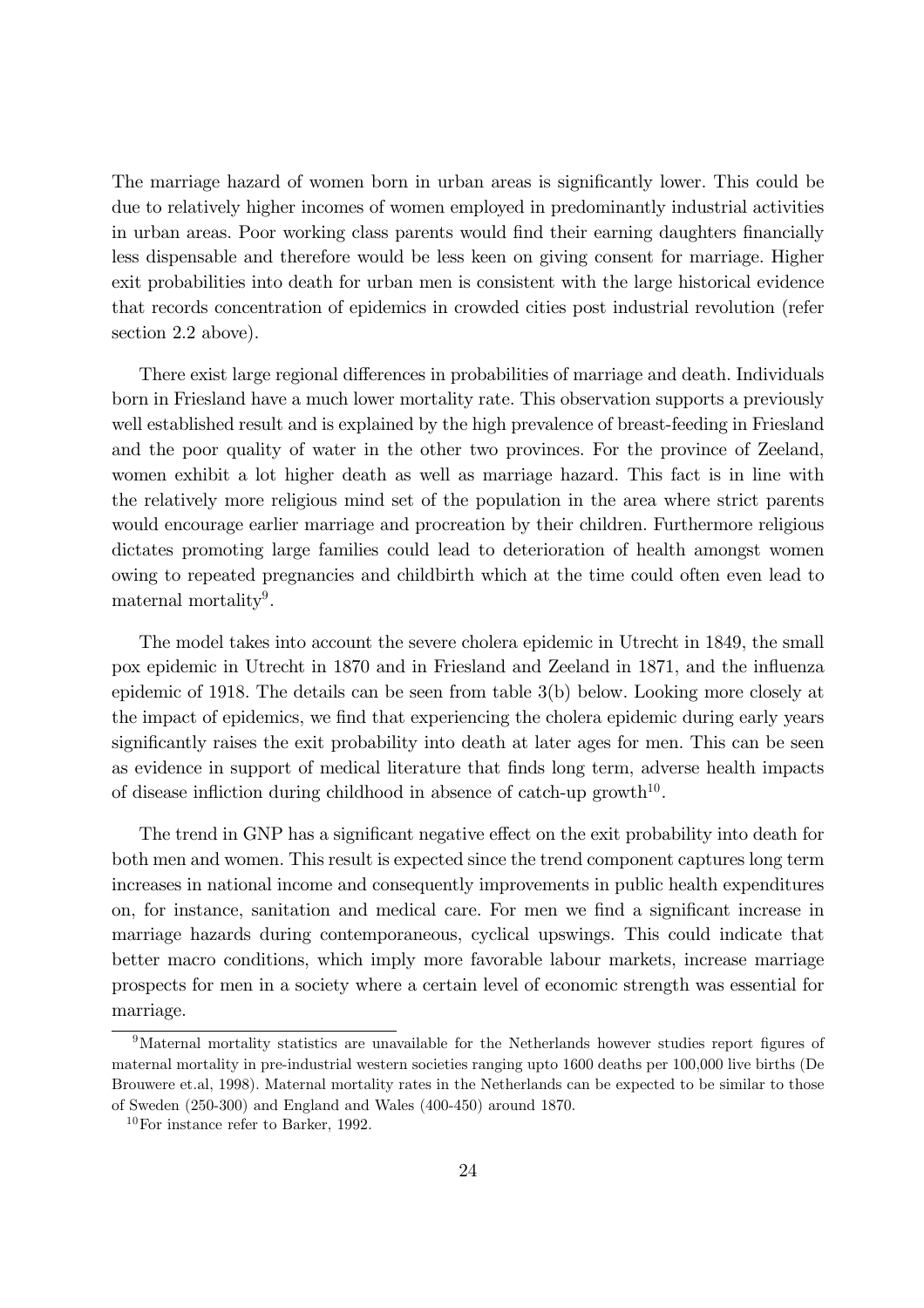The estimates in table 3 indicate that signicant unobserved heterogeneity exists in the sample, both for the events of marriage as well as mortality. Majority of the people ( $\approx 81\%$ ) have a significantly higher hazard of death( $v_d^1 = 0.15, v_d^2 = -1.11$ ). In case of the exit probabilities into marriage, despite significant unobserved heterogeneity the proportion of the people with high $(v_m^2 = 0.67)$  hazard of marriage is almost equal to  $(\approx 53\%)$  those with a low one  $(v_m^1 = -1.82)$ . amongst there is significant. In terms of joint probabilities, about 42% of the sample have a low exit probability of marriage and a high hazard of death, 39% has high hazards of both marriage and death, 11% has a low hazard of both marriage and death and about 8% has high exit probability of marriage and a low one for mortality. Most importantly we note from the estimation results that  $q_1q_4 \approx q_2q_3$  for the samples of both men and women implying only a limited correlation between  $v_d$  and  $v_m$  in the present model. A simple likelihood ratio test to compare likelihood function values from a model that imposes independence between  $v_d$  and  $v_m$  with those from our unrestricted model in fact does not reject independence between the unobserved heterogeneities of marriage and  $\alpha$  death for both men and women<sup>11</sup>. Therefore in our case, once we take into account the earliest economic conditions in life, we only find evidence for a causal relationship between nuptiality and death.

Finally, considering age dependence of exit rates into marriage and mortality we find the expected inverted U-shape for the former and a monotonically increasing one for the latter (refer fig. 3 for the basic model). We observe that the marriage hazard increases till the age of 32 for men and 29 for women after which it consistently declines though at a slower rate after the mid 40s. This sudden slow-down in the declining hazard of marriage could indicate second marriages. However, in the absence of information about multiple marriages and continued marital status of individuals we are unable to comment any further.

The second model specification estimates the impact of the number of years married on mortality. Instead of looking at the effect of a binary choice variable - married  $(1)$  or not  $(0)$  - we consider the cumulative effect of the duration of marriage on the hazard of death. We do so by using 4 degree Chebyshev polynomial for durations of marriage. Figure 4 plots this cumulative effect of being married, along with the  $95\%$  confidence intervals, on the exit probability of death for men and women respectively. 80 years is the maximum duration considered as its the smallest integer year larger than the longest duration of marriage in the sample, i.e. 79.2 years. We note that the basic model is nested in this cumulative marriage effect specification and a likelihood ratio test for model specification rejects the basic model

<sup>&</sup>lt;sup>11</sup>LR test statistic of 0.12 (men) and 0.04 (women): with a  $\chi^2(1)$  critical value of 3.84 at 5% level. These results are reiterated by a Pearson's Chi-square test of independence with a test statistic of 0.23 (men) and 0.01 (women): with once again a  $\chi^2(1)$  critical value of 3.84 at 5% level.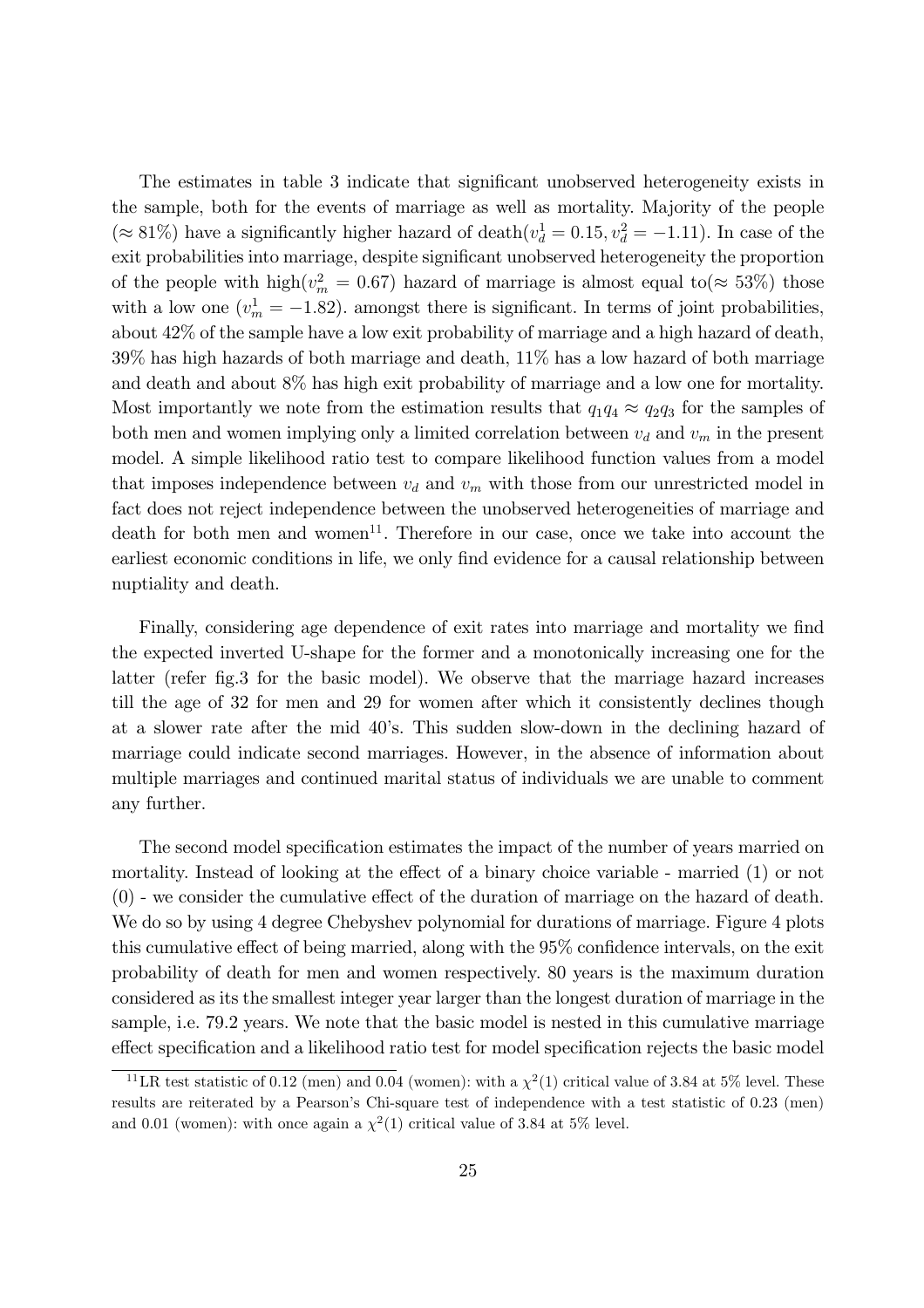in favour of the current model<sup>12</sup>. However, with this alternative definition results for all other coefficients besides the protective effect remain almost unchanged (results in table 4). For the causal effect we find that durations of marriage between 9-39 years have a significantly negative effect on the mortality hazard for men. So for men, the longer has the individual been married the higher is the protective effect. This result is in line with previous literature that has noted prolonged bereavement and often quick successive death after the demise of a long-term partner. However, given the obvious, close relationship between duration of marriage and age of an individual, it is important to try and distinguish between the cumulative effect of marriage and the varying impact of marital status at different ages before any firm conclusions can be drawn.

The third model specification studies the age dependence of the protective effect of marriage by once again employing 4 degree orthogonal polynomials (refer figure 5) shows a plot of this age dependent effect of marriage on mortality along with the  $95\%$  confidence intervals). We find results (refer table 5) that are similar to the findings of the cumulative duration, protective effect specification reiterating the correlation between these two models. Marriage has a signicantly negative impact on the mortality hazard over the ages of 57-85 i.e. men benefit more and more from being married over the years as shown by the increasing protective effect of marriage on mortality hazard till around the mid 80's. This finding is intuitive in light of social observations like growing loneliness owing to shrinking social circles for single individuals after a certain age and consequent taking up of unhealthy habits like alcoholism and risk taking behavior etc. Marriage on the other hand could offer support from a wife during older ages and improve quality of life by means of better housekeeping and personal care. The HSN does not record the time of death of spouses of the individuals in the sample. Growing number of widowers at older ages could be partly responsible for the absence of a consistently increasing protective effect of marriage beyond the ages of 85 years. The fact that in both, the cumulative duration of marriage effect model and the age dependence of protective effect of marriage specification, we find a large positive effect of marriage for women on the exit probability of death in the first 14 years of marriage and during ages 16-41 years of age respectively is more surprising. Investigation into the driving force behind such a result would require data on causes of death (for instance during child birth). As for men, no conclusions can be drawn from the insignicant effect of marriage on mortality beyond 85 years of age in absence of further information about marital status transitions. Despite these shortcomings the results clearly show that marital status does not have a constant effect on mortality hazard through out life. Earlier studies that do not account for this time varying impact of marriage on mortality are only capturing a crude protective effect.

<sup>&</sup>lt;sup>12</sup>LR test statistic of 9.88 (men) and 32.22 (women): with a  $\chi^2(4)$  critical value of 9.49 at 5% level.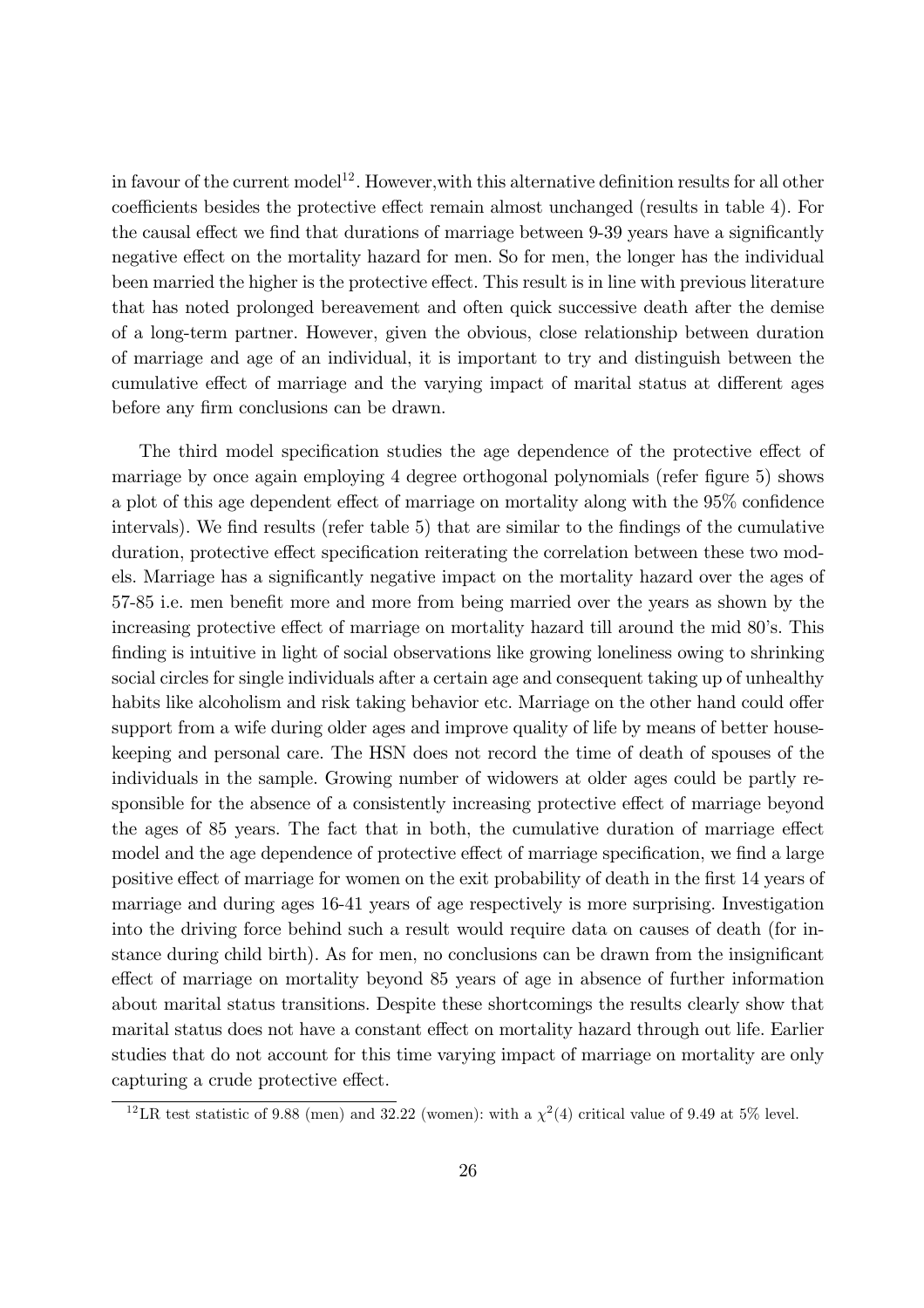The duration of marriage (model 2) and the age dependence of marriage effect (model 3) models are not nested and therefore cannot be compared using a likelihood ratio test. But, the results of the two models closely follow each other indicating a strong correlation. In the next section we try to test which out of these two specifications performs better by estimating a model that includes both - the duration of marriage as well as the age dependence of the effect of marital status. The performance of this 'full' model is then separately compared with that of the two nested models- model 2 and model 3.

#### 4.3 Duration of marriage vs. age dependence of marriage

Table 6 presents the results of the full model (model 4) which includes both, duration and the age dependence of marriage effects. We once again find that the coefficients on explanatory variables besides marital status remain unchanged from those in models 2 and 3. Favorable cyclical macro economic conditions in the year of birth (in the case of men) and contemporaneous economic conditions (for all individuals and measured partly in terms of the trend component of the current log per capita real GNP) continue to have a signicant positive impact on longevity. As for marriage, social class continues to play a crucial role in determining the exit probability of marriage for men with lower class members exhibiting a significantly higher marriage hazard. Regional differences also persist with significantly higher marriage as well as death hazards for women born in Zeeland as compared to the 2 other provinces. Also, once again we find a lower marriage hazard for women born in urban areas.

Looking at the correlation between nuptiality and death we continue to find evidence for both a selection as well as causal effect. For the latter effect, we find that both the duration of marriage dependent and age of the married individual dependent causal effect of marital status are now individually insignicant at all durations of marriage and ages (refer figure 6). Comparing this model to model 2 and 3, we find that the likelihood ratio tests rejects model 2 but not model  $3^{13}$  in case of men. From this we conclude that the age of the individual is more important than the duration of marriage in explaining the protective effect of marriage for men. Given the correlation between age and duration, the highly significant effects of long marriage durations on mortality hazard (table4), are hardly surprising as in the specification of model 2 marriage durations act a proxy for age.

For women on the other hand the distinction is less clear as the likelihood ratio tests do

<sup>13</sup>LR statistic for model 2 vs.model 4, 11.75 and LR statistic for and model 3 vs.model 4, 8.11 for men with a  $\chi^2(4)$ , 5% critical value 9.49.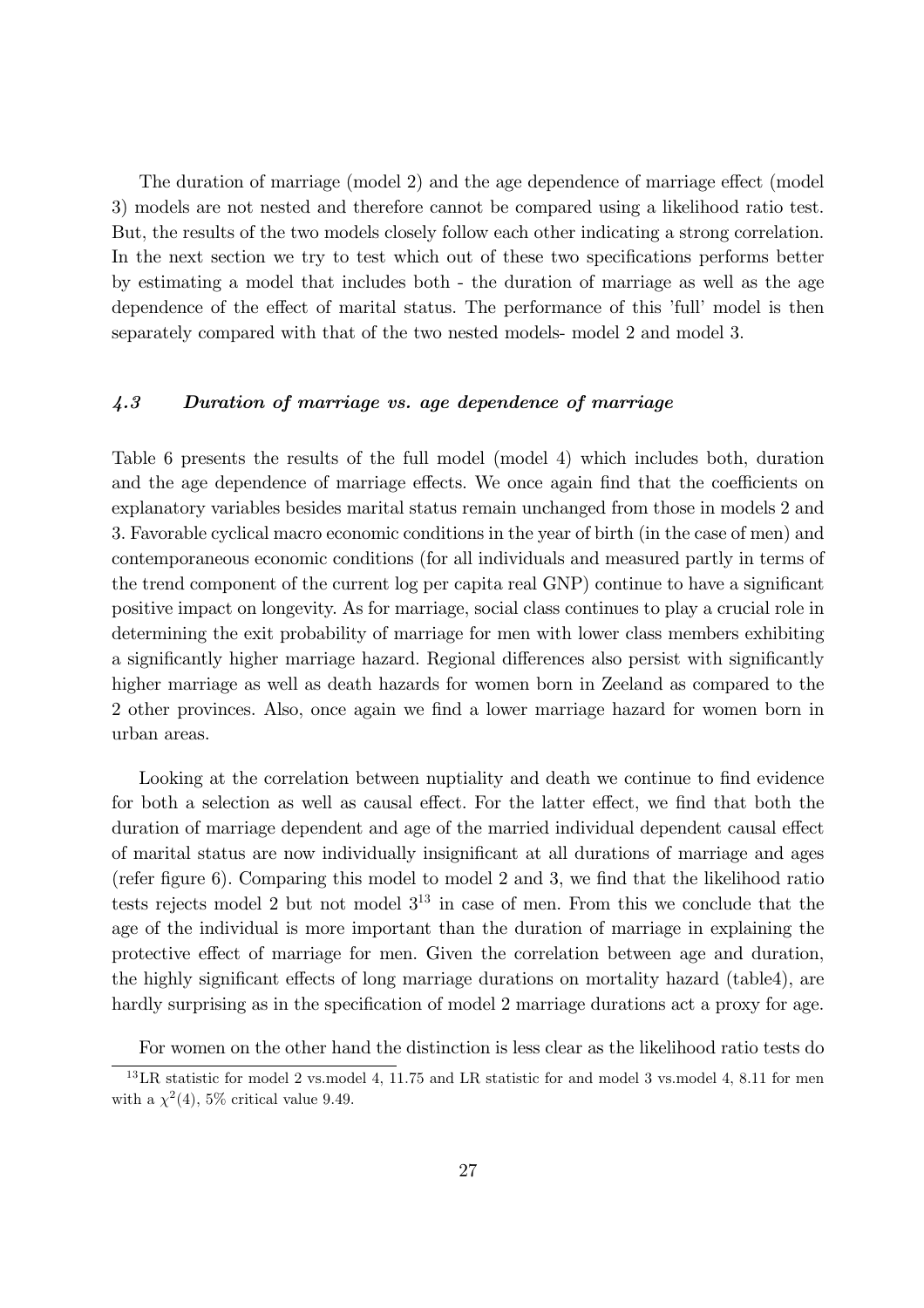not reject either of the two specifications<sup>14</sup>. The likelihood function value of the model with age dependent causal effect of marriage is higher than that with the duration of marriage determined effect of nuptiality, but not significantly so. As previously mentioned, we lack information about the cause of death of individual women which disallows any conclusions about the reasons underlying the signicantly higher mortality hazards amongst married women in early years of their marriages or up to the age of 41 years. However, very high maternal mortality rates at the time compels us to believe that death during child birth could be an important factor distinguishing women dying in their reproductive ages from those perishing at any other age. If this be the case, an age dependent effect of marriage on the hazard of death has a greater appeal than that determined by the duration of marriage, as the latter would have the unlikely implication of higher mortality amongst all women, in the early years of marriage, irrespective of their age at marriage. From this we conclude, that model 3 has the preferred specification (clearly for men and in light of supporting reasons for women) as it performs just as well as the full model but additionally avoids the complexities of model 4.

# 4.4 A Closer Look at the Impact of Early Conditions in Life on the Effect of marriage

In this section, we further investigate if the causal effect of marriage on mortality is in any way aggravated or mitigated by whether or not an individual is born during a boom. We do so by including in Model 3 interaction terms of the age-wise marital status effect and the dummy of being born in a boom or not. Table 7 presents the results of this extended model called Model  $5^{15}$ . The results are particularly striking for women. For men, we find no significant affect of being born in a boom as opposed to being born in a recession on the protective effect of marriage on mortality rate. However, for women born in years of macroeconomic upswings we find a large, significant protective effect of being married on death hazards during age interval 25-52 years (figure  $7)^{16}$ . These ages are almost the same

 $14$ <sub>LR</sub> statistic for model 2 vs.model 4, 7.46 and LR statistic for and model 3 vs.model 4, 5.26 for men with a  $\chi^2(4)$ , 5% critical value 9.49.

<sup>&</sup>lt;sup>15</sup>For women we also estimate a model with interaction terms of the duration of marriage dependent protective effect of marriage and the dummy of being born in a boom or not. Results of this model, called model 6, are presented in table 8.

 $16A$  similar protective effect of being married is found for women born during macroeconomic booms in the model with interactions between dummy of being born in a boom or not with the duration of marriage between  $2-28$  years (model 6). Refer figure 8.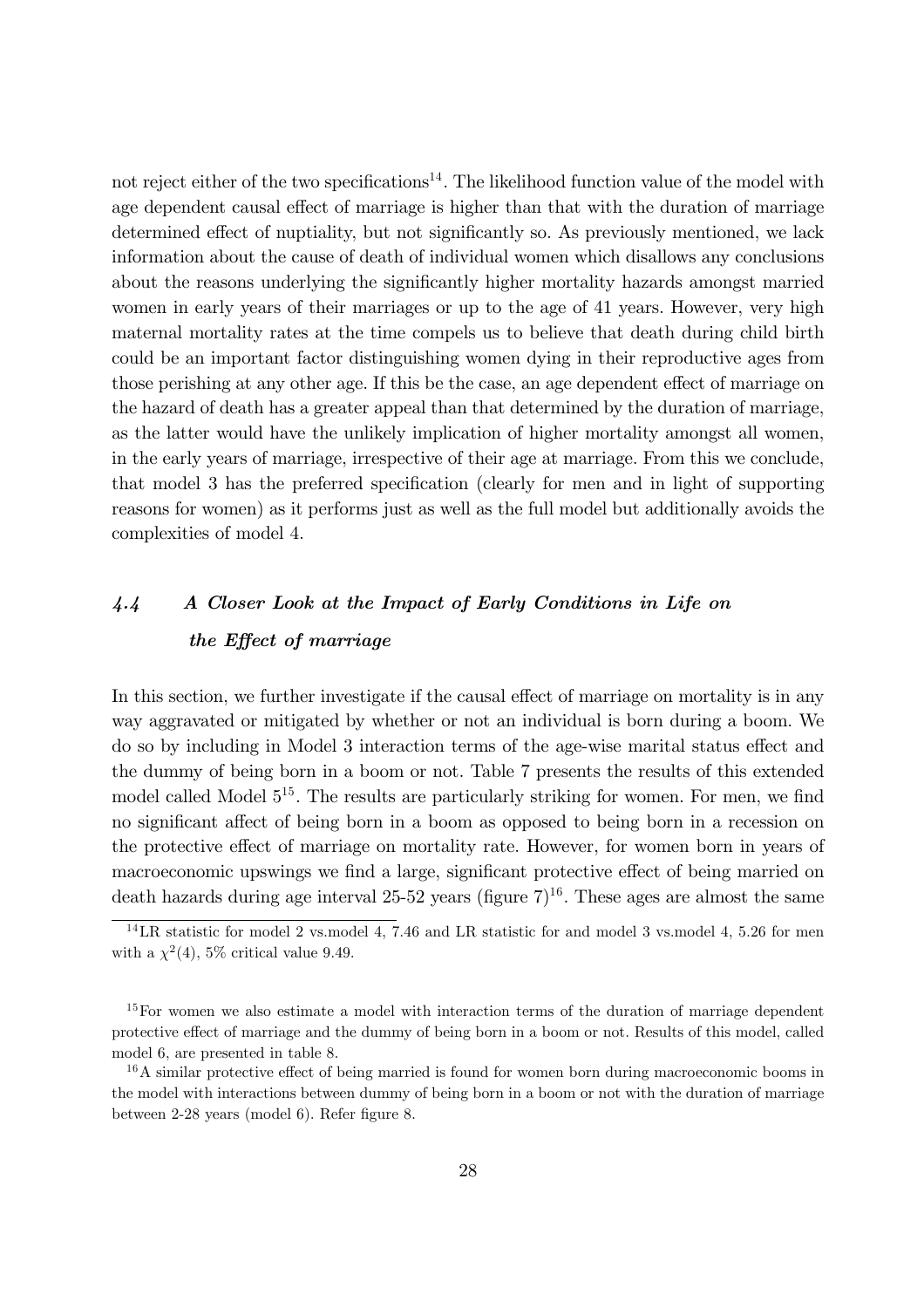interval in which women on an average, had a strong adverse effect of being married on their mortality hazard. This implies that being born in a boom reduces the negative impact of marriage on life expectancy for women less than 52 years of age, an age interval that covers the child bearing ages. So women born in favorable economic times can cope a lot better with stresses of marriage and probably child birth, than women born in a year of recession. This suggests that (for women) the early conditions in life determine how well they are able to cope with physically stressful times through out life. For both men and women all other coefficients remain unchanged.

Model 3 is nested in model 5 and a simple likelihood ratio rejects model 3 in favour of model 5 for women<sup>17</sup> but not for men<sup>18</sup>. Therefore model 5 is the preferred model for women and model 3 for men<sup>19</sup>. Once again, a likelihood ratio test comparing likelihood function values from a model that imposes independence between  $v_d$  and  $v_m$  and an unrestricted model does not reject the null of independence between the two unobserved heterogeneity terms<sup>20</sup>. Thus for both men and women, the effect of marriage and mortality continues to be causal.

#### 4.5 Discussion, Policy Implications and further work

Using the parameter estimates from Model 3 (Table 5) and the actual ages of marriage of the individuals in the sample we find that on an average marriage leads to a  $4.37\%$  increase in life expectancy for men. For women on the other hand estimates from model 5 show that marriage implies a 2.16% decrease in longevity. However, once we control for whether or not the married woman is born during a macro-economic upswing these figures look very different. For women born during a boom, marriage in fact has a positive impact on their life expectancy  $(0.61\%$  increase in expected lifetime). Therefore, we find that the result of a positive impact of marriage on the mortality hazard for women aged less than 52 years is

<sup>&</sup>lt;sup>17</sup>LR statistic for model 3 vs.model 5, 15.55 ( $\chi^2$ (5), 5% critical value 11.07).

<sup>&</sup>lt;sup>18</sup>LR statistic for model 3 vs.model 5, 7.22 ( $\chi^2$ (5), 5% critical value 11.07

 $19$ Model 2 is nested in model 6 (the additional specification checked for women) and an LR test rejects model 2 in favour of model 6 for women.

Comparing performances of the two interaction models using the Vuong test statistic (Vuong 1989) for model selection for non-nested models we find that the simple test rejects the null hypothesis that either of the two models 5 or 6 are significantly different from the true model. However once again, the model with interactions between age of the married individual and dummy for being born in a boom (model 5) has a slightly better likelihood function value and more convincing implications.

<sup>&</sup>lt;sup>20</sup>LR statistic for men is 0.54 (model 3) and for women is 0.72 (model 5) with a  $\chi^2(1)$ , 5% critical value 3.84. This result is once again confirmed using a Pearson's Chi-Square test of independence with test statistic for men being 0.27 (model 3) and for women 0.22 (model 5) and a  $\chi^2(1)$ , 5% critical value 3.84.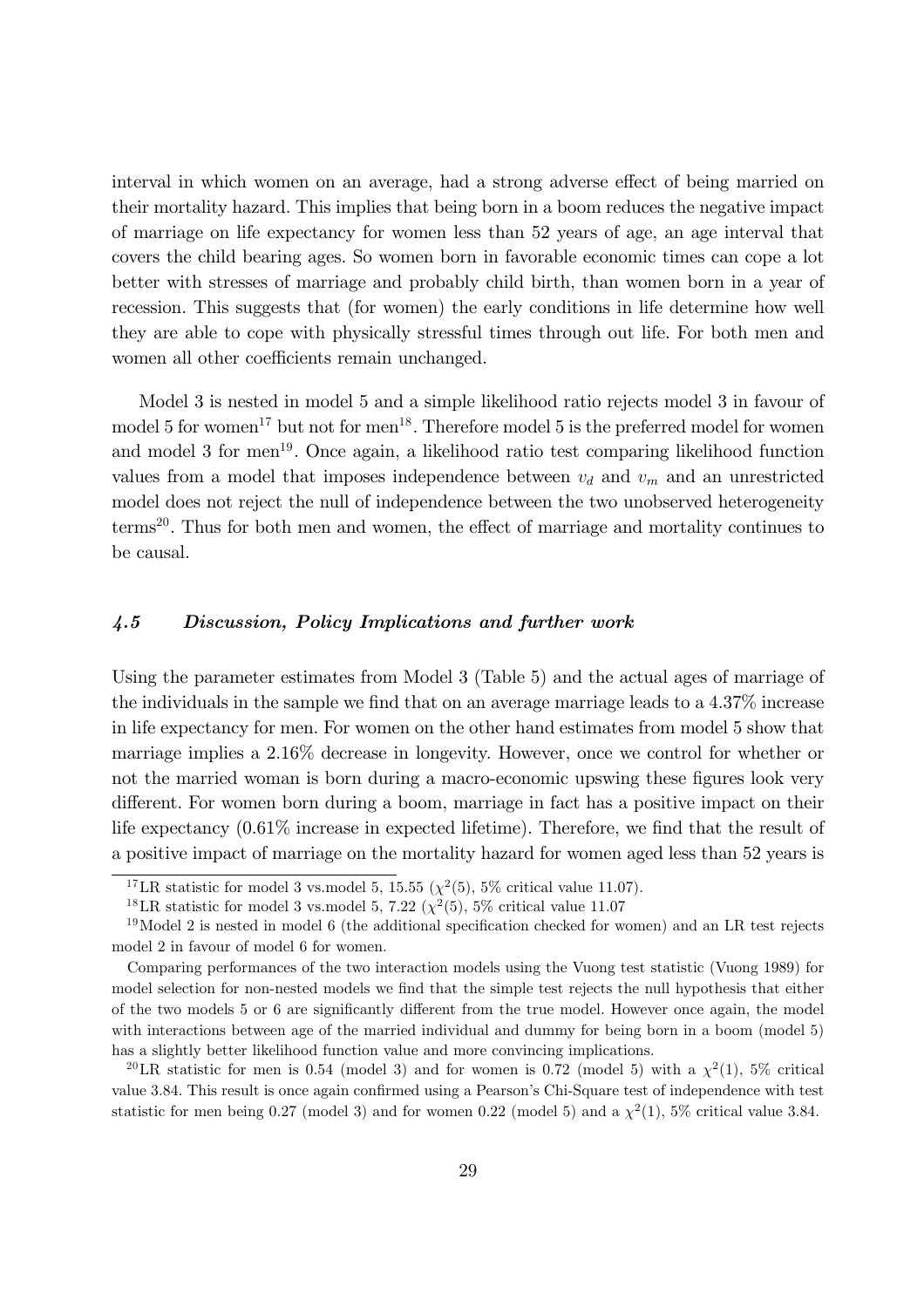driven only by women born during economic downswings. For this group marriage reduces expected longevity by 5.40%.

These figures for changes in life expectancy however, average over the effect of marriage on individuals marrying at various ages. But given the non-constant protective effect of marriage over an individuals lifetime, it is more interesting for instance to consider by how much life expectancy increases or decreases if you marry at any given age. Moreover, since for women being born in a year of an economic boom greatly determines the impact of marriage on their mortality hazard we would also like to compare life expectancies at different ages for those born in a boom with the counter-factual scenario of them being born during a recession. Graph 3 below, shows the approximate increases or reductions in life expectancy (in years) for every possible age of being married (16 -103 years) for men. For (married) women, the graph plots changes in life expectancy at different ages and for whether or not they are born in a year of economic boom.



Graph 3. Expected changes in life expectancy at different ages as a causal effect of marriage.

It seems that getting married at very young ages (about less than <25 years) has a positive impact on mortality hazard for all women. This negative effect however, reduces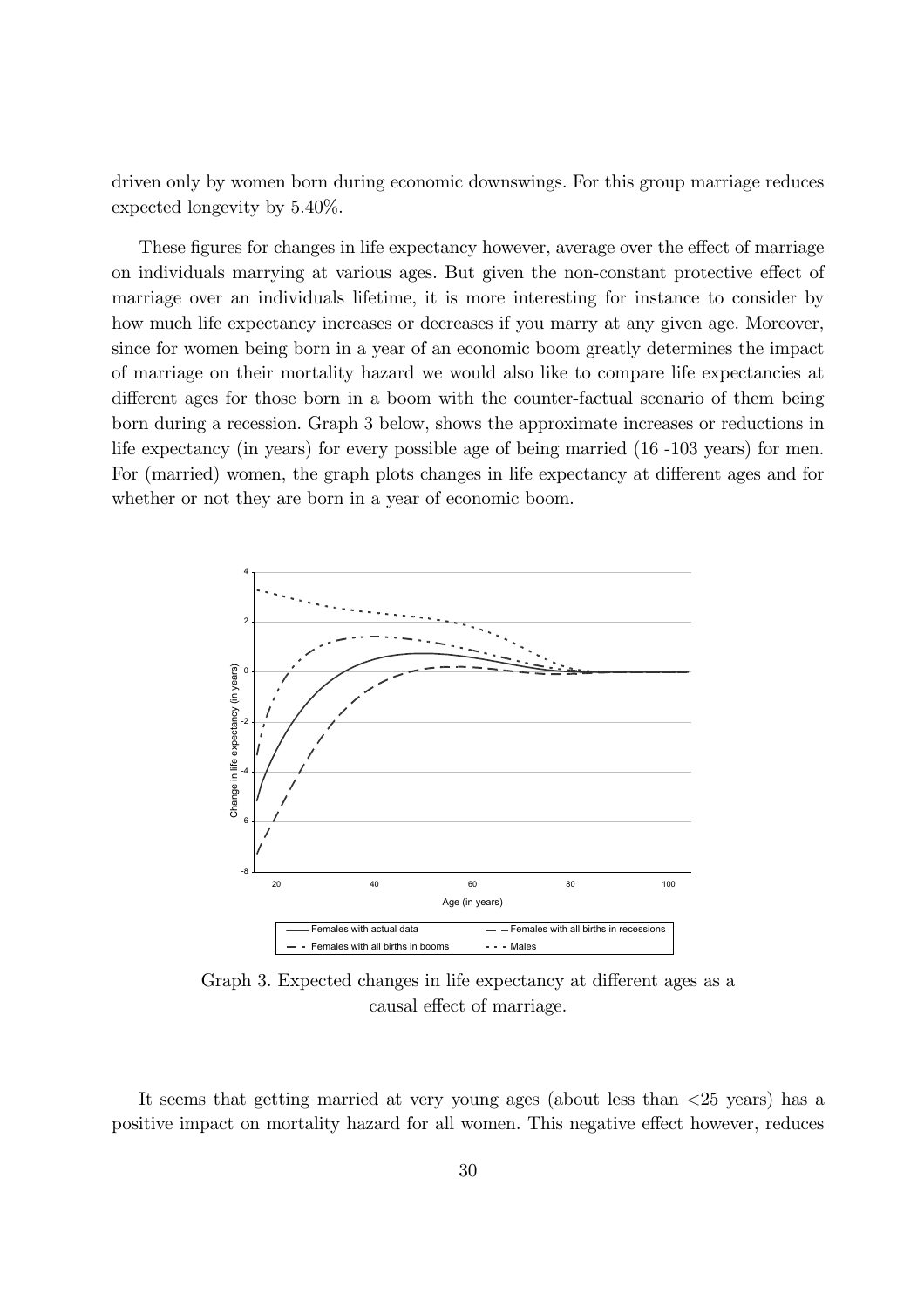over time with married women of 16 years of age being in the worst position. This of course would be understandable in light of adverse health consequences of pregnancies and child birth for teenage mothers. And, in the absence of advanced contraceptives one could expect that pregnancies followed soon after marriage. However, beyond the mid twenties the adverse effect of marriage on longevity during child bearing ages only holds for women born in recessions and not for those born in booms. This can be expected as women who might have already suffered a health set back early in life would be less able to cope with future health strains. For men on the other hand, the protective effect is generally higher the younger they marry. We cannot exactly identify the reasons for this result from the data we have. However, early on set of healthier lifestyle and safe habits could be plausible causes.

These results indicate that if early conditions in life are used as a proxy for adult health status, a fact that is supported by numerous studies in economics and medicine, we indeed find substantial effect of economic conditions during infancy (less than  $1$  year of age) on the probability of death. However, such impact of cyclical macro economic conditions during infancy or even childhood<sup>21</sup> is not found for exit probabilities into marriage. However, after checking the impact of average cyclical conditions during various different age intervals in early life, we find that favorable economic conditions during schooling years do have a crucial impact on the probability of marriage. Moreover, the fact that this result holds only for men, for whom education and profession was more relevant at the time, seems to indicate that unlike mortality the vital factor determining nuptiality decisions is more likely to be education rather than health. In addition, whether one marries or not and the timing of marriage depends on other current factors like social class, degree of urbanization of the place of birth (and probably residence), religious background and current economic conditions. This result supports some past studies that that rule out the role of early health conditions as the link between marital status and mortality (see for e.g. Vagero and Modin, 2001). However unlike some of the earlier works we find that health does interact with marriage when considering the hazard of mortality. Once married, healthier women are better able to enjoy the benefits from their married lives than women with worse adult health owing to unfavorable economic conditions at birth.

Several obvious similarities exist between 19th century Dutch society and current day developing world. Both scenarios involve largely rural economies with a relatively small upper class and little access to active family planning methods. Therefore results drawn

 $21$ Childhood being the age interval between 1-5 years of age which is also reported by the medical literature as being crucial stage in the long term development of an individual. Refer for e.g. Power, Li, Manor and Davey, 2003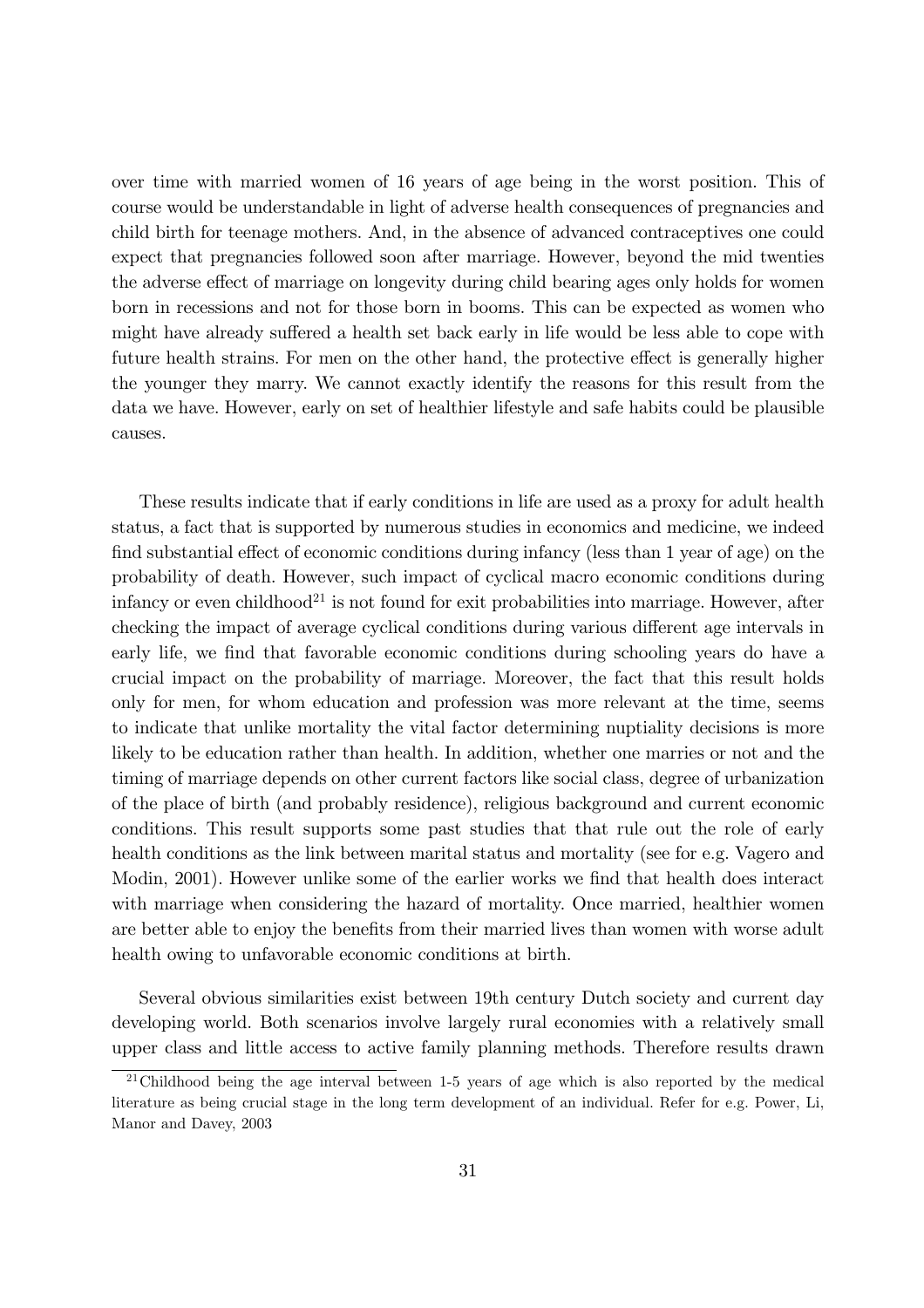from this study using 19th Century Dutch data could help policy makers in less developed economies in their struggle against high fertility and mortality rates. This is particularly so for poor countries where the status of the girl child is often considered only second to that of her male siblings. Therefore in times of adverse economic conditions she might suffer even more than the male children in the family and this would have life long adverse health consequences. Hence, additional focus should be on the female babies born during macro-economic down-turns. The contemporaneous mortality and that at all healthwise demanding points in future life, of these female children may be significantly reduced if their conditions are improved upon. This could be done by means of extra provisions of food, housing and health care. Moreover, policies should be put into place that support women during their child bearing ages. In the short run this could be done by discouraging marriages of very young women especially in rural areas or within lower social classes and religious communities by setting and enforcing suitable legal age of marriage. Additionally access to modern contraceptives could help curb quick successive pregnancies that lead to high infant and maternal mortality rates. Active family planning programs, could also allow couples to enjoy the benefits of partnership without suffering from its negative health consequences. Over a longer time horizon, urbanization and economic development of the country (reflected in high per capital real GNP) would help discourage early marriages and consequently its adverse consequences, especially for women.

In future work we would like to consider several extensions of the current model. We would like to acquire more information about other marital status like - divorced, separated, widowed etc. These could provide more precise results about the protective effect of marriage. Moreover multiple transitions for an individual would help identify causal effects of marriage under weaker assumptions (i.e.v could be dependent on x). On a slightly different front, it would be interesting to study marriage market tightness as a determinant of marital hazard by social classes, gender, degree of urbanization of place of residence and age. For this we would need to merge the HSN with marital life tables for the Netherlands for our observation window.

### 5 Conclusion

Using data covering the period of 1812-2000, our empirical analysis shows that business cycle conditions in the early years of life play a significant role in determining the individual's transition rate into marriage and mortality. On average, *cetirus paribus*, individuals who enjoy favorable macro-economic conditions during these years of schooling and may be profession building marry later than those who face economic downturns in years leading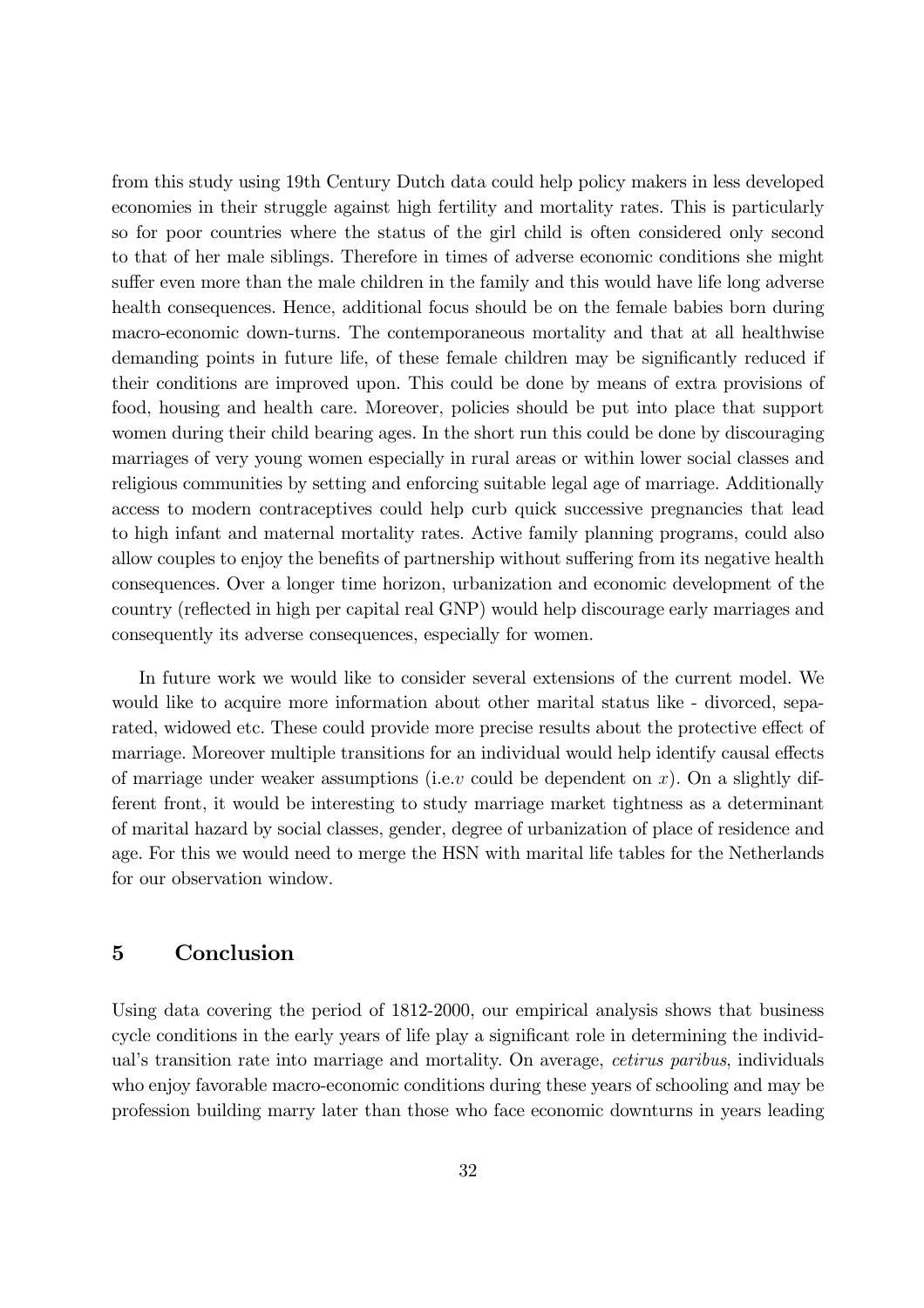up to the legal age of marriage. We take this result as evidence of a causal negative effect of individual economic conditions in years of childhood and early teenage on the transition rate into marriage. This study therefore goes beyond past works that only focused on contemporaneous factors influencing an individual's exit into matrimony.

Moreover, from the joint model of marriage and mortality, conditional upon early conditions in life, we find evidence of a causal effect of marriage on mortality. We find significant gender differences in the impact of marital status on the exit probability into mortality. For men marriage is clearly 'protective' in the sense that there is a substantial negative impact of being married on the mortality hazard. Moreover, this protective effect is not constant over a man's lifetime but in fact increases with age. We find age dependence of the effect of marriage on mortality hazard for females as well, with women beyond the mid thirties, on an average enjoying a more favorable impact of marriage on death rates than younger married women. However, for women between the ages of about 25-60 there exist significant differences in the direction of this causal mechanism by whether or not they were born during an economic boom. Using cyclical conditions at birth as an exogenous indicator of individual economic circumstances, we note that women with good economic position in early life are better able to enjoy the benefits of marriage than women born in bad economic times. This is particularly so during the child-bearing ages when married women, born during economic recessions have a significant positive effect of their marital status on the mortality hazard. This suggests that there are long term impacts of early conditions in life on health throughout later life. These effects become particularly stark at times of extra physical stress where women with a superior health prior are able to cope a lot better. Therefore, unlike previous studies we find that there is a causal and possibly even a protective effect of marriage on mortality, for not only men but women as well.

The results from this study have several policy implications. Firstly, extra attention should be paid to children aged zero in bad economic times. This is particularly so for the girl child who has to bare the additional strains of child birth later on in life. This could be done by provisions of food, housing and health care. Secondly, women should be supported during their child bearing ages. This can be achieved by establishing and enforcing a suitable legal age of marriage to avoid marriages of very young women and its consequent adverse health effects. Additionally, family planning programs should be put into place so that young couples can better enjoy the benets of marriage without physical and nancial burdens of large families. In the long run urbanization and economic development could encourage a demographic change that inculcates the ideas of modern family formation - i.e. relatively later marriages and fewer children.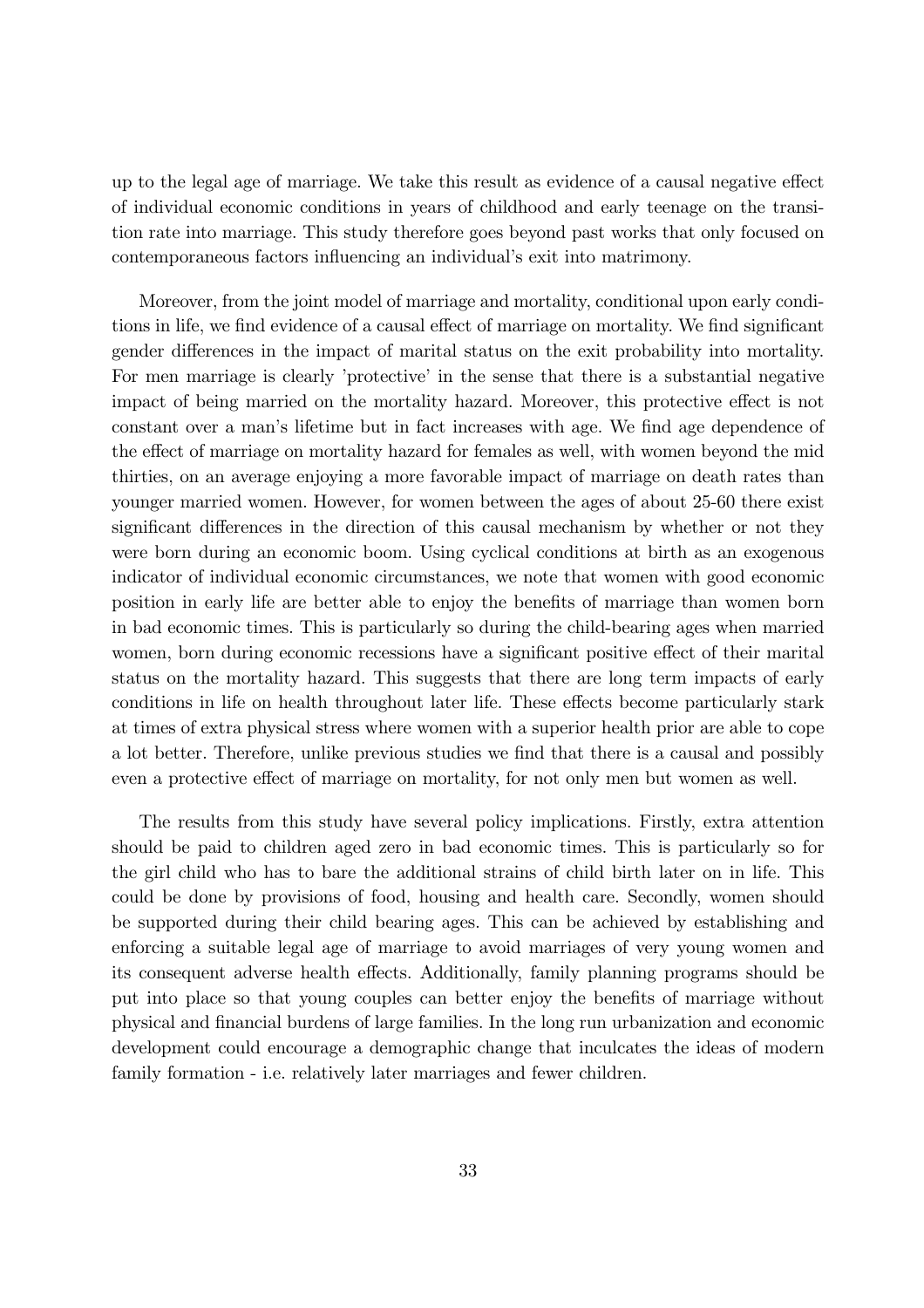### References:

Abbring, J.H. and Van den Berg, G.J. (2003), The non-parametric identification of treatment effects in duration models, *Econometrica*, Vol. 71, pp.1491-517.

Abbring, J.H., Van den Berg, G.J. and Van Ours, J.C. (2005), The effect of unemployment insurance sanction on the transition rate from unemployment to employment, The Economic Journal, Vol. 115, pp.602-630.

Barker, D.J.P., "The Fetal and Infant Origins of Adult Disease," British Medical Journal Books, 1st Edition 1992 .

Blau, F.D., Kahn, L.M. and Waldfogel, J. (2000), Understanding Young Women's Marriage Decisions: The Role of Labour and Marriage Market Conditions, Industrial and Labour Relations Review, Vol. 53, pp. 624-647.

Boonstra, O. (1998), The Impact of Education on the Demographic Life Course: The family reproduction process of literates and illiterates in the Netherlands at the end of the nineteenth century, The History of the Family: An International Quarterly, Vol. 3(3), pp.303-313.

Case, A., Fertig, A., and Paxson, C. (2003), From cradle to grave? The lasting impact of childhood health and circumstance, Working paper, NBER and Princeton University.

De Brouwere, V., Tonglet, R. and Van Lerberghe, W. (1998), Strategies for reducing maternal mortality in developing countries: what can we learn from the history of the industrialized West?, Tropical Medicine  $\mathcal{B}$  International Health, Vol 3 (10), pp. 771–782.

Dehejia, R. and Lleras-Muney, A.,  $(2004)$ , Booms, busts and babies' health, *Quarterly* Journal of Economics, Vol. 119, pp.1091-1130.

Dolhammer, G. (2004), The late life legacy of very early life, Springer, Berlin.

Ebrahim, S., Wannamethee, G., McCallum, A., Walker, M. and Shaper, A.G. (1995), American Journal of Epidemiology, Vol. 142(8), pp. 834-842.

Gardner, J. and Oswald, A. (2004), How is mortality affected by Money, Marriage and Stress?", Journal of Health Economics, Vol. 23(6), pp. 1181-1207.

Hack, M., Schluchter, M., Cartar, L., Rahman, M., Cuttler, L., and E. Borawski. (2003), Growth of Very Low Birth Weight Infants to Age 20 Years., Pediatrics, Vol. 112 (1), pp. 30-38.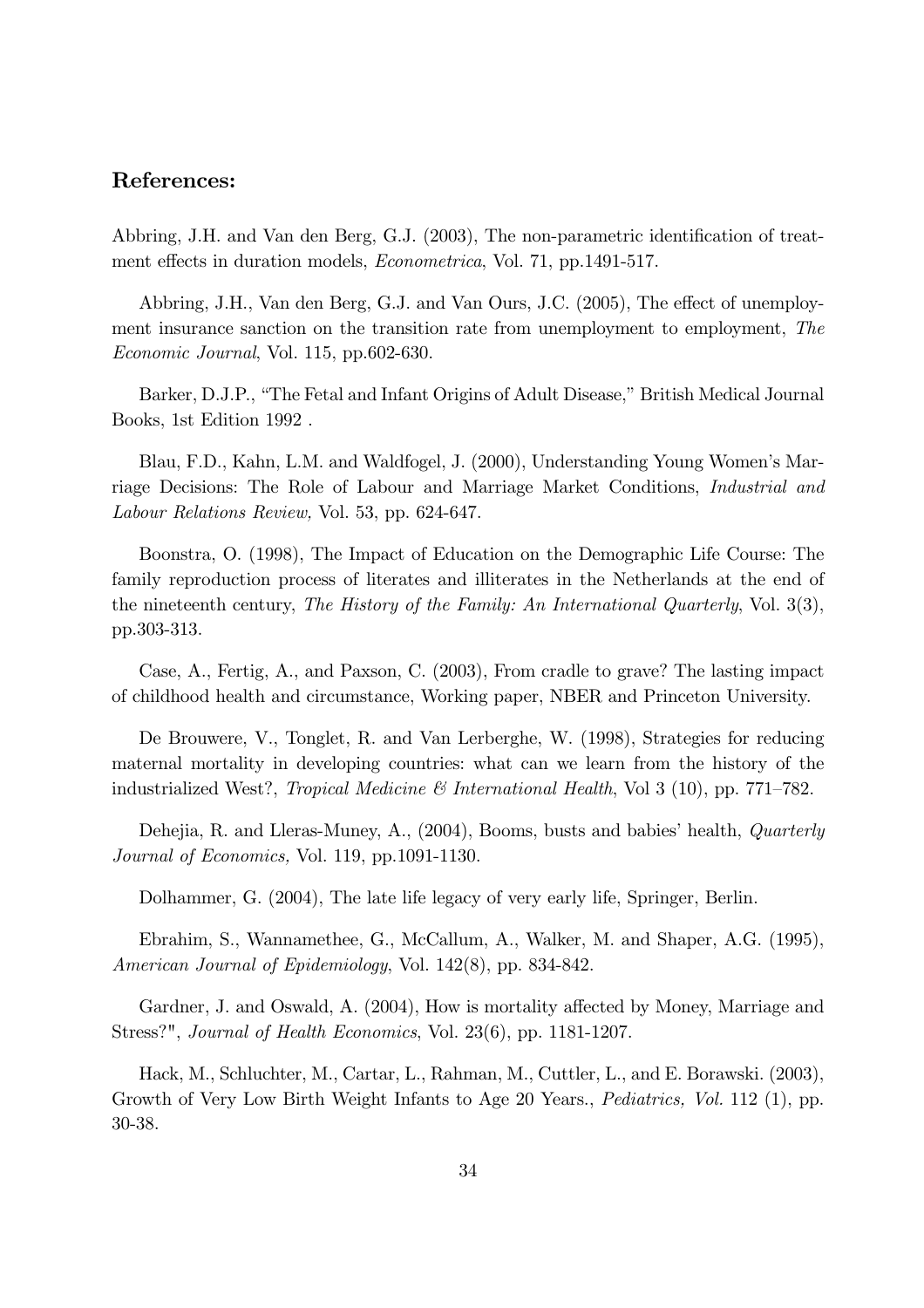Hu, Y. and Goldman, N. (1990), Mortality differentials by marital status: An international comparison, Demography, Vol. 27, pp. 233-50.

Jacobs, J. and Smits, J.P. (2001), Business cycles in the Netherlands, 1815-1913. Working paper, Groningen University.

Johnson, N.J., Backlund, E., Sorlie, P.D. and Loveless C.A. (2000), Marital status and mortality: the national longitudinal mortality study, Annals of Epidemiology, Vol. 10(4), pp. 224-238.

Lenders, J. (2005), Van Kind tot burger. Basisonderwijs en burgerschap in de negentiende eeuw, Leidschrift, Themanummer Van Kind tot burger. Onderwijs en volksopvodeing in Nederland 1795-1920, Vol. 20(2), pp. 7-41.

Lillard, L.A. and Panis, C.W.A. (1996), Marital Status and Mortality: The Role of Health, Demography, Vol.33, No.3., pp. 313-327.

Lund, R., Holstein, B.E. and Osler, M.(2004), Marital history from age 15 to 40 years and subsequent 10-years mortality: a longitudinal study of Danish males born in 1953, International Journal of Epidemiology, Vol. 33(2), pp. 389-97.

Murray, J.E., (2000), Marital Protection and Marital Selection: Evidence from a Historical-Prospective Sample of American Men, Demography, Vol. 37, pp. 511-521.

Petersen, W. (1960), The Demographic Transition in the Netherlands, American Sociological Review, Vol. 25(3), pp. 334-347.

Power, C., Li, L., Manor, O. and Davey Smith, G. (2003), Combination of low birth weight and high adult body mass index: at what age is it established and what are its determinants?, Journal of Epidemiology and Community Health, Vol. 57, pp. 969-973

Phillips, D.I.W., Handelsman, D.J., Eriksson, J.G., Forsen, T., Osmond, C. and Barker, D.J.P (2001), Prenatal growth and subsequent marital status: Longitudinal study, *British* Medical Journal, Vol. 322, pp. 771.

Schrover, M. (1997), The demographic consequences of changing employment opportunities: Women in the Dutch Meierij in the nineteenth century, The History of the Family: An International Quarterly, Vol.2, pp. 451-480.

Schoen, R. (1983), Measuring the Tightness of a Marriage Squeeze, *Demography*, Vol. 20, pp. 61-78.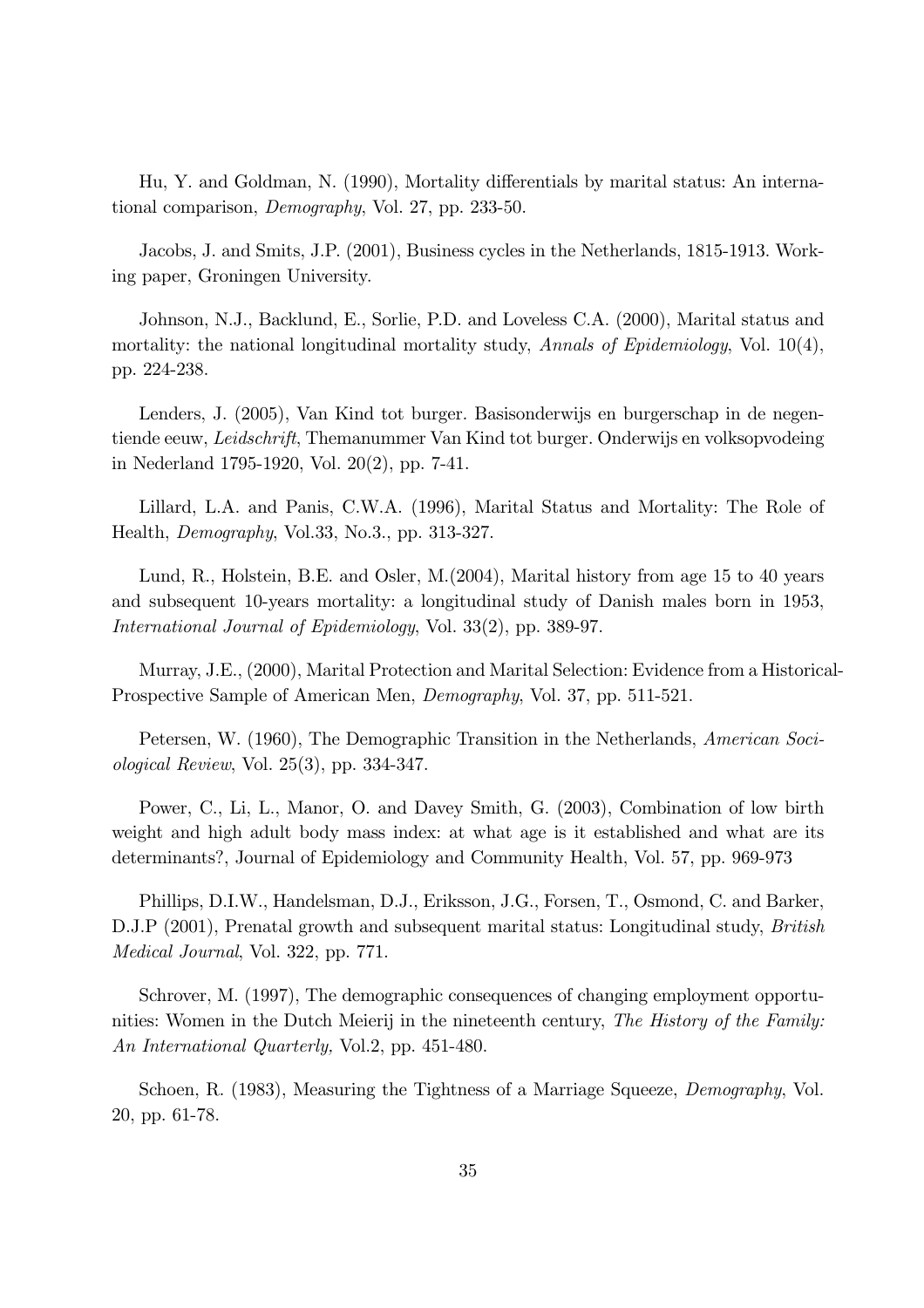Vagero, D. and Modin, B. (2001), Prenatal growth, subsequent marital status, and mortality: longitudinal study, British Medical Journal, Vol 324, pp. 398.

Van den Berg, G.J., Lindeboom, M. and López, M. (2006), Inequality in individual mortality and economic conditions earlier in life.

Van den Berg, G.J., Lindeboom, M. and Portrait, F., (2006), Economic Conditions Early in Life and Individual Mortality, Vol. 96(1), pp. 290-302.

Van den Berg, G.J.,B. van der Klaauw and J.C. van Ours (2004), Punitive sanctions and the transition rate from welfare to work, Journal of Labour Economics, Vol. 22, pp. 211-241.

Van den Berg, G.J. (2001), Duration models: specification, identification and multiple durations, In (J.J. Heckman and E. Leamer, eds.), Handbook of Econometrics, Vol.V, pp. 3381-460, Amsterdam: North Holland.

Van Poppel, F. and Joung, I.(2001), Long-Term Trends in Marital Status - Mortality Differences in the Netherlands 1850-1970, Journal of Biosocial Sciences, Vol.33, pp. 279-303.

Van Poppel, F.,(1992), Trouwen in Nederland: Een Historische-Demografische Studie van de 19E en Vroeg-20e Eeuw, NIDI, Rapport nr. 31.

Vuong, Q.H., (1989), Likelihood Ratio Tests for Model Specification and Non-Nested Hypothesis, Econometrica, Vol. 57(2), pp.307-333.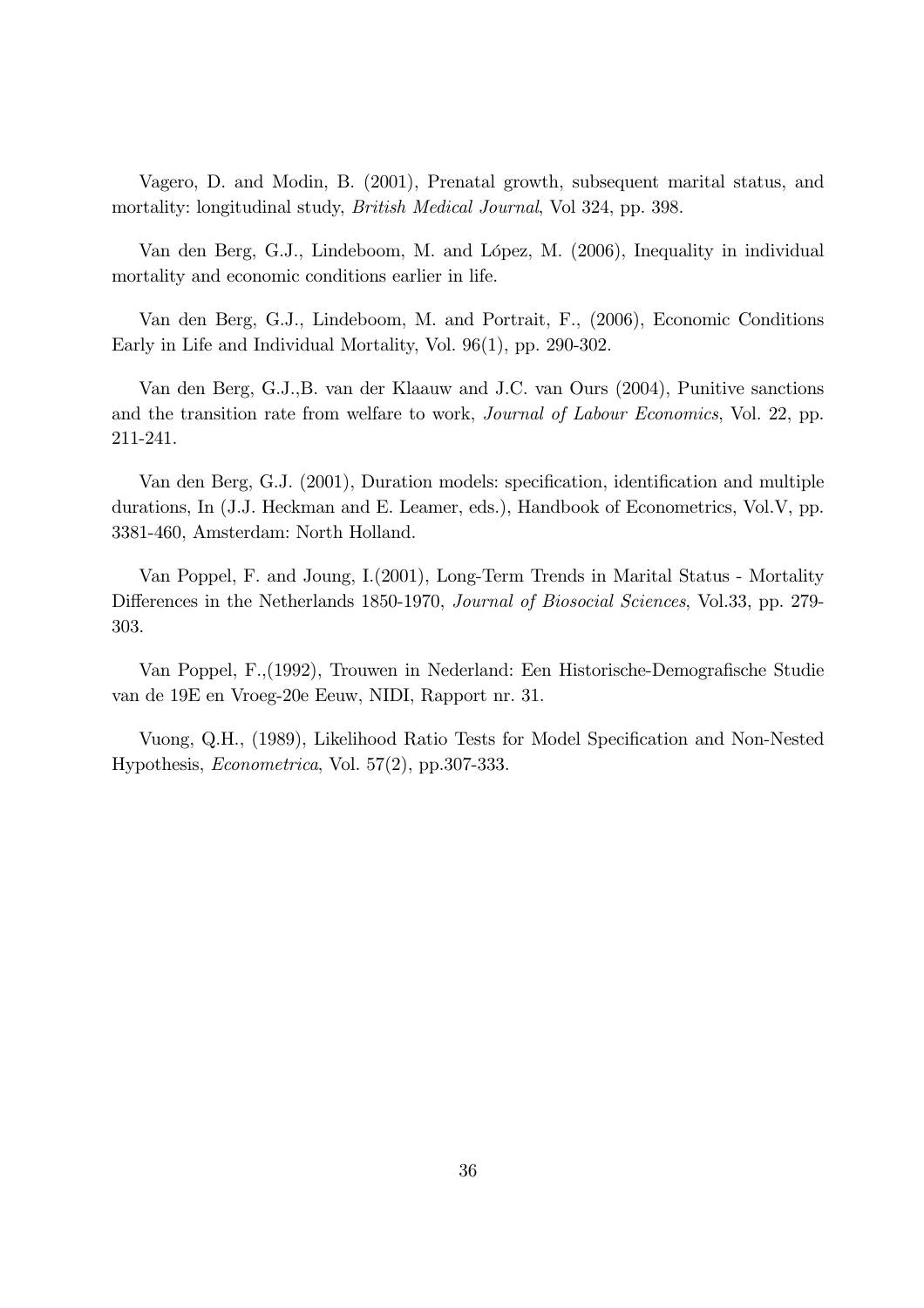

Figure 2: The distribution of the cyclical indicator of GNP

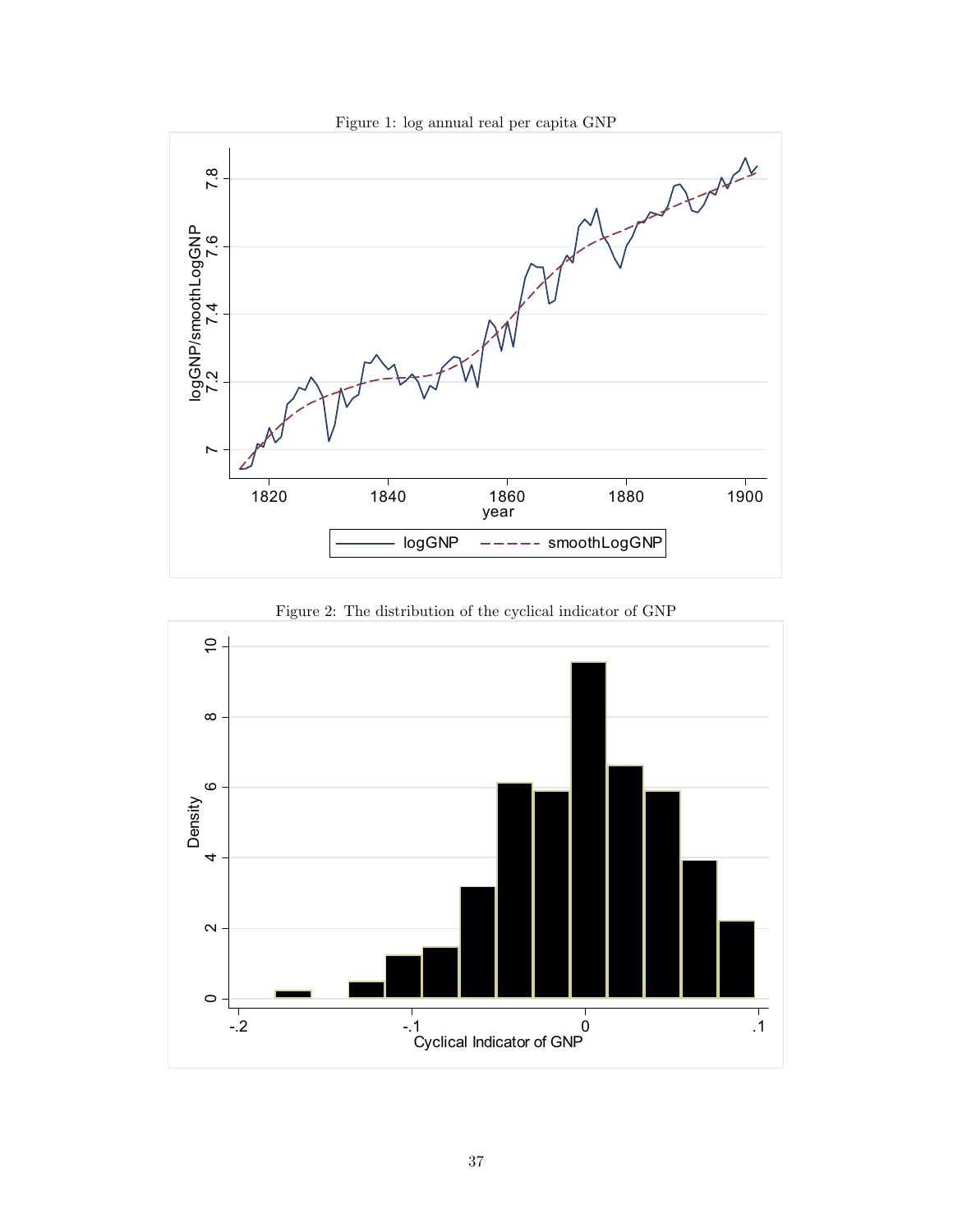

Figure 3: Age dependence of marriage and death (baselines) for basic model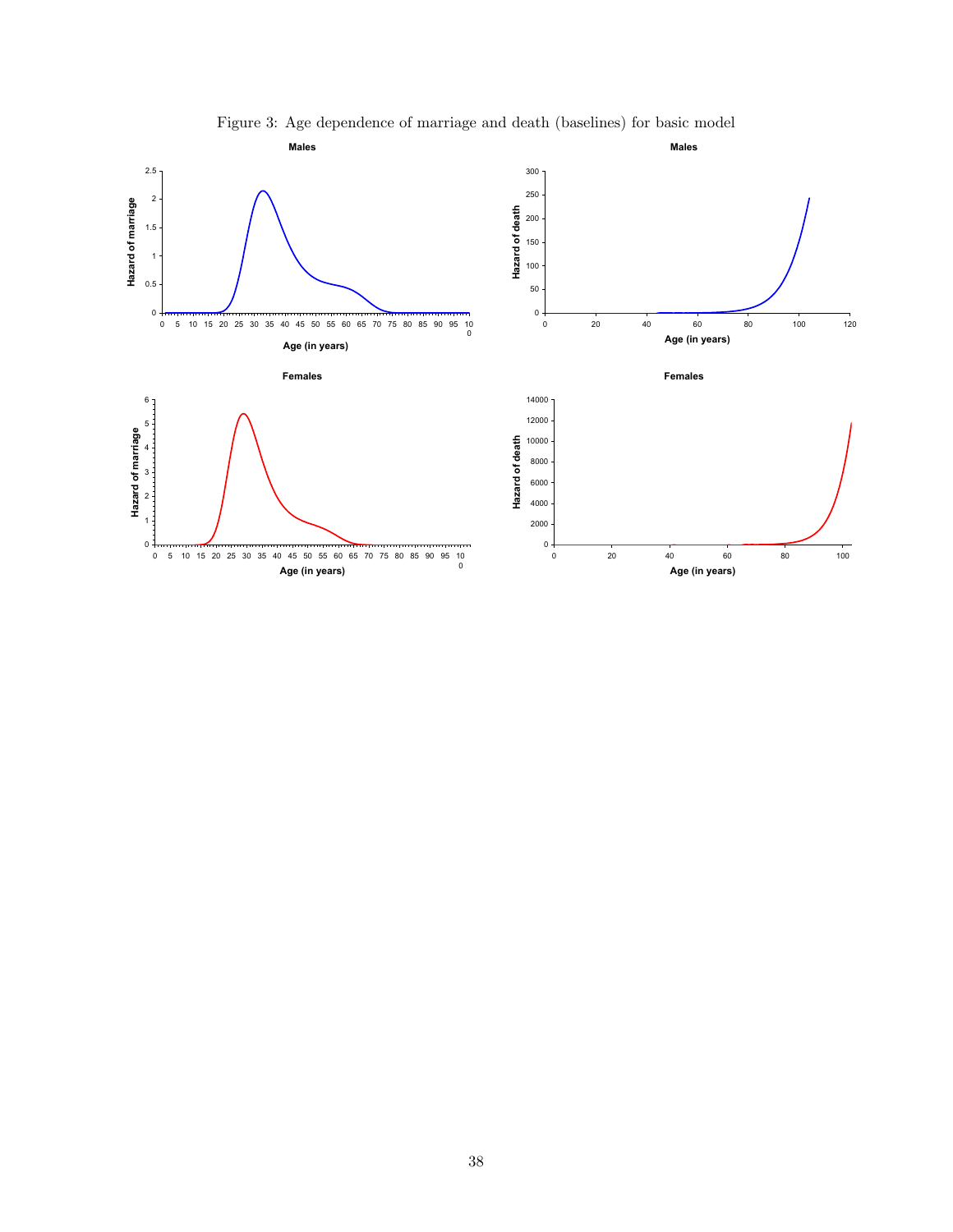Figure 4: Cumulative duration of marriage dependent causal effect of marriage on hazard of death (Specification 2)



**Males**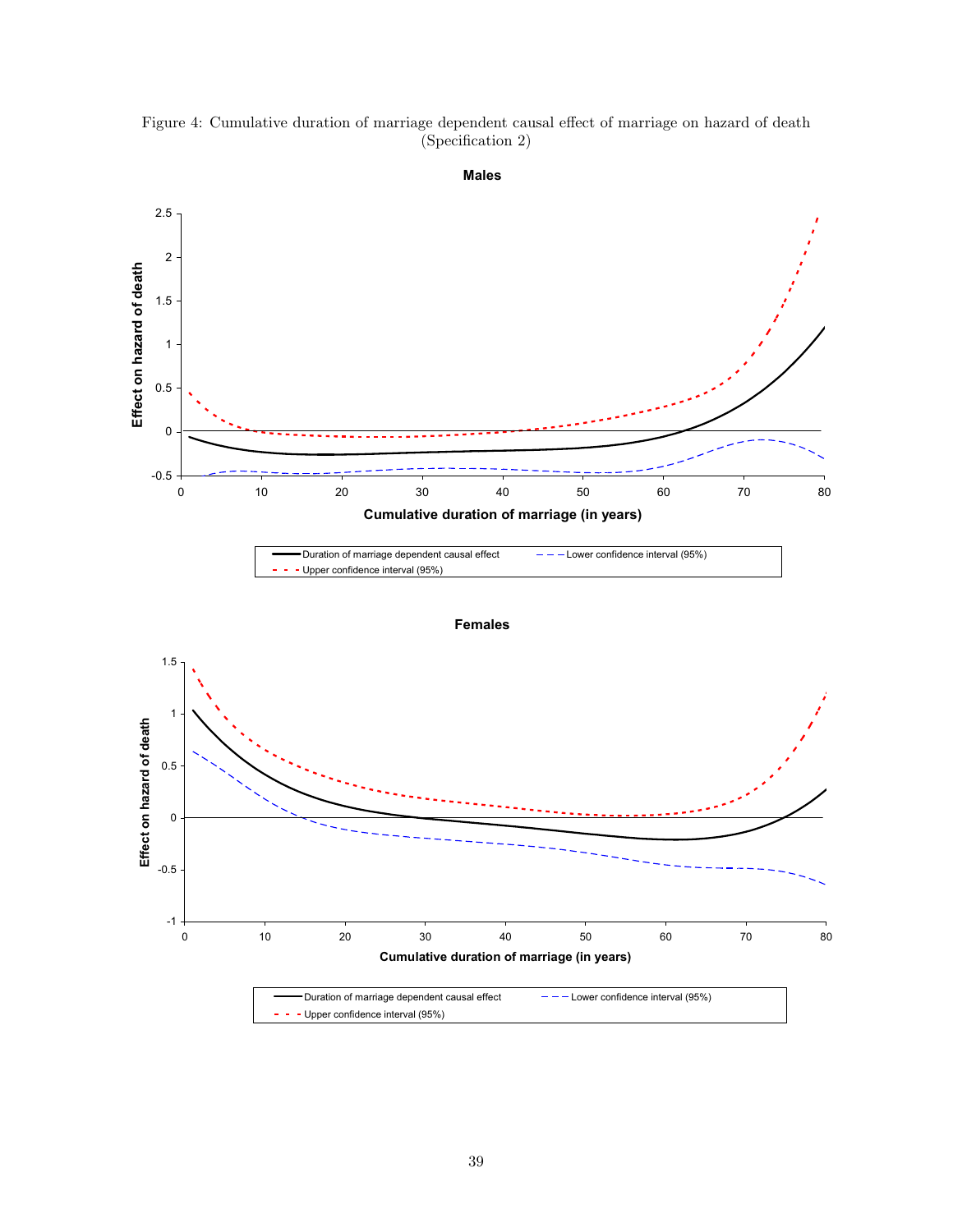

Figure 5: Age of the individual dependent causal effect of marriage on hazard of death (Specification 3)



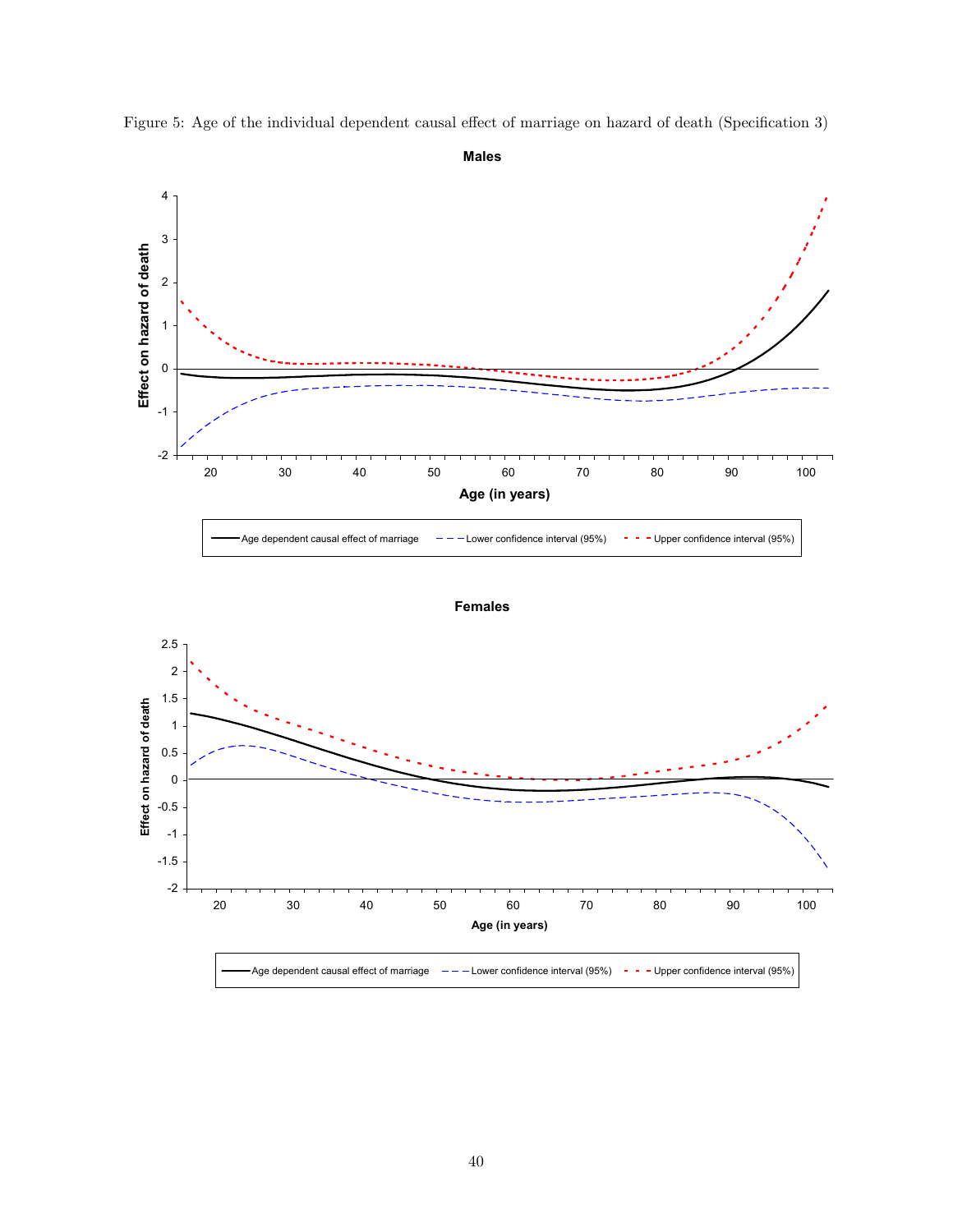



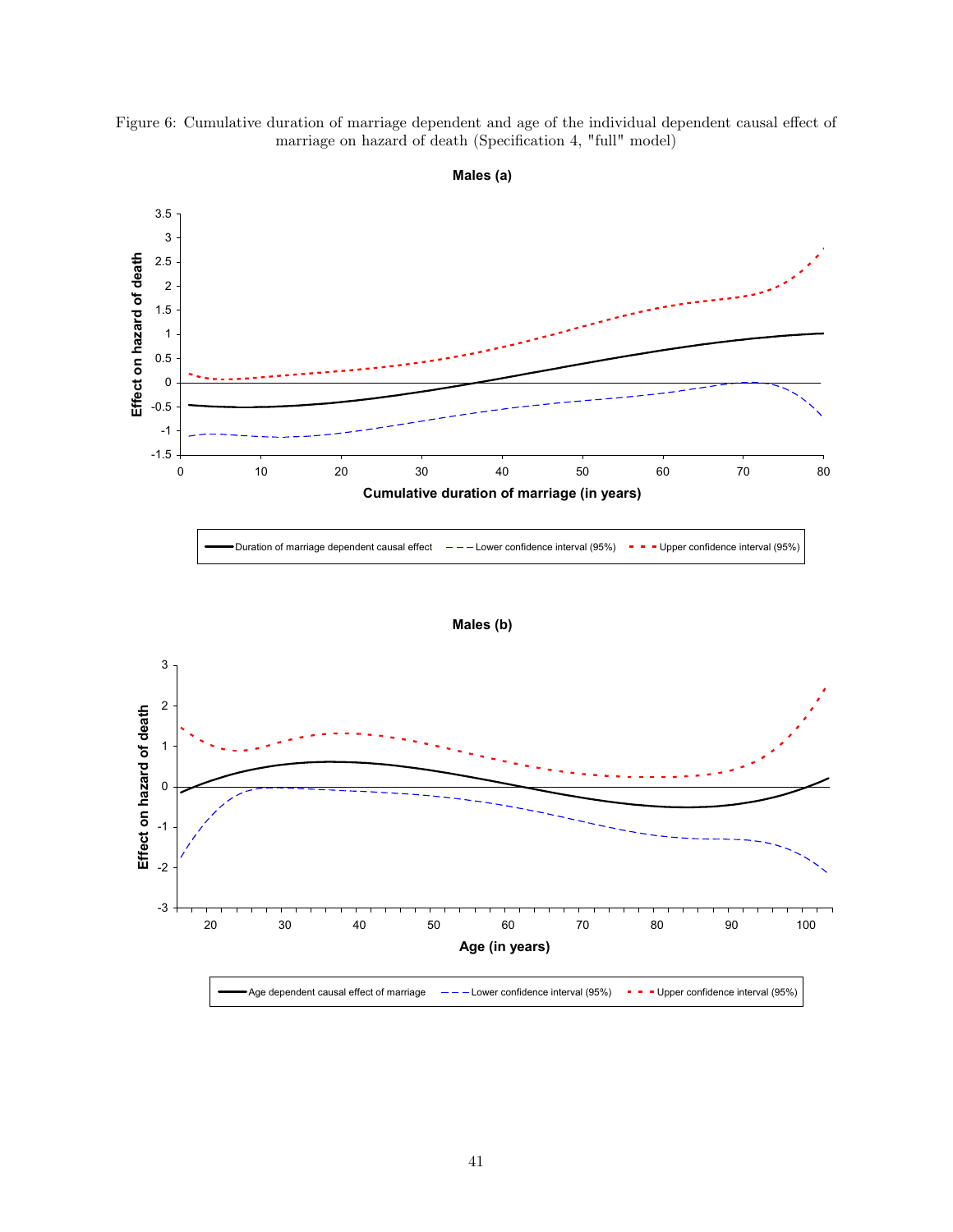



**Females (a)**



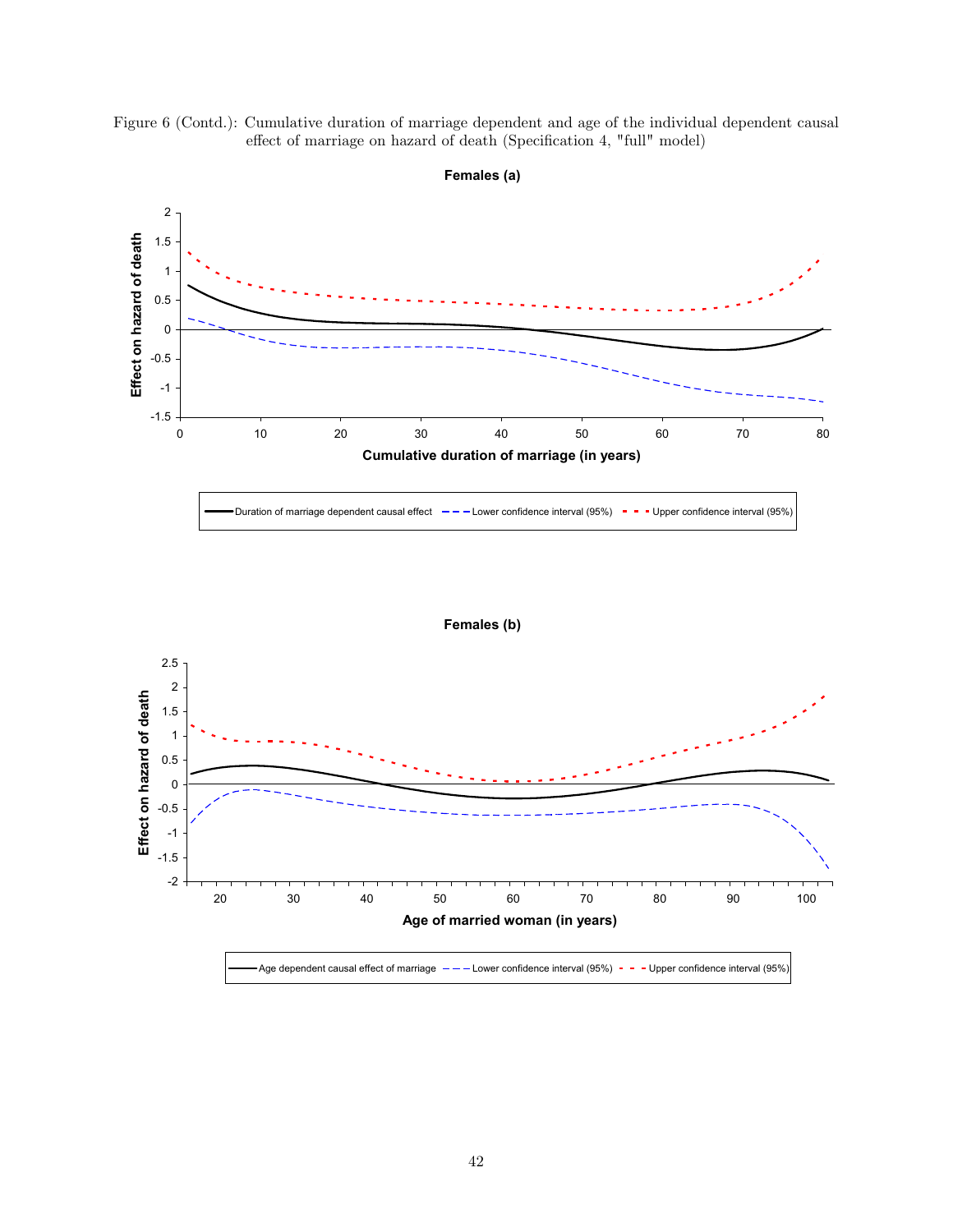





**Females**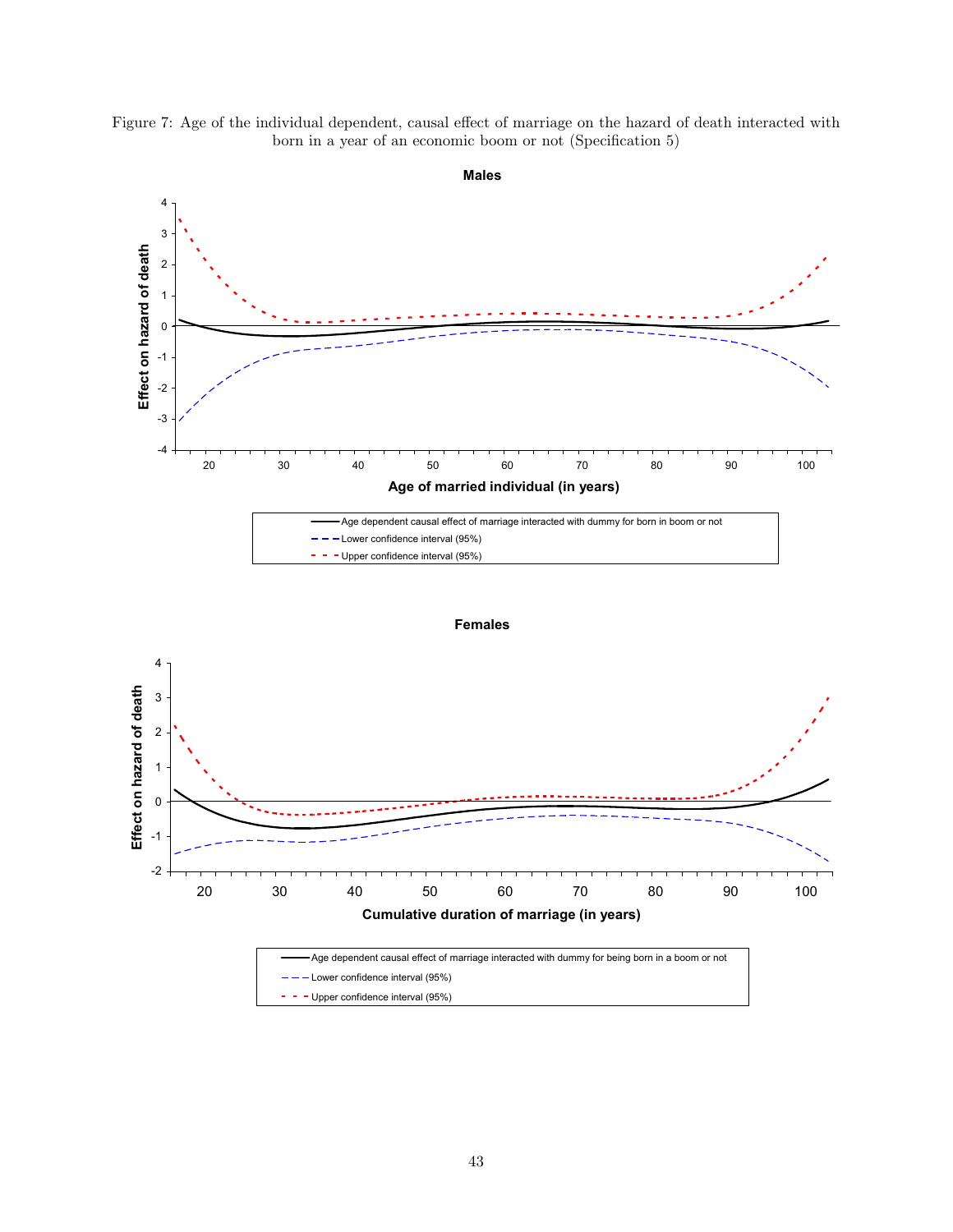



**Females**

Cumulative duation of marriage dependent causal effect interacted with dummy of being born in a boom or not Lower confidence interval (95%) - - Upper confidence interval (95%)

|                | Table 1: Social Class Description                                                                                                                                                                           |
|----------------|-------------------------------------------------------------------------------------------------------------------------------------------------------------------------------------------------------------|
| Social Class   | General Description                                                                                                                                                                                         |
|                | Examples                                                                                                                                                                                                    |
|                |                                                                                                                                                                                                             |
| $\mathbf{1}$   | Unskilled labourers:                                                                                                                                                                                        |
|                | diker, day labourer, dock worker                                                                                                                                                                            |
|                | Semi-skilled labourers, low-level clerks:                                                                                                                                                                   |
| $\overline{2}$ | cow milker, beer brewer, farm labourer, gardner, florist,                                                                                                                                                   |
|                | fisherman, wool sorter, tailor, painter                                                                                                                                                                     |
| 3              | Small old and new middle class, skilled labourers, small<br>farmers and gardners, clerks and low-level civil servants:<br>potato farmer, barber, baker, shoemaker, smith, shop-<br>keeper, mason, carpenter |
| 4              | Farmers and gardeners with average-sized farms, old and<br>new middle class and medium-level civil servants:<br>bailiff, corn dealer, merchant, innkeeper, miller                                           |
| 5              | Higher staff, presidents of smaller firms, high-level civil -<br>servants, farmers and gardners with large farms:<br>factory manager, headmaster, infantry captain                                          |
| 6              | Self-employed academics, teachers in secondary educa-<br>tion, presidents of larger firms and top-level civil servants:<br>auditor, lawyer, pharmacist, surgeon, professor                                  |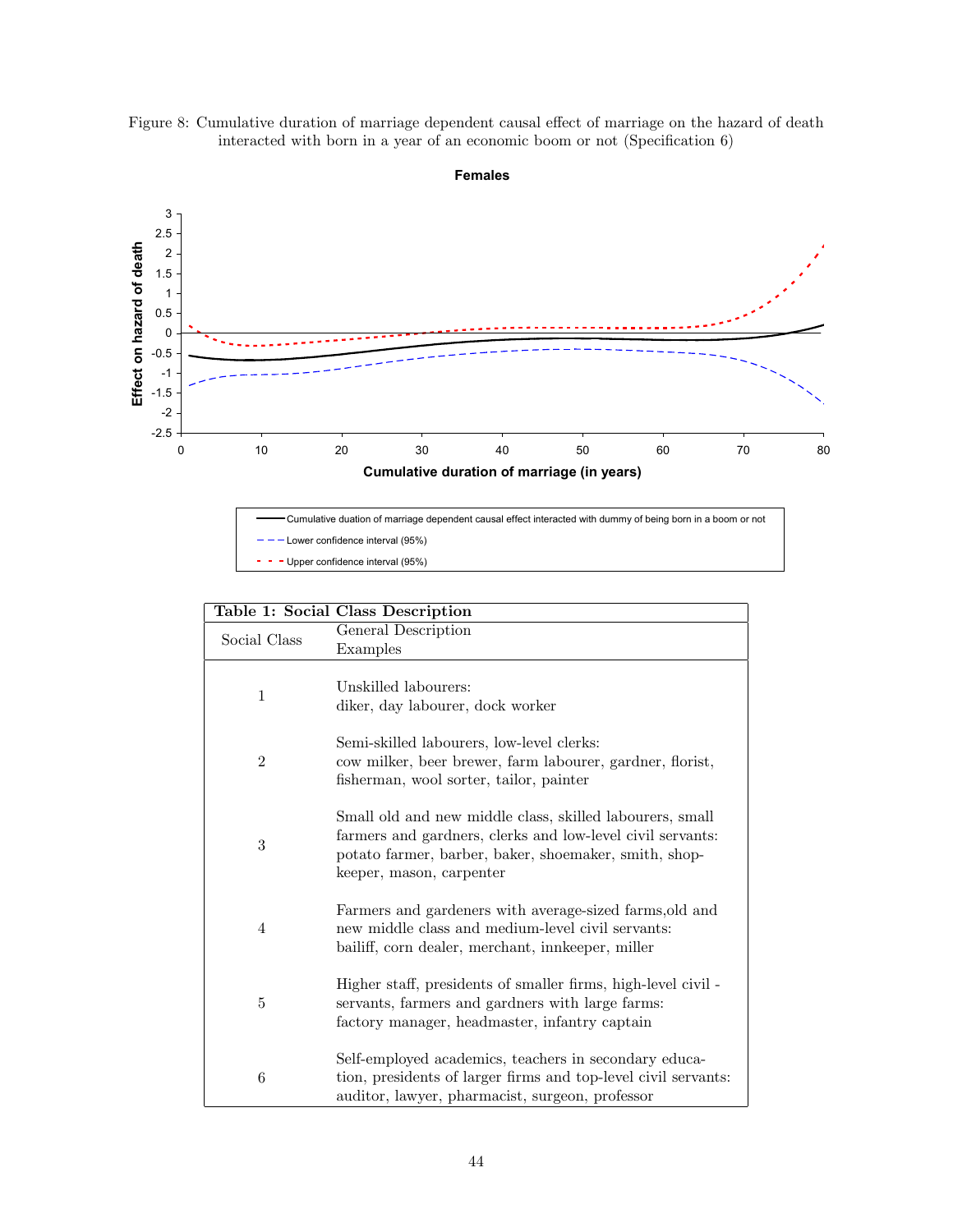The general descriptions are based on Van Tulder (1962).

| Table $2(a)$ .               | Sizes and compositions of three different categories of people |              |                     |       |                |         |                                                               |
|------------------------------|----------------------------------------------------------------|--------------|---------------------|-------|----------------|---------|---------------------------------------------------------------|
|                              | observed in the sample - those who never marry, those whose    |              |                     |       |                |         |                                                               |
|                              |                                                                |              |                     |       |                |         | marriage and death date both are observed and those who are   |
|                              | class (categories 1-6 along the columns) and gender (rows).    |              |                     |       |                |         | right censored at marriage. Percentage compositions by social |
|                              |                                                                |              | <b>Social Class</b> |       |                |         |                                                               |
|                              | Total                                                          | $\mathbf{1}$ | $\overline{2}$      | 3     | $\overline{4}$ | $\bf 5$ | 6                                                             |
| Number of<br>Individuals     | 5593                                                           | $2045\,$     | 902                 | 1343  | 1139           | 111     | 53                                                            |
| Men                          | 2709                                                           | 1015         | 440                 | 617   | 561            | $46\,$  | $30\,$                                                        |
| Women                        | 2884                                                           | 1034         | 462                 | 726   | 578            | 65      | 23                                                            |
| $%$ Type 0:<br>Never Married | 21.38                                                          | 32.78        | 15.80               | 26.17 | 19.98          | 2.84    | 2.42                                                          |
| $%$ Men                      | 53.85                                                          | 33.07        | 15.68               | 24.38 | 22.05          | 2.17    | 2.64                                                          |
| $%$ Women                    | 46.15                                                          | 32.43        | 15.94               | 28.26 | 17.57          | 3.62    | 2.17                                                          |
| $%$ Type 1:<br>Married-Dead  | 52.91                                                          | 39.07        | 16.63               | 22.14 | 20.04          | 1.69    | $0.44\,$                                                      |
| $%$ Men                      | 48.16                                                          | 40.14        | 16.91               | 21.89 | 19.51          | 1.12    | 0.42                                                          |
| % Women                      | 51.84                                                          | 38.07        | 16.36               | 22.36 | 20.53          | 2.22    | 0.46                                                          |
| $%$ Type 2:<br>Married-Cens. | 25.71                                                          | 34.56        | 15.37               | 26.08 | 21.35          | 1.88    | 0.76                                                          |
| $%$ Men                      | 44.51                                                          | 35.94        | 15.31               | 23.13 | 22.03          | 2.50    | 1.09                                                          |
| % Women                      | 55.49                                                          | 33.46        | 15.41               | 28.45 | 20.80          | 1.38    | 0.50                                                          |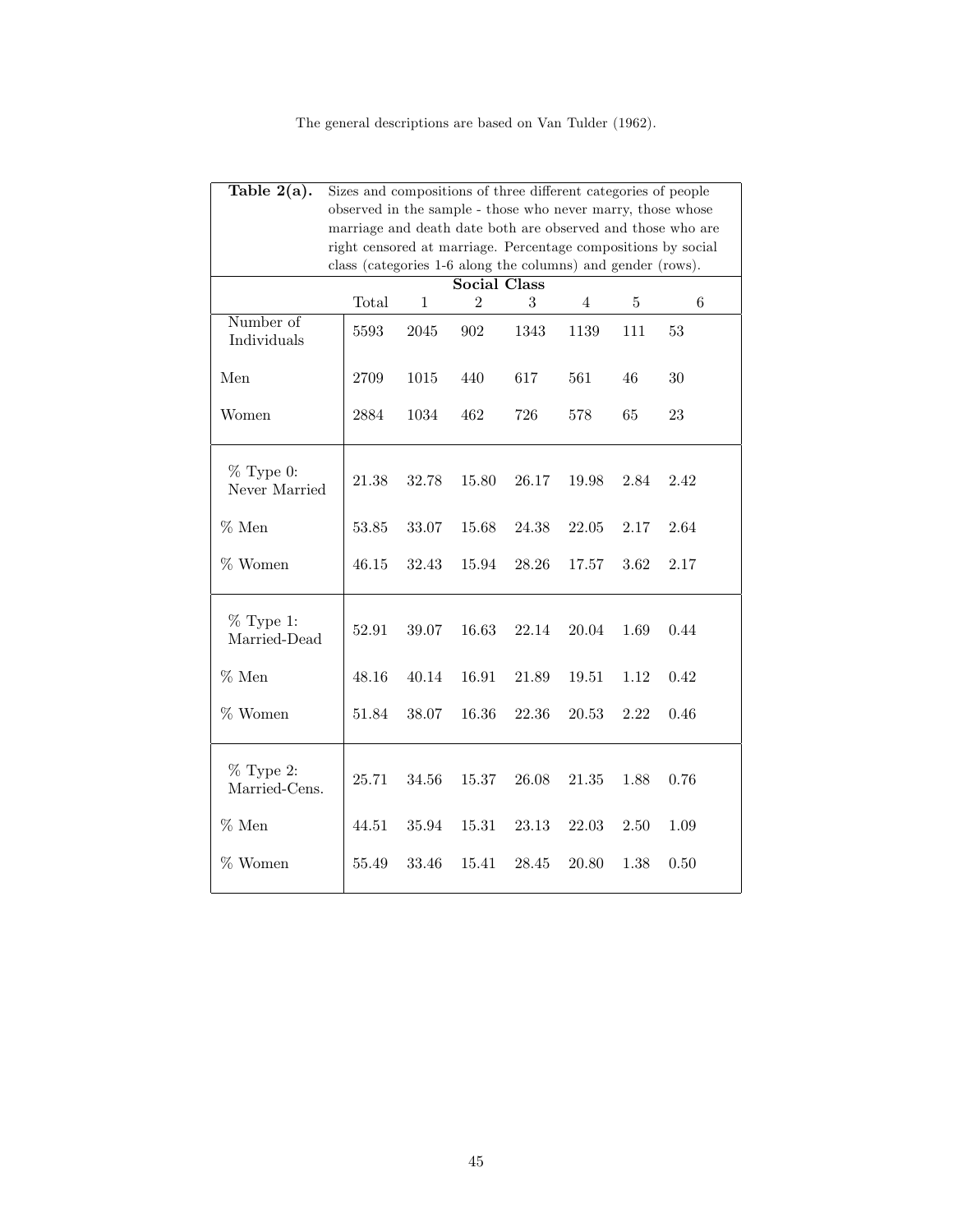|                 |                                |                                |                                  | <b>Social Class</b>              |                                |                                  |                                |
|-----------------|--------------------------------|--------------------------------|----------------------------------|----------------------------------|--------------------------------|----------------------------------|--------------------------------|
|                 | Total                          | 1                              | $\overline{2}$                   | 3                                | $\overline{4}$                 | 5                                | 6                              |
| Age of<br>Death | $57.10*$<br>[65.89]<br>(25.22) | $58.28*$<br>[67.24]<br>(24.33) | 54.82*<br>[62.44]<br>(26.61)     | $57.54*$<br>[67.73]<br>(25.31)   | $56.62*$<br>[64.46]<br>(25.29) | $53.60*$<br>[65.08]<br>(26.01)   | $59.57*$<br>[70.13]<br>(26.14) |
| Men             | $53.87*$<br>[61.02]<br>(24.91) | $56.23*$<br>[64.26]<br>(24.29) | $50.62*$<br>$[54.80]$<br>(25.66) | $51.98*$<br>[56.24]<br>(25.61)   | $55.25*$<br>[62.49]<br>(23.89) | $42.69*$<br>[25.48]<br>(25.52)   | 58.84*<br>[75.62]<br>(26.63)   |
| Women           | $60.88*$<br>[70.36]<br>(25.09) | $60.71*$<br>[69.48]<br>(24.21) | $59.64*$<br>[72.44]<br>(27.00)   | $63.13*$<br>$[71.50]$<br>(23.79) | $58.62*$<br>[67.03]<br>(27.20) | $61.23*$<br>$[70.70]$<br>(24.09) | $60.61*$<br>[68.73]<br>(26.57) |

Table 2(b) Summary statistics of the sample of never married people whose death date only is observed (Type 0).

Table 2(c) Summary statistics of the sample of people whose marriage and death dates are both observed (Type1)

|                    |                                |                                  | $\mathbf{v}$ $\mathbf{r}$      | <b>Social Class</b>            |                                  |                                |                                      |
|--------------------|--------------------------------|----------------------------------|--------------------------------|--------------------------------|----------------------------------|--------------------------------|--------------------------------------|
|                    | Total                          | $\mathbf{1}$                     | $\overline{2}$                 | 3                              | 4                                | 5                              | $\,6$                                |
| Age of<br>Marriage | $28.32*$<br>[26.34]<br>(7.48)  | $27.81*$<br>[26.06]<br>(7.36)    | $28.84*$<br>[26.32]<br>(8.22)  | $28.51*$<br>[26.58]<br>(7.18)  | $28.48*$<br>[26.72]<br>(7.18)    | $29.89*$<br>[28.10]<br>(8.49)  | $30.72*$<br>[26.08]<br>(9.88)        |
| Men                | $29.59*$                       | $29.05*$                         | 29.46*                         | $29.52*$                       | $30.59*$                         | $35.51*$                       | $27.06*$                             |
|                    | [27.32]                        | [26.84]                          | [27.20]                        | [27.09]                        | [28.28]                          | [31.54]                        | [26.87]                              |
|                    | (7.90)                         | (7.99)                           | (8.07)                         | (7.49)                         | (7.66)                           | (11.15)                        | (4.05)                               |
| Women              | 27.14*                         | $26.59*$                         | $28.24*$                       | $27.60*$                       | $26.62*$                         | $27.25*$                       | $33.85*$                             |
|                    | [25.42]                        | [25.13]                          | [25.65]                        | [25.95]                        | [24.99]                          | [26.41]                        | [26.08]                              |
|                    | (6.86)                         | (6.45)                           | (8.34)                         | (6.77)                         | (6.17)                           | (5.30)                         | (12.52)                              |
| Age of<br>Death    | $70.82*$<br>[74.76]<br>(16.36) | $70.82*$<br>$[74.86]$<br>(16.37) | $69.52*$<br>[73.45]<br>(16.96) | $71.87*$<br>[75.02]<br>(15.82) | $70.72*$<br>$[74.99]$<br>(16.17) | 72.06*<br>$[76.76]$<br>(18.28) | $66.95^{\ast}$<br>[71.72]<br>(19.36) |
| Men                | $71.27*$                       | $71.41*$                         | $70.66*$                       | $71.11*$                       | 71.79*                           | $70.19*$                       | 69.93*                               |
|                    | [74.34]                        | $[74.47]$                        | [73.63]                        | [73.71]                        | [75.17]                          | [69.45]                        | $[72.09]$                            |
|                    | (15.07)                        | (15.23)                          | (15.87)                        | (14.76)                        | [75.17]                          | (15.92)                        | (11.55)                              |
| Women              | $70.40*$                       | $70.24*$                         | 68.42*                         | $72.56*$                       | $69.78*$                         | $72.94*$                       | $64.39*$                             |
|                    | [75.10]                        | $[75.06]$                        | [73.14]                        | [76.54]                        | $[74.56]$                        | [78.93]                        | [66.28]                              |
|                    | (17.47)                        | (17.41)                          | (17.91)                        | (16.71)                        | (17.49)                          | (19.46)                        | (24.95)                              |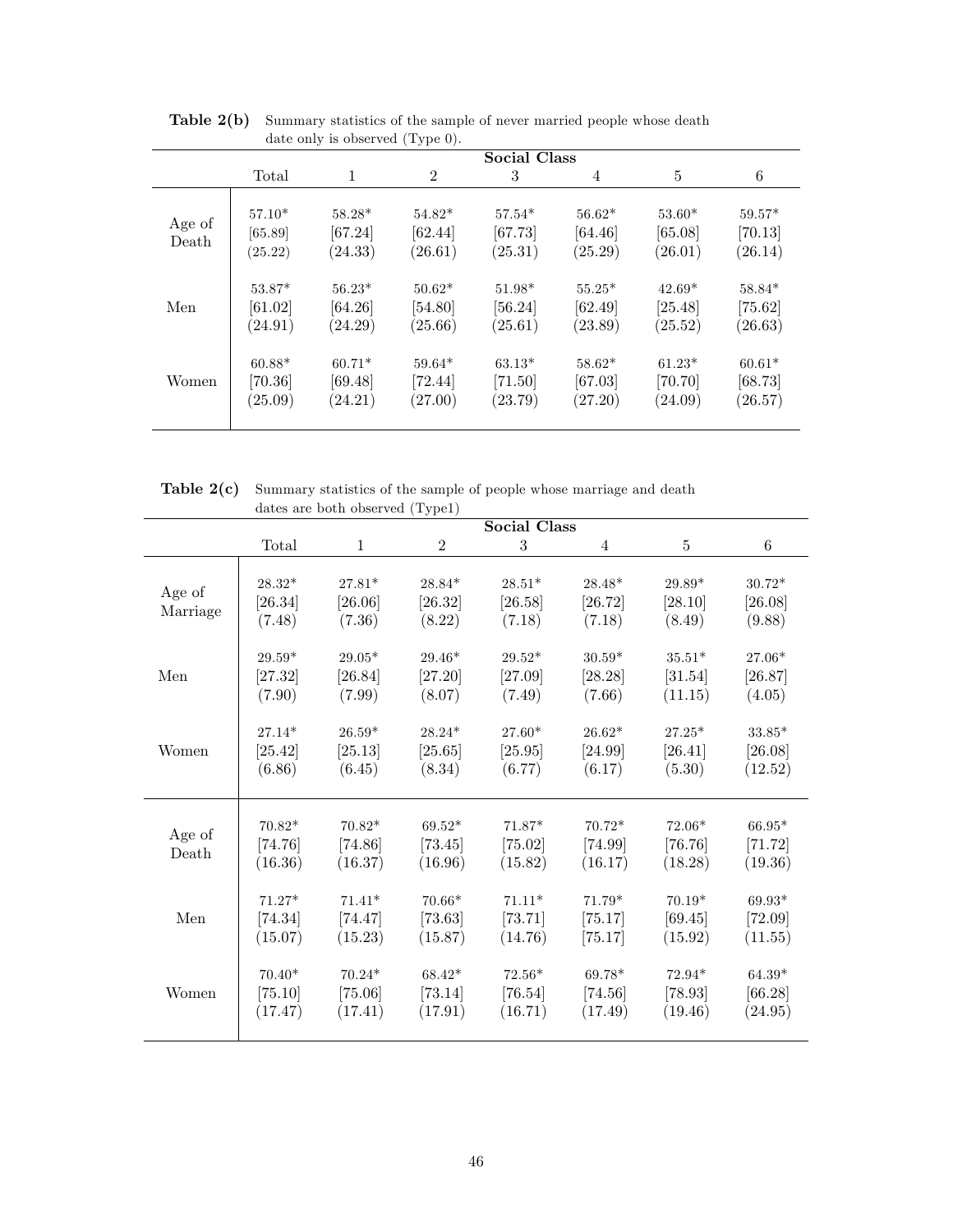|                    |                                 | $\frac{1}{2}$                 |                               | <b>Social Class</b>           |                               |                               |                               |
|--------------------|---------------------------------|-------------------------------|-------------------------------|-------------------------------|-------------------------------|-------------------------------|-------------------------------|
|                    | Total                           | 1                             | $\overline{2}$                | 3                             | 4                             | 5                             | 6                             |
| Age of<br>Marriage | $27.90*$<br>$[26.21]$<br>(6.67) | $27.32*$<br>[25.88]<br>(6.18) | $28.31*$<br>[25.81]<br>(7.20) | $28.31*$<br>[26.31]<br>(7.34) | $27.92*$<br>[26.80]<br>(6.31) | $28.72*$<br>[27.55]<br>(5.06) | $30.25*$<br>[28.36]<br>(5.30) |
| Men                | 28.97*<br>$[26.99]$<br>(7.14)   | $28.24*$<br>[26.73]<br>(6.01) | $29.59*$<br>[27.01]<br>(8.28) | $28.68*$<br>[26.46]<br>(8.09) | 29.87*<br>[28.28]<br>(7.14)   | $30.07*$<br>[29.95]<br>(5.87) | $29.62*$<br>[28.36]<br>(3.52) |
| Women              | $27.06*$<br>$[25.51]$<br>(6.14) | $26.52*$<br>[24.80]<br>(6.21) | $27.29*$<br>[25.45]<br>(6.05) | $27.29*$<br>[26.22]<br>(6.81) | $26.27*$<br>[25.27]<br>(4.96) | $26.76*$<br>[25.91]<br>(2.80) | $31.35*$<br>[29.20]<br>(8.14) |

Table 2(d). Summary statistics of the sample of censored people whose marriage date only is observed (Type 2).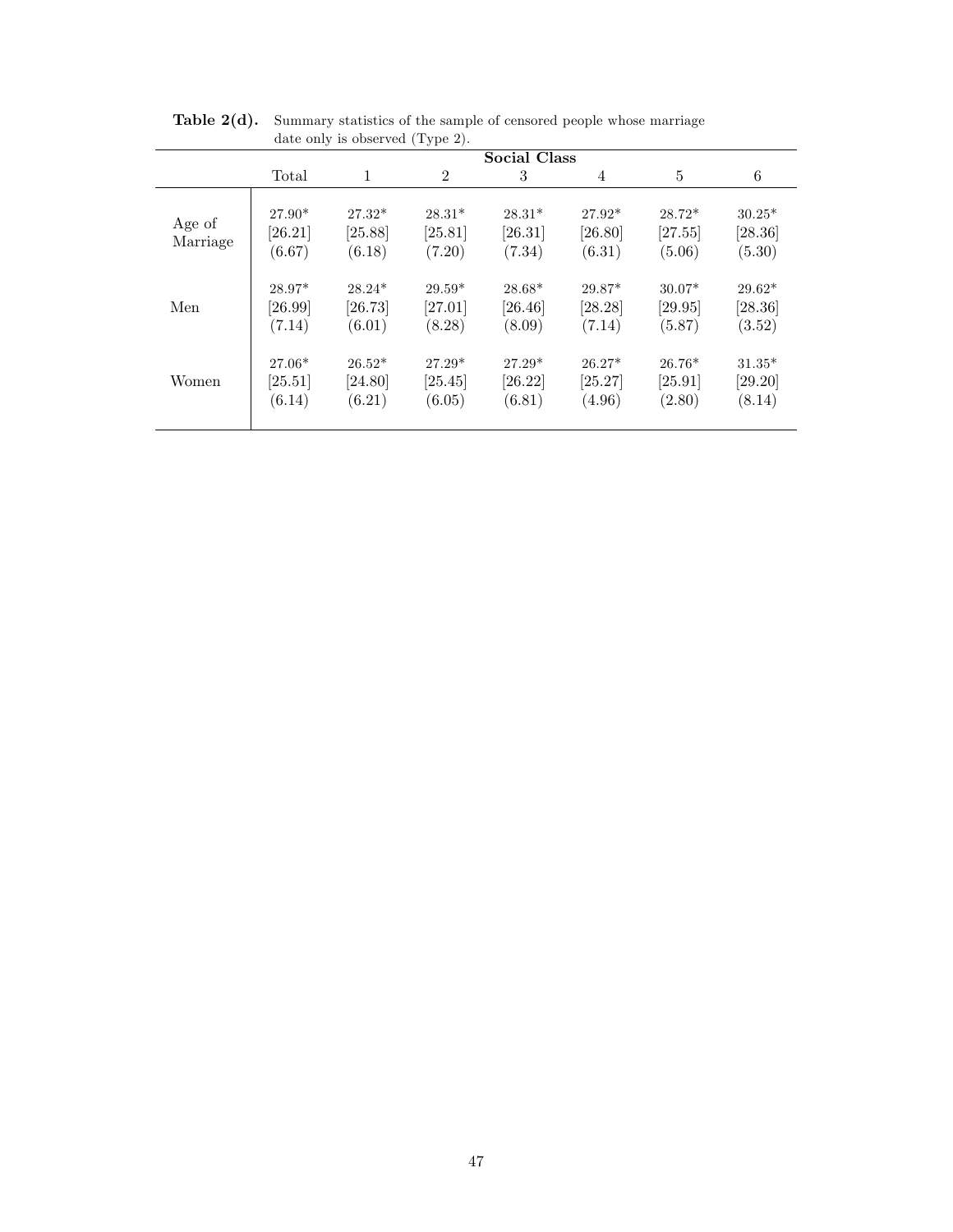| marriage and mortality rates                                                                                                                                                                                                                                                                                                   |          |             |            |            |            |            |
|--------------------------------------------------------------------------------------------------------------------------------------------------------------------------------------------------------------------------------------------------------------------------------------------------------------------------------|----------|-------------|------------|------------|------------|------------|
| Variable                                                                                                                                                                                                                                                                                                                       |          | Full Sample | Men        |            | Women      |            |
|                                                                                                                                                                                                                                                                                                                                | Estimate | t-stat.     | Estimate   | t-stat.    | Estimate   | t-stat.    |
| Individual background characteristics affecting hazard of marriage:                                                                                                                                                                                                                                                            |          |             |            |            |            |            |
| Female                                                                                                                                                                                                                                                                                                                         | 1.16     | 2.45        |            |            |            |            |
| Social class father at birth                                                                                                                                                                                                                                                                                                   | $-0.08$  | $-4.41$     | $-0.11$    | $-4.00$    | $-0.04$    | $-1.59$    |
| Father is literate                                                                                                                                                                                                                                                                                                             | $-0.11$  | $-1.51$     | $-0.03$    | $-0.26$    | $-0.13$    | $-1.37$    |
| Born in urban area                                                                                                                                                                                                                                                                                                             | $-0.07$  | $-1.27$     | $0.10\,$   | 1.14       | $-0.19$    | $-2.52$    |
| Born in province Utrecht*                                                                                                                                                                                                                                                                                                      | $0.04\,$ | $0.73\,$    | $0.12\,$   | 1.42       | $0.02\,$   | $0.27\,$   |
| Born in province Zeeland*                                                                                                                                                                                                                                                                                                      | 0.17     | $3.20\,$    | $0.10\,$   | $1.26\,$   | $0.24\,$   | $3.38\,$   |
|                                                                                                                                                                                                                                                                                                                                |          |             |            |            |            |            |
| Business cycle conditions early in life affecting hazard of marriage:                                                                                                                                                                                                                                                          |          |             |            |            |            |            |
| Boom (instead of recession) at birth                                                                                                                                                                                                                                                                                           | $-0.04$  | $-0.68$     | $-0.01$    | $-0.15$    | $-0.08$    | $-1.00$    |
| Cycle indicator for age 1 up to 6                                                                                                                                                                                                                                                                                              | $-0.01$  | $-0.20$     | $-0.12$    | $-1.51$    | $0.03\,$   | $0.45\,$   |
| Cycle indicator for age 7 up to 12                                                                                                                                                                                                                                                                                             | $-0.11$  | $-1.96$     | $-0.20$    | $-2.45$    | $-0.08$    | $-1.03$    |
| Cycle indicator for age 13 up to 15                                                                                                                                                                                                                                                                                            | $-0.05$  | $-0.80$     | $-0.09$    | $-1.07$    | $-0.02$    | $-0.28$    |
|                                                                                                                                                                                                                                                                                                                                |          |             |            |            |            |            |
| Exposure to epidemics early in life affecting hazard of marriage:                                                                                                                                                                                                                                                              |          |             |            |            |            |            |
| 1849 Cholera in Utrecht during age 1-6                                                                                                                                                                                                                                                                                         | $-0.14$  | $-0.10$     | $-0.03$    | $-0.01$    | $0.09\,$   | $0.06\,$   |
| $1870/1$ smallpox during age 1-6                                                                                                                                                                                                                                                                                               | $-0.89$  | $-1.98$     | 0.13       | $\rm 0.21$ | $-1.83$    | $-2.79$    |
| 1849 Cholera in Utrecht during age 7-12                                                                                                                                                                                                                                                                                        | $-2.40$  | $-1.61$     | $-1.90$    | $-0.93$    | $-3.10$    | $-1.31$    |
| $1870/1$ smallpox during age 7-12                                                                                                                                                                                                                                                                                              | $0.05\,$ | $0.10\,$    | $-0.10$    | $-0.14$    | 0.03       | $0.04\,$   |
| 1849 Cholera in Utrecht during age 13-15                                                                                                                                                                                                                                                                                       | $-0.81$  | $-1.20$     | $-2.99$    | $-1.72$    | $-3.21$    | $-1.89$    |
| $1870/1$ smallpox during age 13-15                                                                                                                                                                                                                                                                                             | $0.44\,$ | 1.02        | 0.41       | 0.62       | $1.28\,$   | $2.05\,$   |
|                                                                                                                                                                                                                                                                                                                                |          |             |            |            |            |            |
| Contemporaneous macro conditions affecting hazard of marriage:                                                                                                                                                                                                                                                                 |          |             |            |            |            |            |
| 1849 Cholera in Utrecht                                                                                                                                                                                                                                                                                                        | $-0.42$  | $-1.01$     | $-0.28$    | $-0.48$    | $-0.56$    | $-0.95$    |
| $1870/1$ smallpox                                                                                                                                                                                                                                                                                                              | $-0.02$  | $-0.11$     | $-0.14$    | $-0.57$    | $0.11\,$   | $0.50\,$   |
| 1918 influenza                                                                                                                                                                                                                                                                                                                 | 0.13     | $\rm 0.91$  | $0.16\,$   | $0.72\,$   | 0.14       | $0.69\,$   |
| World War II (GNP missing)                                                                                                                                                                                                                                                                                                     | $-3.09$  | $-4.04$     | $-2.34$    | $-2.21$    | $-4.43$    | $-3.85$    |
| Current Trend (log annual real per capita GNP)                                                                                                                                                                                                                                                                                 | $-0.22$  | $-2.68$     | $-0.17$    | $-1.46$    | $-0.32$    | $-2.94$    |
| Current Cycle (log annual real per capita GNP)                                                                                                                                                                                                                                                                                 | $0.68\,$ | 1.99        | 1.04       | $2.03\,$   | $\rm 0.42$ | $\rm 0.91$ |
|                                                                                                                                                                                                                                                                                                                                |          |             |            |            |            |            |
| Age effect on hazard of marriage:                                                                                                                                                                                                                                                                                              |          |             |            |            |            |            |
| $\overline{\eta^m_0}$                                                                                                                                                                                                                                                                                                          | $-9.38$  | $-7.10$     | $-9.59$    | $-5.62$    | $-15.91$   | $-5.04$    |
| $\eta_1^m$                                                                                                                                                                                                                                                                                                                     | $-8.85$  | $-5.79$     | $-8.04$    | $-4.40$    | $-19.29$   | $-4.65$    |
| $\eta_2^m$                                                                                                                                                                                                                                                                                                                     | $-13.33$ | $-8.56$     | $-14.18$   | $-7.16$    | $-22.83$   | $-5.77$    |
| $\eta_3^m$                                                                                                                                                                                                                                                                                                                     | $-3.81$  | $-4.48$     | $-3.62$    | $-3.45$    | $-8.97$    | $-4.21$    |
| $\eta_4^m$                                                                                                                                                                                                                                                                                                                     | $-4.69$  | $-10.10$    | $-5.28$    | $-8.11$    | $-7.11$    | $-7.65$    |
| Unobserved heterogeneity terms for marriage:                                                                                                                                                                                                                                                                                   |          |             |            |            |            |            |
|                                                                                                                                                                                                                                                                                                                                |          |             |            |            |            |            |
| $\overline{v_m^1} \overline{v_m^2}$                                                                                                                                                                                                                                                                                            | $-1.74$  | $-15.77$    | $-1.82$    | $-12.02$   | $-1.40$    | $-9.56$    |
|                                                                                                                                                                                                                                                                                                                                | 0.60     | 23.72       | $0.67\,$   | 17.43      | 0.77       | $16.42\,$  |
|                                                                                                                                                                                                                                                                                                                                |          |             |            |            |            |            |
| Unobserved heterogeneity terms for death:                                                                                                                                                                                                                                                                                      |          |             |            |            |            |            |
| $\overline{v_d^1}$<br>$v_d^2$                                                                                                                                                                                                                                                                                                  | $0.20\,$ | 6.38        | $0.15\,$   | $3.19\,$   | $0.18\,$   | $6.37\,$   |
|                                                                                                                                                                                                                                                                                                                                | $-1.20$  | $-3.01$     | $-1.11$    | $-1.63$    | $-1.46$    | $-2.58$    |
| Joint probabilties of unobserved heterogeneities:                                                                                                                                                                                                                                                                              |          |             |            |            |            |            |
|                                                                                                                                                                                                                                                                                                                                | $0.38\,$ | 14.39       | $\rm 0.42$ | 9.27       | 0.48       | $12.64\,$  |
| $q_1$                                                                                                                                                                                                                                                                                                                          | $0.38\,$ | 13.81       | $0.39\,$   | 10.19      | 0.31       | 9.09       |
| $q_2$                                                                                                                                                                                                                                                                                                                          | $0.12\,$ | 5.63        | $0.11\,$   | 2.88       | $0.13\,$   | 5.44       |
| $q_{3}% ,\bar{q}_{3}+\bar{q}_{1}+q_{2}+q_{3}+q_{4}+q_{5}% ,\bar{q}_{2}+q_{6}% ,\bar{q}_{2}+q_{7},\bar{q}_{3}+q_{7},\bar{q}_{4}+q_{6}% ,\bar{q}_{5}+q_{7},\bar{q}_{6}+q_{7},\bar{q}_{7}+q_{8},\bar{q}_{8}+q_{8},\bar{q}_{9}+q_{8},\bar{q}_{10}+q_{11}+q_{12}+q_{13}+q_{14},\bar{q}_{11}+q_{12}+q_{13}+q_{14},\bar{q}_{12}+q_{1$ | $0.12\,$ | $5.48\,$    | $0.08\,$   | $2.53\,$   | $0.08\,$   | $4.09\,$   |
| $q_{\rm 4}$                                                                                                                                                                                                                                                                                                                    |          |             |            |            |            |            |

# Table 3 Parameter estimates for the baseline bivariate model for the individual

 $\overline{\phantom{a}}$ 

 $\sqrt{ }$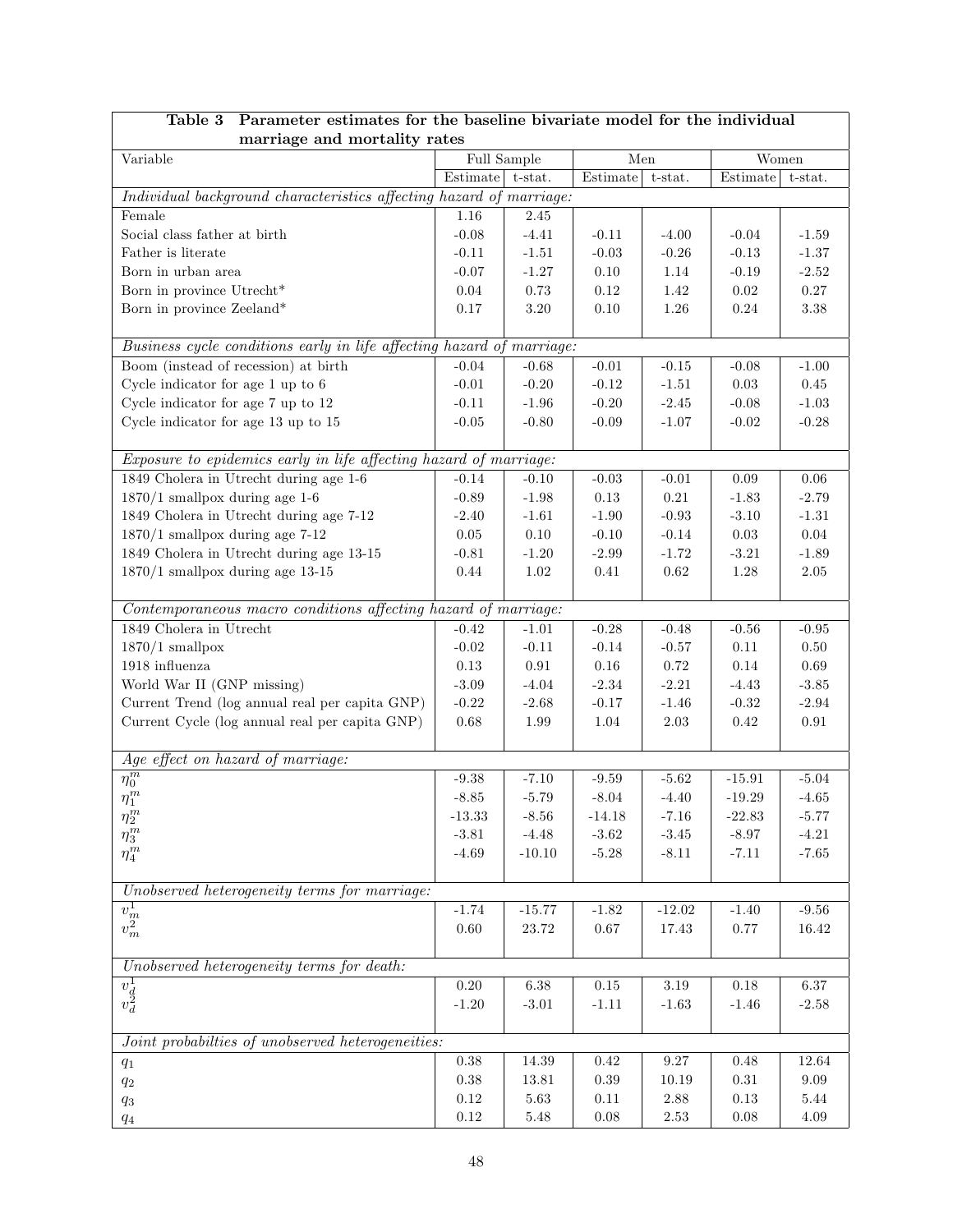| Table 3 (contd.)                                                   |          |             |                |         |            |          |  |
|--------------------------------------------------------------------|----------|-------------|----------------|---------|------------|----------|--|
| Variable                                                           |          | Full Sample |                | Men     |            | Women    |  |
|                                                                    | Estimate | $t$ -stat.  | Estimate       | t-stat. | Estimate   | t-stat.  |  |
| Individual background characteristics affecting hazard of death:   |          |             |                |         |            |          |  |
| Female                                                             | $-3.45$  | $-2.99$     |                |         |            |          |  |
| Social class father at birth                                       | $0.00\,$ | 0.23        | 0.02           | 0.84    | $-0.02$    | $-0.79$  |  |
| Father is literate                                                 | $-0.03$  | $-0.47$     | $-0.09$        | $-1.07$ | 0.04       | 0.69     |  |
| Born in urban area                                                 | 0.07     | 1.41        | 0.19           | 2.79    | $-0.06$    | $-0.77$  |  |
| Born in province Utrecht*                                          | 0.24     | 4.51        | 0.21           | 2.92    | 0.27       | 0.00     |  |
| Born in province Zeeland*                                          | 0.11     | 2.32        | 0.07           | 0.99    | 0.15       | 0.03     |  |
|                                                                    |          |             |                |         |            |          |  |
| Business cycle conditions early in life affecting hazard of death: |          |             |                |         |            |          |  |
| Boom (instead of recession) at birth                               | $-0.16$  | $-3.16$     | $-0.27$        | $-3.95$ | $-0.00$    | $-0.06$  |  |
| Cycle indicator for age $1$ up to $6$                              | $0.01\,$ | 0.29        | 0.02           | 0.31    | 0.00       | $0.02\,$ |  |
| Cycle indicator for age 7 up to 12                                 | $-0.13$  | $-2.64$     | $-0.15$        | $-2.18$ | $-0.09$    | $-1.19$  |  |
| Cycle indicator for age 13 up to 15                                | $-0.06$  | $-1.23$     | $-0.05$        | $-0.68$ | $-0.09$    | $-1.17$  |  |
|                                                                    |          |             |                |         |            |          |  |
| Exposure to epidemics early in life affecting hazard of death:     |          |             |                |         |            |          |  |
| 1849 Cholera in Utrecht during age 1-6                             | 0.65     | 0.62        | $-0.27$        | $-0.20$ | 0.91       | 0.65     |  |
| $1870/1$ smallpox during age 1-6                                   | $-1.49$  | $-3.13$     | $-1.26$        | $-1.99$ | $-1.71$    | $-2.59$  |  |
| 1849 Cholera in Utrecht during age 7-12                            | 2.02     | 1.96        | 3.33           | 2.61    | 0.21       | 0.13     |  |
| $1870/1$ smallpox during age 7-12                                  | $-1.49$  | $-2.79$     | $-1.05$        | $-1.51$ | $-2.22$    | $-2.86$  |  |
| 1849 Cholera in Utrecht during age 13-15                           | $-0.16$  | $-3.88$     | $\text{-}1.05$ | $-0.90$ | $-1.07$    | $-1.33$  |  |
| $1870/1$ smallpox during age 13-15                                 | 0.46     | 9.57        | 0.61           | 0.33    | $-0.07$    | $-0.12$  |  |
|                                                                    |          |             |                |         |            |          |  |
| Contemporaneous macro conditions affecting hazard of death:        |          |             |                |         |            |          |  |
| 1849 cholera in Utrecht                                            | 1.13     | 2.51        | $1.58\,$       | 3.13    | 0.25       | 0.25     |  |
| $1870/1$ smallpox                                                  | 0.58     | 2.46        | 0.36           | 0.99    | 0.76       | 2.46     |  |
| 1918 influenza                                                     | $-0.08$  | $-0.43$     | $-0.02$        | $-0.08$ | $-0.13$    | $-0.46$  |  |
| World War II (GNP missing)                                         | $-4.78$  | $-11.41$    | $-3.50$        | $-5.78$ | $-6.50$    | $-10.50$ |  |
| Current Trend (log annual real per capita GNP)                     | $-0.59$  | $-12.03$    | $-0.45$        | $-6.31$ | $-0.79$    | $-10.81$ |  |
| Current Cycle (log annual real per capita GNP)                     | 0.24     | 0.68        | 0.02           | 0.05    | $0.50\,$   | 0.99     |  |
|                                                                    |          |             |                |         |            |          |  |
| Effect of marital status on the hazard of death:                   |          |             |                |         |            |          |  |
| Married                                                            | $-0.05$  | $-0.89$     | $-0.29$        | $-3.61$ | 0.13       | 1.69     |  |
|                                                                    |          |             |                |         |            |          |  |
| Age effect on hazard of death:                                     |          |             |                |         |            |          |  |
| $\frac{\eta_0^d}{\eta_1^d} \eta_2^d \ \eta_3^d \ \eta_4^d$         | 1.21     | 3.07        | 0.23           | 0.40    | 2.61       | 4.46     |  |
|                                                                    | $1.98\,$ | 28.66       | 1.80           | 17.81   | 2.21       | 23.44    |  |
|                                                                    | 0.79     | 10.65       | 0.80           | 7.07    | 0.83       | 7.30     |  |
|                                                                    | $0.14\,$ | 2.59        | $-0.03$        | $-0.54$ | $\rm 0.33$ | 4.41     |  |
|                                                                    | $-0.20$  | $-3.99$     | $-0.10$        | $-1.28$ | $-0.24$    | $-3.28$  |  |
|                                                                    |          |             |                |         |            |          |  |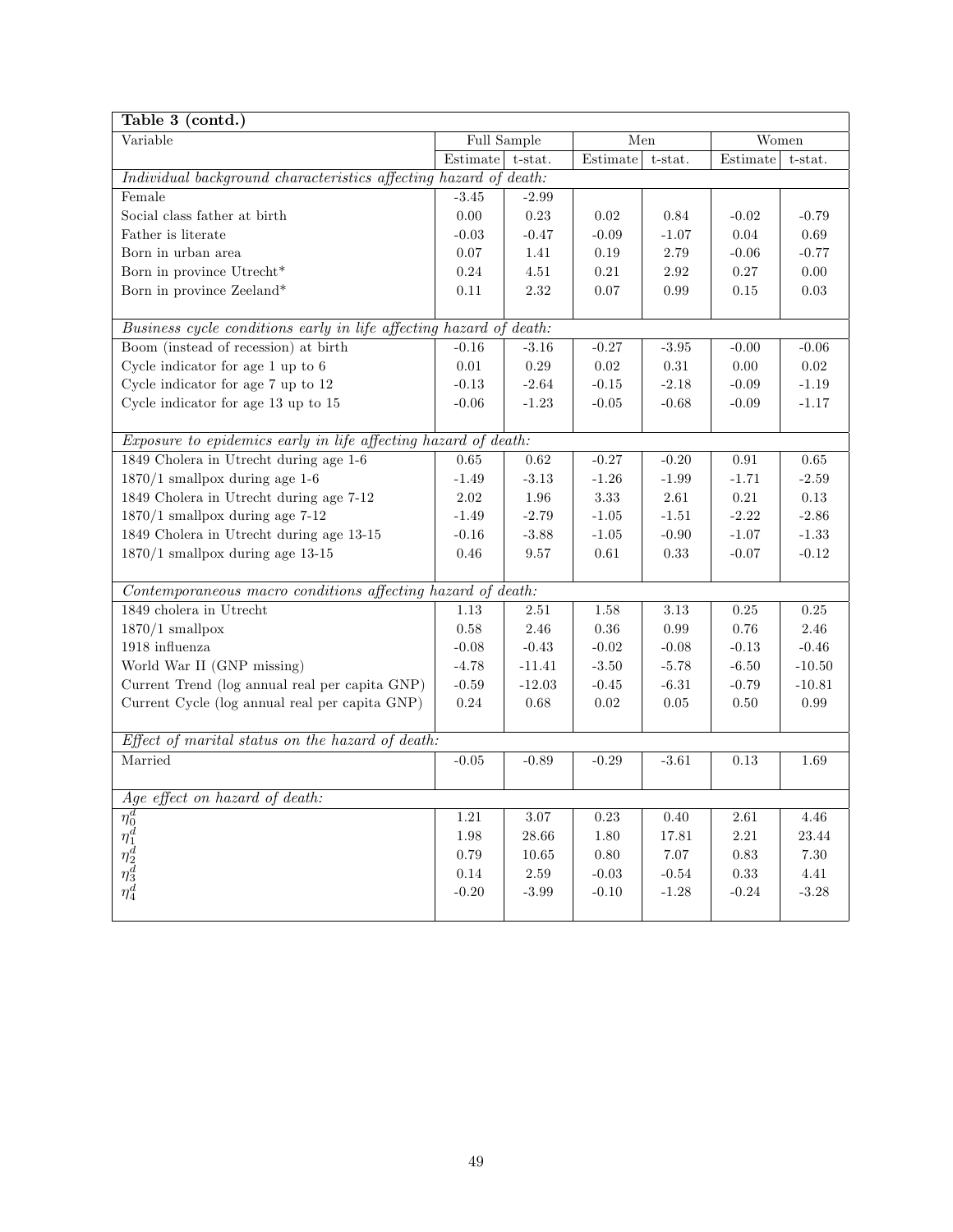| on mortality rates                                                                                                                                                                                                                                                                                                        |          |             |                                             |            |          |                  |
|---------------------------------------------------------------------------------------------------------------------------------------------------------------------------------------------------------------------------------------------------------------------------------------------------------------------------|----------|-------------|---------------------------------------------|------------|----------|------------------|
| Variable                                                                                                                                                                                                                                                                                                                  |          | Full Sample | Men                                         |            | Women    |                  |
|                                                                                                                                                                                                                                                                                                                           | Estimate | $t$ -stat.  | $\begin{array}{c} \rm Estimate \end{array}$ | t-stat.    | Estimate | t-stat.          |
| Individual background characteristics affecting hazard of marriage:                                                                                                                                                                                                                                                       |          |             |                                             |            |          |                  |
| Female                                                                                                                                                                                                                                                                                                                    | $0.45\,$ | 9.49        |                                             |            |          |                  |
| Social class father at birth                                                                                                                                                                                                                                                                                              | $-0.08$  | $-4.35$     | $-0.11$                                     | $-4.00$    | $-0.04$  | $-1.50$          |
| Father is literate                                                                                                                                                                                                                                                                                                        | $-0.11$  | $-1.52$     | $-0.02$                                     | $-0.16$    | $-0.13$  | $\textbf{-1.39}$ |
| Born in urban area                                                                                                                                                                                                                                                                                                        | $-0.07$  | $-1.52$     | $0.09\,$                                    | 1.14       | $-0.20$  | $-2.55$          |
| Born in province Utrecht*                                                                                                                                                                                                                                                                                                 | $0.04\,$ | $0.75\,$    | $0.12\,$                                    | 1.41       | $0.02\,$ | $0.26\,$         |
| Born in province Zeeland*                                                                                                                                                                                                                                                                                                 | $0.17\,$ | $3.24\,$    | 0.09                                        | $1.23\,$   | $0.24\,$ | $3.42\,$         |
|                                                                                                                                                                                                                                                                                                                           |          |             |                                             |            |          |                  |
| Business cycle conditions early in life affecting hazard of marriage:                                                                                                                                                                                                                                                     |          |             |                                             |            |          |                  |
| Boom (instead of recession) at birth                                                                                                                                                                                                                                                                                      | $-0.04$  | $-0.70$     | $-0.01$                                     | $-0.11$    | $-0.07$  | $-0.95$          |
| Cycle indicator for age $1$ up to $6$                                                                                                                                                                                                                                                                                     | $-0.01$  | $-0.19$     | $-0.12$                                     | $-1.54$    | $0.03\,$ | $0.48\,$         |
| Cycle indicator for age 7 up to 12                                                                                                                                                                                                                                                                                        | $-0.11$  | $-1.98$     | $-0.20$                                     | $-2.35$    | $-0.07$  | $-0.92$          |
| Cycle indicator for age 13 up to 15                                                                                                                                                                                                                                                                                       | $0.20\,$ | 2.38        | $0.13\,$                                    | 0.85       | $0.16\,$ | $1.39\,$         |
|                                                                                                                                                                                                                                                                                                                           |          |             |                                             |            |          |                  |
| Exposure to epidemics early in life affecting hazard of marriage:                                                                                                                                                                                                                                                         |          |             |                                             |            |          |                  |
| 1849 Cholera in Utrecht during age 1-6                                                                                                                                                                                                                                                                                    | $-0.12$  | $-0.09$     | $-0.11$                                     | $-0.05$    | $0.07\,$ | $0.05\,$         |
| $1870/1$ smallpox during age 1-6                                                                                                                                                                                                                                                                                          | $-0.89$  | $-1.98$     | $0.13\,$                                    | $\rm 0.22$ | $-1.80$  | $-2.75$          |
| 1849 Cholera in Utrecht during age 7-12                                                                                                                                                                                                                                                                                   | $-2.37$  | $-1.58$     | $-1.86$                                     | $-0.90$    | $-2.82$  | $-1.20$          |
| $1870/1$ smallpox during age 7-12                                                                                                                                                                                                                                                                                         | $0.03\,$ | $0.06\,$    | $-0.08$                                     | $-0.11$    | $0.01\,$ | $0.01\,$         |
| 1849 Cholera in Utrecht during age 13-15                                                                                                                                                                                                                                                                                  | $-3.42$  | $-2.95$     | $-2.95$                                     | $-1.71$    | $-3.10$  | $-1.81$          |
| $1870/1$ smallpox during age 13-15                                                                                                                                                                                                                                                                                        | $1.15\,$ | 2.44        | $0.36\,$                                    | 0.55       | $1.25\,$ | $2.00\,$         |
|                                                                                                                                                                                                                                                                                                                           |          |             |                                             |            |          |                  |
| Contemporaneous macro conditions affecting hazard of marriage:                                                                                                                                                                                                                                                            |          |             |                                             |            |          |                  |
| 1849 Cholera in Utrecht                                                                                                                                                                                                                                                                                                   | $-0.42$  | $-1.01$     | $-0.27$                                     | $-0.47$    | $-0.56$  | $-0.95$          |
| $1870/1$ smallpox                                                                                                                                                                                                                                                                                                         | $-0.02$  | $-0.11$     | $-0.14$                                     | $-0.59$    | $0.11\,$ | $0.49\,$         |
| 1918 influenza                                                                                                                                                                                                                                                                                                            | $0.13\,$ | 0.92        | 0.16                                        | 0.72       | 0.14     | $0.70\,$         |
| World War II (GNP missing)                                                                                                                                                                                                                                                                                                | $-3.12$  | $-4.07$     | $-2.36$                                     | $-2.21$    | $-4.47$  | $-3.89$          |
| Current Trend (log annual real per capita GNP)                                                                                                                                                                                                                                                                            | $-0.23$  | $-2.72$     | $-0.18$                                     | $-1.46$    | $-0.33$  | $-2.99$          |
| Current Cycle (log annual real per capita GNP)                                                                                                                                                                                                                                                                            | $0.97\,$ | $3.04\,$    | $0.85\,$                                    | 1.22       | $0.61\,$ | 1.45             |
|                                                                                                                                                                                                                                                                                                                           |          |             |                                             |            |          |                  |
| Age effect on hazard of marriage:                                                                                                                                                                                                                                                                                         |          |             |                                             |            |          |                  |
| $\overline{\eta^m_0}$                                                                                                                                                                                                                                                                                                     | $-9.37$  | $-7.08$     | $-9.39$                                     | $-5.48$    | $-15.99$ | $-5.07$          |
| $\eta_1^m$                                                                                                                                                                                                                                                                                                                | $-8.87$  | $-5.80$     | $-7.86$                                     | $-4.30$    | $-19.45$ | $-4.69$          |
| $\eta_2^m$                                                                                                                                                                                                                                                                                                                | $-13.37$ | $-8.58$     | $-13.99$                                    | $-7.06$    | $-23.00$ | $-5.82$          |
| $\eta_3^m$                                                                                                                                                                                                                                                                                                                | $-3.82$  | $-4.50$     | $\textbf{-3.52}$                            | $3.36\,$   | $-9.06$  | $-4.26$          |
| $\eta_4^m$                                                                                                                                                                                                                                                                                                                | $-4.72$  | $-10.14$    | $-5.21$                                     | $-8.00$    | $-7.17$  | $-7.35$          |
|                                                                                                                                                                                                                                                                                                                           |          |             |                                             |            |          |                  |
| Unobserved heterogeneity terms for marriage:                                                                                                                                                                                                                                                                              |          |             |                                             |            |          |                  |
| $\overline{v_m^1} \overline{v_m^2}$                                                                                                                                                                                                                                                                                       | $-1.73$  | $-15.81$    | $-1.83$                                     | $-11.97$   | $-1.40$  | $-9.63$          |
|                                                                                                                                                                                                                                                                                                                           | $0.60\,$ | 23.74       | $0.66\,$                                    | $17.45\,$  | $0.78\,$ | 16.73            |
|                                                                                                                                                                                                                                                                                                                           |          |             |                                             |            |          |                  |
| Unobserved heterogeneity terms for death:                                                                                                                                                                                                                                                                                 |          |             |                                             |            |          |                  |
| $\overline{v_d^1}$<br>$v_d^2$                                                                                                                                                                                                                                                                                             | $0.16\,$ | $6.03\,$    | $0.26\,$                                    | $4.22\,$   | $0.17\,$ | $5.95\,$         |
|                                                                                                                                                                                                                                                                                                                           | $-1.24$  | $-2.81$     | $-1.11$                                     | $-2.06$    | $-1.43$  | $-2.47$          |
|                                                                                                                                                                                                                                                                                                                           |          |             |                                             |            |          |                  |
| Joint probabilties of unobserved heterogeneities:                                                                                                                                                                                                                                                                         |          |             |                                             |            |          |                  |
| $q_{\rm 1}$                                                                                                                                                                                                                                                                                                               | 0.39     | 14.47       | 0.38                                        | 8.82       | 0.47     | 11.81            |
| $q_{\rm 2}$                                                                                                                                                                                                                                                                                                               | $0.41\,$ | 14.88       | $\rm 0.31$                                  | 6.58       | 0.34     | $9.83\,$         |
| $q_{3}% ,\bar{q}_{3}=0,\;q_{3}=\pm 1,\;q_{3}=\pm 1,\;q_{3}=\pm 1,\;q_{3}=\pm 1,\;q_{3}=\pm 1,\;q_{3}=\pm 1,\;q_{3}=\pm 1,\;q_{3}=\pm 1,\;q_{3}=\pm 1,\;q_{3}=\pm 1,\;q_{3}=\pm 1,\;q_{3}=\pm 1,\;q_{3}=\pm 1,\;q_{3}=\pm 1,\;q_{3}=\pm 1,\;q_{3}=\pm 1,\;q_{3}=\pm 1,\;q_{3}=\pm 1,\;q_{3}=\pm 1,\;q_{3}=\pm 1,\;q_{3}=\$ | 0.11     | $5.27\,$    | $0.14\,$                                    | $3.70\,$   | $0.14\,$ | $5.31\,$         |
| $q_{\rm 4}$                                                                                                                                                                                                                                                                                                               | $0.09\,$ | $4.03\,$    | $0.16\,$                                    | $3.76\,$   | $0.05\,$ | $2.70\,$         |

# Table 4 Parameter estimates of Model 2 with cumulative marriage effect

۰

 $\sqrt{ }$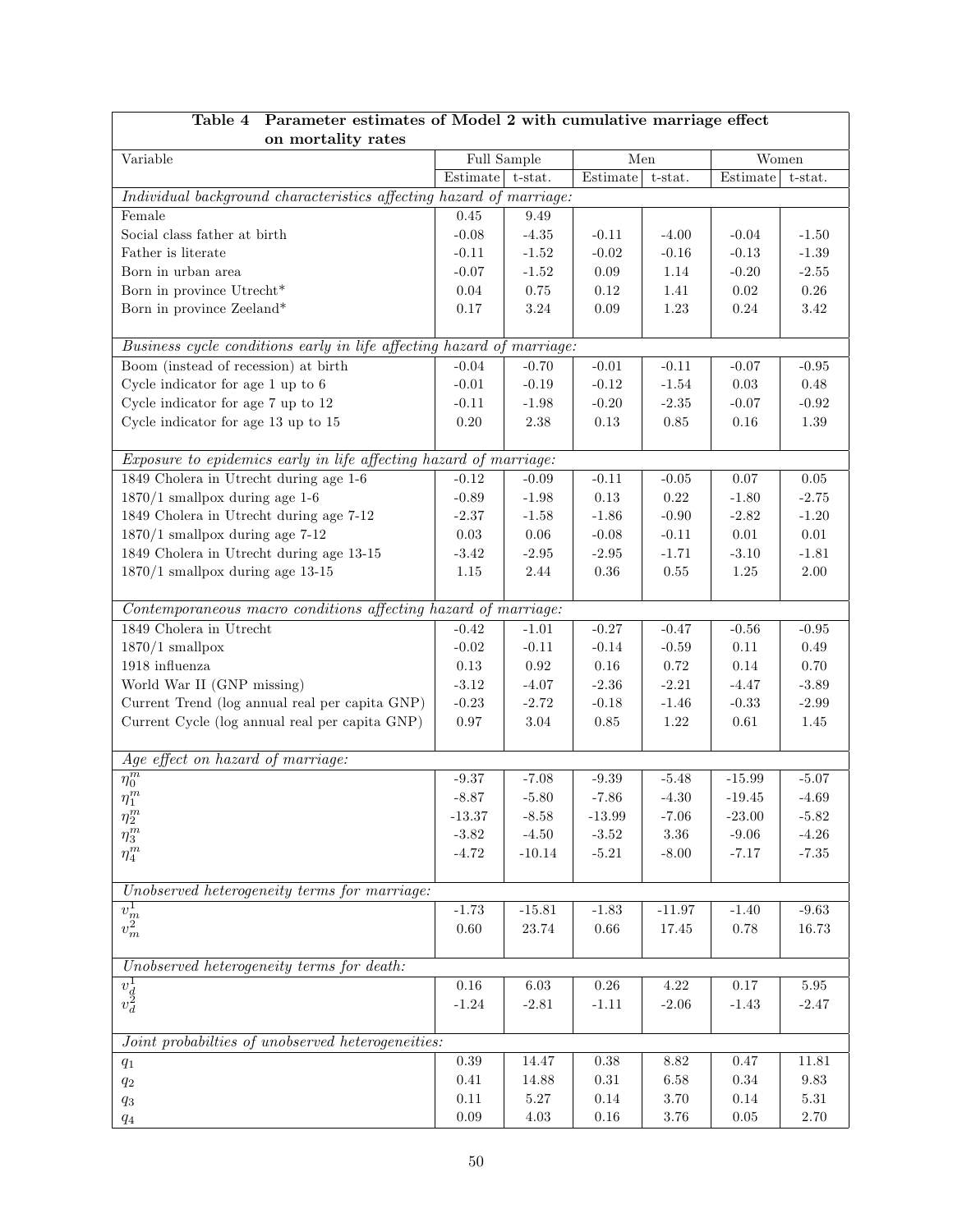| Table 4 (contd.)                                                                        |            |             |            |          |            |            |
|-----------------------------------------------------------------------------------------|------------|-------------|------------|----------|------------|------------|
| Variable                                                                                |            | Full Sample | Men        |          | Women      |            |
|                                                                                         | Estimate   | t-stat.     | Estimate   | t-stat.  | Estimate   | t-stat.    |
| Individual background characteristics affecting hazard of death:                        |            |             |            |          |            |            |
| Female                                                                                  | $-0.15$    | $-3.88$     |            |          |            |            |
| Social class father at birth                                                            | $0.00\,$   | 0.18        | 0.02       | 0.66     | $-0.02$    | $-0.85$    |
| Father is literate                                                                      | $-0.02$    | $-0.41$     | $-0.08$    | $-0.93$  | $0.05\,$   | $0.54\,$   |
| Born in urban area                                                                      | $0.07\,$   | $1.35\,$    | $0.21\,$   | $2.85\,$ | $-0.06$    | $-0.79$    |
| Born in province Utrecht*                                                               | $0.24\,$   | $4.62\,$    | $0.21\,$   | $2.76\,$ | $0.27\,$   | $3.62\,$   |
| Born in province Zeeland*                                                               | 0.12       | 2.54        | 0.04       | 0.58     | 0.16       | 2.39       |
|                                                                                         |            |             |            |          |            |            |
| Business cycle conditions early in life affecting hazard of death:                      |            |             |            |          |            |            |
| Boom (instead of recession) at birth                                                    | $-0.17$    | $-3.28$     | $-0.29$    | $-3.98$  | $-0.01$    | $-0.12$    |
| Cycle indicator for age 1 up to 6                                                       | $0.02\,$   | $0.40\,$    | $0.03\,$   | $0.39\,$ | $0.01\,$   | $0.12\,$   |
| Cycle indicator for age 7 up to 12                                                      | $-0.13$    | $-2.67$     | $-0.16$    | $-2.25$  | $-0.10$    | $-1.38$    |
| Cycle indicator for age 13 up to 15                                                     | $0.50\,$   | 2.35        | 0.42       | 0.97     | $0.28\,$   | $\rm 0.99$ |
|                                                                                         |            |             |            |          |            |            |
| Exposure to epidemics early in life affecting hazard of death:                          |            |             |            |          |            |            |
| 1849 Cholera in Utrecht during age 1-6                                                  | 0.62       | 0.60        | $0.18\,$   | 1.63     | 0.97       | $0.67\,$   |
| $1870/1$ smallpox during age 1-6                                                        | $-1.55$    | $-3.36$     | $-1.18$    | $-1.65$  | $-1.74$    | $-2.64$    |
| 1849 Cholera in Utrecht during age 7-12                                                 | 1.82       | 1.84        | 4.07       | $2.89\,$ | $0.03\,$   | $\rm 0.02$ |
| $1870/1$ smallpox during age 7-12                                                       | $-1.54$    | $-2.99$     | $-0.95$    | $-1.26$  | $-2.32$    | $-3.00$    |
| 1849 Cholera in Utrecht during age 13-15                                                | $-0.81$    | $-1.18$     | $-0.85$    | $-0.64$  | $-0.85$    | $-0.99$    |
| $1870/1$ smallpox during age 13-15                                                      | $0.42\,$   | 1.00        | $0.80\,$   | 1.19     | $0.06\,$   | $0.10\,$   |
|                                                                                         |            |             |            |          |            |            |
| Contemporaneous macro conditions affecting hazard of death:                             |            |             |            |          |            |            |
| 1849 cholera in Utrecht                                                                 | 1.14       | 2.53        | $1.54\,$   | $3.04\,$ | $\rm 0.31$ | $0.30\,$   |
| $1870/1$ smallpox                                                                       | $0.57\,$   | 2.44        | $0.35\,$   | 0.97     | $0.74\,$   | 2.40       |
| 1918 influenza                                                                          | $-0.08$    | $-0.41$     | $-0.03$    | $-0.11$  | $-0.13$    | $-0.43$    |
| World War II (GNP missing)                                                              | $-4.82$    | $-11.56$    | $-3.54$    | $-5.57$  | $-6.46$    | $-10.69$   |
| Current Trend (log annual real per capita GNP)                                          | $-0.60$    | $-12.17$    | $-0.45$    | $-6.07$  | $-0.78$    | $-10.99$   |
| Current Cycle (log annual real per capita GNP)                                          | $\rm 0.96$ | 2.38        | 1.08       | 1.44     | 0.38       | $0.82\,$   |
|                                                                                         |            |             |            |          |            |            |
| Effect of marital status on the hazard of death:                                        |            |             |            |          |            |            |
| $\frac{\eta_0^{cpe}}{\eta_1^{cpe}} \eta_1^{cpe} \eta_2^{cpe}$                           | $0.52\,$   | 2.33        | 0.55       | 1.16     | 0.28       | $\rm 0.91$ |
|                                                                                         | $0.26\,$   | $0.74\,$    | $0.02\,$   | $0.04\,$ | $0.57\,$   | $1.12\,$   |
|                                                                                         | $-0.06$    | $-1.10$     | $-0.08$    | $-1.04$  | $-0.08$    | $-1.09$    |
|                                                                                         | 0.68       | $2.00\,$    | $1.03\,$   | $2.00\,$ | $0.43\,$   | $\rm 0.92$ |
| $\eta_3^{\bar{c}pe} \over \eta_4^{cpe}$                                                 | $-0.04$    | $-0.77$     | $-0.09$    | $-1.04$  | $-0.02$    | $-0.25$    |
|                                                                                         |            |             |            |          |            |            |
| Age effect on hazard of death:                                                          |            |             |            |          |            |            |
| $\begin{array}{c} \eta^d_0 \\ \eta^d_1 \\ \eta^d_2 \\ \eta^d_3 \\ \eta^d_4 \end{array}$ | $1.28\,$   | $3.25\,$    | $\rm 0.23$ | $0.39\,$ | $2.53\,$   | $4.38\,$   |
|                                                                                         | $1.97\,$   | 26.17       | 1.82       | 15.51    | $2.22\,$   | 22.08      |
|                                                                                         | 0.80       | $9.99\,$    | $0.73\,$   | $6.21\,$ | $\rm 0.93$ | 7.51       |
|                                                                                         | $0.04\,$   | 0.58        | $-0.06$    | $-0.64$  | $0.16\,$   | 1.67       |
|                                                                                         | $-0.17$    | $-3.00$     | $-0.19$    | $-2.20$  | $-0.15$    | $-1.85$    |
|                                                                                         |            |             |            |          |            |            |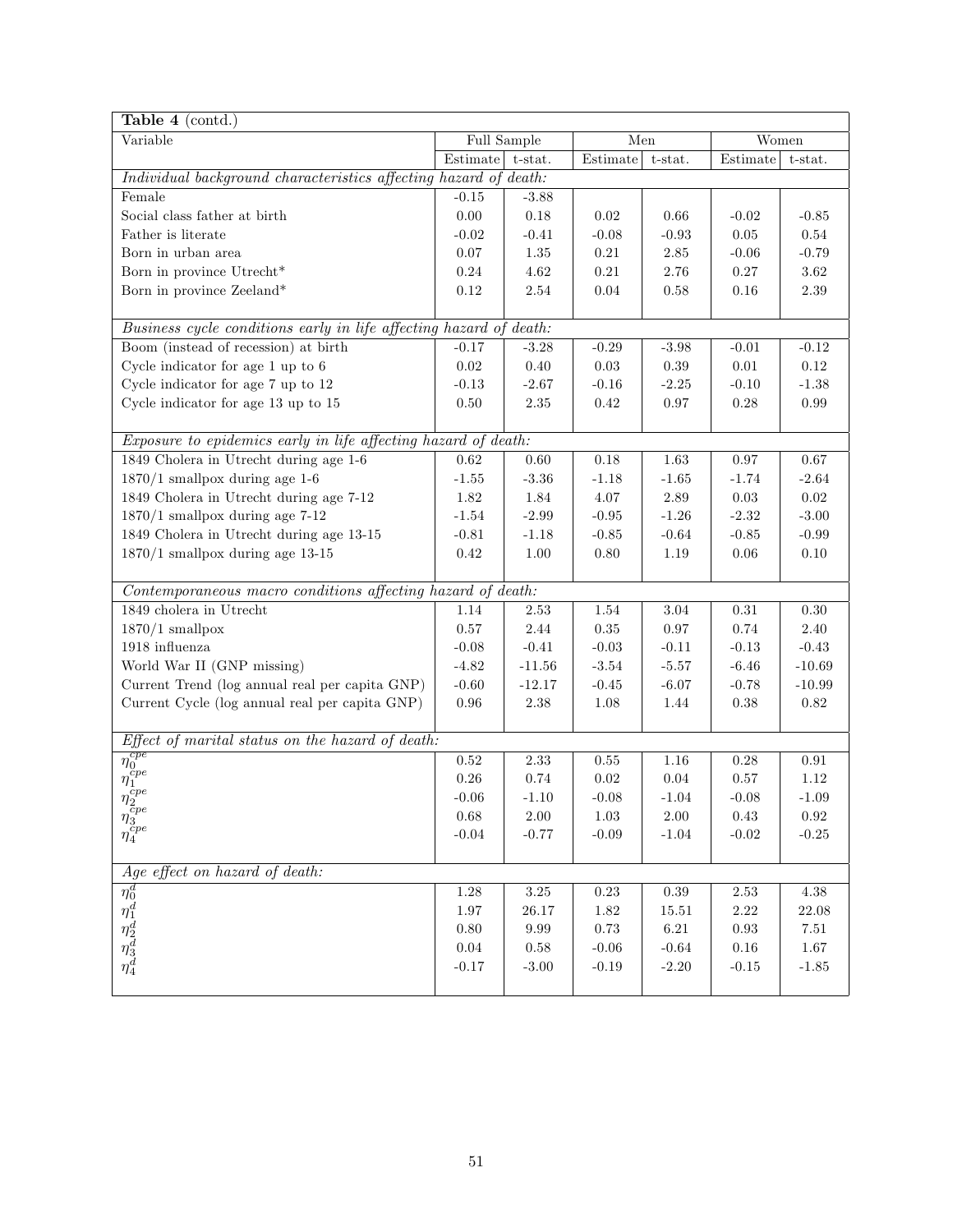| on mortality rates                                                                                                                                                                                                                                                                                                             |          |             |                  |           |            |            |
|--------------------------------------------------------------------------------------------------------------------------------------------------------------------------------------------------------------------------------------------------------------------------------------------------------------------------------|----------|-------------|------------------|-----------|------------|------------|
| Variable                                                                                                                                                                                                                                                                                                                       |          | Full Sample | Men              |           |            | Women      |
|                                                                                                                                                                                                                                                                                                                                | Estimate | t-stat.     | Estimate         | t-stat.   | Estimate   | t-stat.    |
| Individual background characteristics affecting hazard of marriage:                                                                                                                                                                                                                                                            |          |             |                  |           |            |            |
| Female                                                                                                                                                                                                                                                                                                                         | $0.45\,$ | 9.47        |                  |           |            |            |
| Social class father at birth                                                                                                                                                                                                                                                                                                   | $-0.08$  | $-4.35$     | $-0.11$          | $-4.00$   | $-0.04$    | $-1.55$    |
| Father is literate                                                                                                                                                                                                                                                                                                             | $-0.11$  | $-1.52$     | $-0.03$          | $-0.26$   | $-0.13$    | $-1.38$    |
| Born in urban area                                                                                                                                                                                                                                                                                                             | $-0.07$  | $-1.30$     | $0.09\,$         | 1.14      | $-0.19$    | $-2.53$    |
| Born in province Utrecht*                                                                                                                                                                                                                                                                                                      | $0.04\,$ | $0.75\,$    | $0.12\,$         | 1.41      | $\rm 0.02$ | $0.27\,$   |
| Born in province Zeeland*                                                                                                                                                                                                                                                                                                      | $0.17\,$ | $3.24\,$    | $0.10\,$         | 1.27      | $0.24\,$   | $3.39\,$   |
|                                                                                                                                                                                                                                                                                                                                |          |             |                  |           |            |            |
| Business cycle conditions early in life affecting hazard of marriage:                                                                                                                                                                                                                                                          |          |             |                  |           |            |            |
| Boom (instead of recession) at birth                                                                                                                                                                                                                                                                                           | $-0.04$  | $-0.70$     | $-0.01$          | $-0.16$   | $-0.08$    | $-0.98$    |
| Cycle indicator for age 1 up to 6                                                                                                                                                                                                                                                                                              | $-0.01$  | $-0.19$     | $-0.12$          | $-1.51$   | $0.03\,$   | 0.46       |
| Cycle indicator for age 7 up to 12                                                                                                                                                                                                                                                                                             | $-0.11$  | $-1.98$     | $-0.21$          | $-2.45$   | $-0.08$    | $-0.99$    |
| Cycle indicator for age 13 up to 15                                                                                                                                                                                                                                                                                            | $0.08\,$ | 0.74        | $0.21\,$         | $1.16\,$  | $-0.12$    | $-0.79$    |
|                                                                                                                                                                                                                                                                                                                                |          |             |                  |           |            |            |
| Exposure to epidemics early in life affecting hazard of marriage:                                                                                                                                                                                                                                                              |          |             |                  |           |            |            |
| 1849 Cholera in Utrecht during age 1-6                                                                                                                                                                                                                                                                                         | $-0.12$  | $-0.09$     | $-0.02$          | $-0.01$   | $0.09\,$   | $0.05\,$   |
| $1870/1$ smallpox during age 1-6                                                                                                                                                                                                                                                                                               | $-0.89$  | $-1.98$     | $0.13\,$         | $0.21\,$  | $-1.82$    | $-2.77$    |
| 1849 Cholera in Utrecht during age 7-12                                                                                                                                                                                                                                                                                        | $-2.37$  | $-1.58$     | $-1.90$          | $-0.92$   | $-2.99$    | $-1.27$    |
| $1870/1$ smallpox during age 7-12                                                                                                                                                                                                                                                                                              | $0.03\,$ | $0.06\,$    | $-0.10$          | $-0.14$   | $0.02\,$   | $0.03\,$   |
| 1849 Cholera in Utrecht during age 13-15                                                                                                                                                                                                                                                                                       | $-3.43$  | $-2.95$     | $-3.00$          | $-1.72$   | $-3.17$    | $-1.86$    |
| $1870/1$ smallpox during age 13-15                                                                                                                                                                                                                                                                                             | $1.15\,$ | 2.44        | $0.41\,$         | $0.62\,$  | $1.27\,$   | $2.02\,$   |
|                                                                                                                                                                                                                                                                                                                                |          |             |                  |           |            |            |
| Contemporaneous macro conditions affecting hazard of marriage:                                                                                                                                                                                                                                                                 |          |             |                  |           |            |            |
| $1849$ cholera in Utrecht                                                                                                                                                                                                                                                                                                      | $-0.42$  | $-1.01$     | $-0.28$          | $-0.48$   | $-0.56$    | $-0.95$    |
| $1870/1$ smallpox                                                                                                                                                                                                                                                                                                              | $-0.02$  | $-0.11$     | $-0.14$          | $-0.57$   | $0.11\,$   | $0.50\,$   |
| 1918 influenza                                                                                                                                                                                                                                                                                                                 | $0.14\,$ | $\rm 0.92$  | $0.16\,$         | 0.72      | 0.14       | $0.69\,$   |
| World War II (GNP missing)                                                                                                                                                                                                                                                                                                     | $-3.12$  | $-4.07$     | $-2.33$          | $-2.19$   | $-4.44$    | $-3.85$    |
| Current Trend (log annual real per capita GNP)                                                                                                                                                                                                                                                                                 | $-0.23$  | $-2.71$     | $-0.17$          | $-1.44$   | $-0.32$    | $-2.95$    |
| Current Cycle (log annual real per capita GNP)                                                                                                                                                                                                                                                                                 | $0.37\,$ | 1.89        | $0.23\,$         | 0.60      | $0.24\,$   | $\rm 0.91$ |
|                                                                                                                                                                                                                                                                                                                                |          |             |                  |           |            |            |
| Age effect on hazard of marriage:                                                                                                                                                                                                                                                                                              |          |             |                  |           |            |            |
| $\overline{\eta_0^m}$                                                                                                                                                                                                                                                                                                          | $-9.39$  | $-7.10$     | $\textbf{-9.55}$ | $-5.58$   | $-15.97$   | $-5.07$    |
| $\eta_1^m$                                                                                                                                                                                                                                                                                                                     | $-8.88$  | $-5.82$     | $-8.03$          | $-4.39$   | $-19.40$   | $-4.69$    |
| $\eta_2^m$                                                                                                                                                                                                                                                                                                                     | $-13.39$ | $-8.60$     | $-14.21$         | $-7.17$   | $-22.94$   | $-5.82$    |
| $\eta_3^m$                                                                                                                                                                                                                                                                                                                     | $-3.83$  | $-4.51$     | $-3.62$          | $-3.46$   | $-9.03$    | $-4.25$    |
| $\eta_4^m$                                                                                                                                                                                                                                                                                                                     | $-4.72$  | $-10.16$    | $-5.29$          | $-8.15$   | $-7.15$    | $-7.33$    |
|                                                                                                                                                                                                                                                                                                                                |          |             |                  |           |            |            |
| Unobserved heterogeneity terms for marriage:                                                                                                                                                                                                                                                                                   |          |             |                  |           |            |            |
|                                                                                                                                                                                                                                                                                                                                | $-1.73$  | $-15.79$    | $-1.81$          | $-12.01$  | $-1.40$    | $-9.57$    |
| $\overline{v^1_m} \overline{v^2_m}$                                                                                                                                                                                                                                                                                            | $0.60\,$ | 23.74       | $0.67\,$         | 17.42     | $0.77\,$   | $16.52\,$  |
|                                                                                                                                                                                                                                                                                                                                |          |             |                  |           |            |            |
| Unobserved heterogeneity terms for death:                                                                                                                                                                                                                                                                                      |          |             |                  |           |            |            |
|                                                                                                                                                                                                                                                                                                                                | $0.17\,$ | $6.12\,$    | $0.16\,$         | $3.71\,$  | $0.17\,$   | $6.04\,$   |
| $\overline{v_d^1} \overline{v_d^2}$                                                                                                                                                                                                                                                                                            | $-1.24$  | $-2.85$     | $-1.20$          | $-1.78$   | $-1.46$    | $-2.46$    |
|                                                                                                                                                                                                                                                                                                                                |          |             |                  |           |            |            |
| Joint probabilties of unobserved heterogeneities:                                                                                                                                                                                                                                                                              |          |             |                  |           |            |            |
| $q_{\rm 1}$                                                                                                                                                                                                                                                                                                                    | 0.39     | 14.73       | 0.41             | $\,9.91$  | 0.48       | $12.60\,$  |
| $q_{\rm 2}$                                                                                                                                                                                                                                                                                                                    | $0.41\,$ | 15.85       | $0.39\,$         | $10.54\,$ | $0.33\,$   | $9.48\,$   |
| $q_{3}% ,\bar{q}_{3}+\bar{q}_{1}+q_{2}+q_{3}+q_{4}+q_{5}% ,\bar{q}_{2}+q_{6}% ,\bar{q}_{2}+q_{7},\bar{q}_{3}+q_{7},\bar{q}_{4}+q_{6}% ,\bar{q}_{5}+q_{7},\bar{q}_{6}+q_{7},\bar{q}_{7}+q_{8},\bar{q}_{8}+q_{8},\bar{q}_{9}+q_{8},\bar{q}_{10}+q_{11}+q_{12}+q_{13}+q_{14},\bar{q}_{11}+q_{12}+q_{13}+q_{14},\bar{q}_{12}+q_{1$ | 0.11     | $5.56\,$    | $0.11\,$         | $3.43\,$  | $0.13\,$   | $5.32\,$   |
| $q_{\rm 4}$                                                                                                                                                                                                                                                                                                                    | $0.09\,$ | 4.67        | $0.08\,$         | $2.84\,$  | $0.07\,$   | $3.54\,$   |

# Table 5. Parameter estimates of Model 3 with age dependent marriage effect

 $\overline{\phantom{a}}$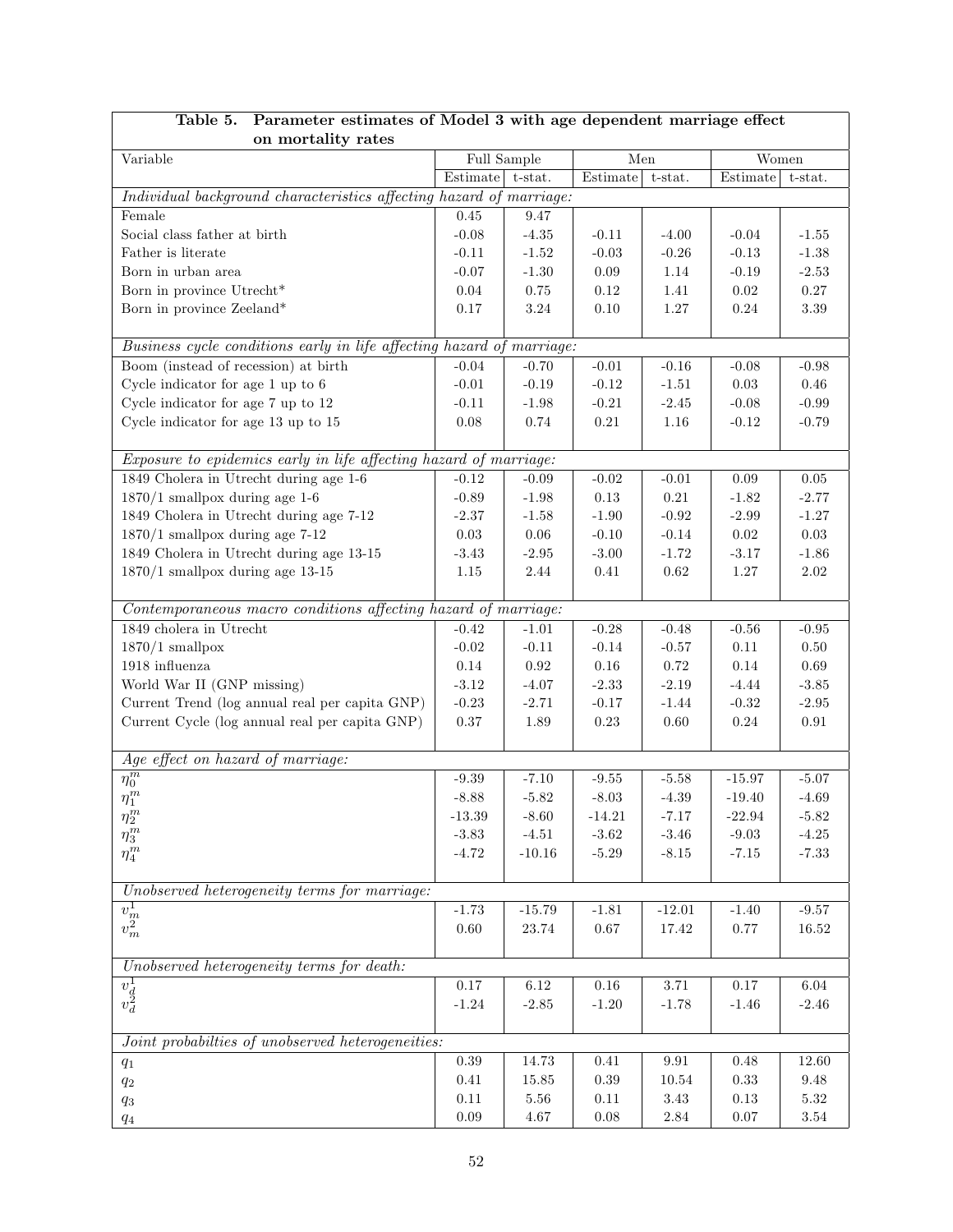| Table 5 (contd.)                                                   |            |             |            |            |            |            |
|--------------------------------------------------------------------|------------|-------------|------------|------------|------------|------------|
| Variable                                                           |            | Full Sample | Men        |            | Women      |            |
|                                                                    | Estimate   | t-stat.     | Estimate   | t-stat.    | Estimate   | t-stat.    |
| Individual background characteristics affecting hazard of death:   |            |             |            |            |            |            |
| Female                                                             | $-0.16$    | $-3.97$     |            |            |            |            |
| Social class father at birth                                       | 0.00       | $0.17\,$    | 0.02       | 0.68       | $-0.02$    | $-0.87$    |
| Father is literate                                                 | $-0.02$    | $-0.36$     | $-0.07$    | $-0.85$    | $0.05\,$   | $0.54\,$   |
| Born in urban area                                                 | $0.07\,$   | 1.42        | $\rm 0.21$ | $2.91\,$   | $-0.05$    | $-0.73$    |
| Born in province Utrecht*                                          | $0.25\,$   | 4.73        | 0.23       | $3.08\,$   | $0.27\,$   | $3.65\,$   |
| Born in province Zeeland*                                          | 0.12       | 2.61        | 0.07       | 1.08       | 0.16       | 2.39       |
|                                                                    |            |             |            |            |            |            |
| Business cycle conditions early in life affecting hazard of death: |            |             |            |            |            |            |
| Boom (instead of recession) at birth                               | $-0.18$    | $-3.38$     | $-0.29$    | $-4.03$    | $-0.01$    | $-0.19$    |
| Cycle indicator for age 1 up to 6                                  | $\rm 0.02$ | 0.45        | $0.03\,$   | $0.46\,$   | $0.01\,$   | $0.13\,$   |
| Cycle indicator for age 7 up to 12                                 | $-0.14$    | $-2.78$     | $-0.17$    | $-2.39$    | $-0.09$    | $-1.25$    |
| Cycle indicator for age 13 up to 15                                | $0.01\,$   | 0.04        | 0.12       | 0.48       | 0.07       | $0.38\,$   |
|                                                                    |            |             |            |            |            |            |
| Exposure to epidemics early in life affecting hazard of death:     |            |             |            |            |            |            |
| 1849 Cholera in Utrecht during age 1-6                             | 0.63       | 0.61        | $-0.28$    | $-0.19$    | 1.04       | 0.74       |
| $1870/1$ smallpox during age 1-6                                   | $-1.61$    | $-3.48$     | $-1.36$    | $-2.07$    | $-1.79$    | $-2.73$    |
| 1849 Cholera in Utrecht during age 7-12                            | 1.83       | 1.84        | 3.33       | $2.56\,$   | 0.17       | $0.12\,$   |
| $1870/1$ smallpox during age 7-12                                  | $-1.55$    | $-2.98$     | $-1.07$    | $-1.51$    | $-2.35$    | $-3.01$    |
| 1849 Cholera in Utrecht during age 13-15                           | $-0.85$    | $-1.27$     | $-1.20$    | $-1.02$    | $-0.96$    | $-1.18$    |
| $1870/1$ smallpox during age 13-15                                 | $0.45\,$   | 1.05        | 0.66       | 1.03       | 0.03       | $0.06\,$   |
|                                                                    |            |             |            |            |            |            |
| Contemporaneous macro conditions affecting hazard of death:        |            |             |            |            |            |            |
| 1849 cholera in Utrecht                                            | 1.16       | 2.57        | 1.57       | 3.11       | $0.34\,$   | $0.33\,$   |
| $1870/1$ smallpox                                                  | $0.58\,$   | 2.46        | $0.36\,$   | $\rm 0.98$ | $0.76\,$   | 2.46       |
| 1918 influenza                                                     | $-0.09$    | $-0.45$     | $-0.03$    | $-0.12$    | $-0.14$    | $-0.47$    |
| World War II (GNP missing)                                         | $-4.88$    | $-11.52$    | $-3.55$    | $-5.59$    | $-6.63$    | $-10.82$   |
| Current Trend (log annual real per capita GNP)                     | $-0.60$    | $-12.11$    | $-0.45$    | $-6.08$    | $-0.80$    | $-11.11$   |
| Current Cycle (log annual real per capita GNP)                     | $-0.37$    | $-2.27$     | $-0.02$    | $-0.05$    | $-0.42$    | $-2.13$    |
|                                                                    |            |             |            |            |            |            |
| Effect of marital status on the hazard of death:                   |            |             |            |            |            |            |
| $\frac{\eta_0^{age}}{\eta_1^{ape}}$                                | 0.17       | 1.46        | $-0.14$    | $-0.60$    | $0.29\,$   | $2.00\,$   |
|                                                                    | $0.22\,$   | $\rm 0.62$  | $-0.05$    | $-0.09$    | 0.51       | $1.01\,$   |
|                                                                    | $-0.06$    | $-1.23$     | $-0.07$    | $-0.93$    | $-0.09$    | $-1.14$    |
|                                                                    | 0.68       | $2.00\,$    | $1.04\,$   | $2.03\,$   | $0.43\,$   | $\rm 0.91$ |
| $\eta_{3}^{\bar{a}pe} \over \eta_{4}^{ape}$                        | $-0.04$    | $-0.78$     | $-0.09$    | $-1.07$    | $-0.02$    | $-0.27$    |
|                                                                    |            |             |            |            |            |            |
| Age effect on hazard of death:                                     |            |             |            |            |            |            |
| $\eta_0^d$<br>$\eta_1^d$<br>$\eta_2^d$<br>$\eta_3^d$<br>$\eta_4^d$ | $1.35\,$   | $3.35\,$    | $0.23\,$   | $0.37\,$   | $2.74\,$   | $4.68\,$   |
|                                                                    | $1.95\,$   | 25.46       | 1.83       | 14.58      | $2.14\,$   | $20.51\,$  |
|                                                                    | 0.83       | 8.16        | 0.70       | 3.95       | $1.02\,$   | $7.42\,$   |
|                                                                    | $-0.05$    | $-0.73$     | $-0.13$    | $-1.81$    | $\rm 0.03$ | $0.29\,$   |
|                                                                    | $-0.15$    | $-1.89$     | $-0.24$    | $-1.90$    | $-0.02$    | $-0.16$    |
|                                                                    |            |             |            |            |            |            |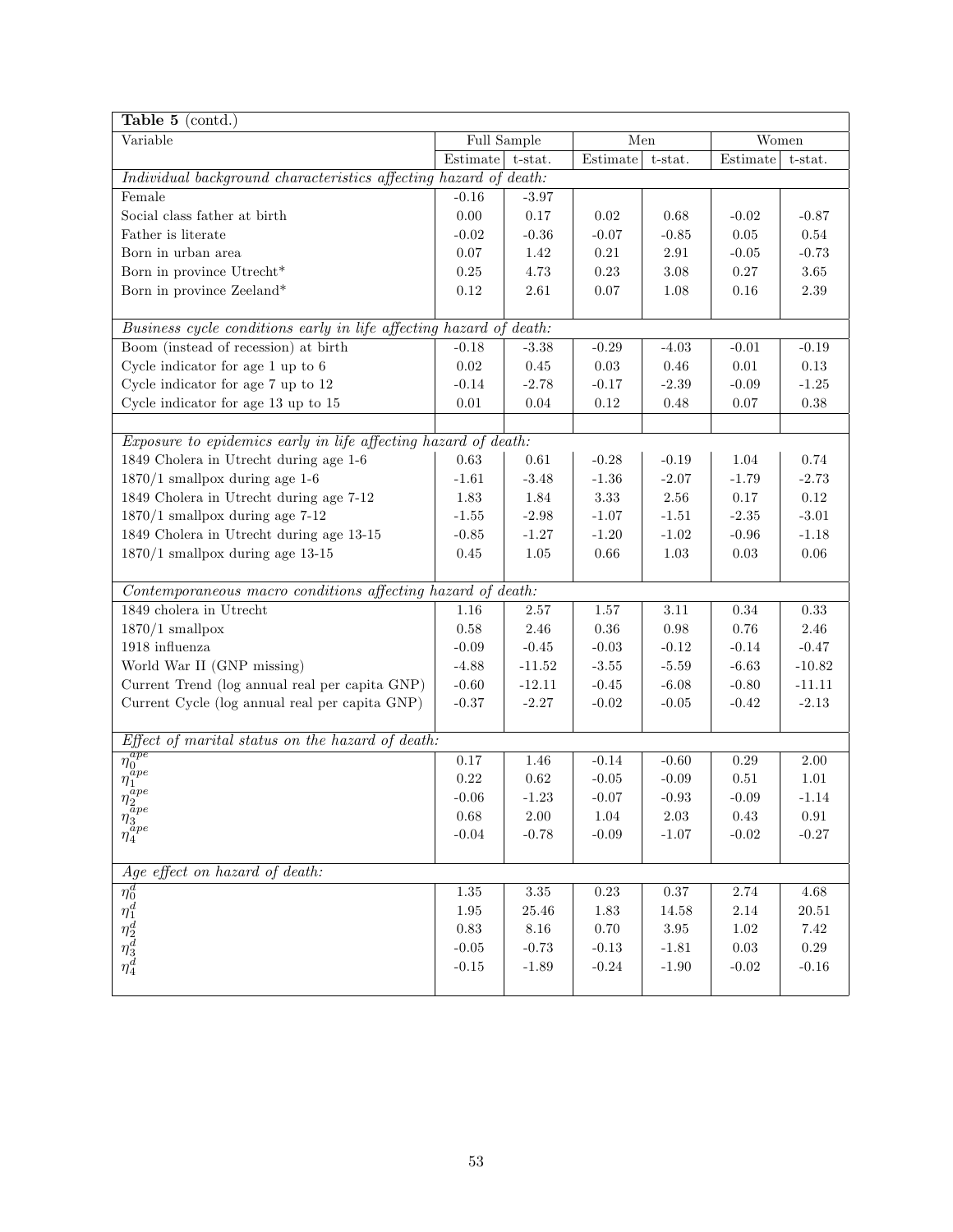| Table 6.<br>Parameter estimates of Model 4 with cumulative marriage duration<br>and age dependent marriage effect on mortality rates                                                                                                                                                                                           |                  |             |                  |                  |                     |           |  |  |
|--------------------------------------------------------------------------------------------------------------------------------------------------------------------------------------------------------------------------------------------------------------------------------------------------------------------------------|------------------|-------------|------------------|------------------|---------------------|-----------|--|--|
| Variable                                                                                                                                                                                                                                                                                                                       |                  | Full Sample | Men              |                  | Women               |           |  |  |
|                                                                                                                                                                                                                                                                                                                                | Estimate t-stat. |             | Estimate t-stat. |                  | Estimate            | t-stat.   |  |  |
| Individual background characteristics affecting hazard of marriage:                                                                                                                                                                                                                                                            |                  |             |                  |                  |                     |           |  |  |
| Female                                                                                                                                                                                                                                                                                                                         | 0.46             | 9.54        |                  |                  |                     |           |  |  |
| Social class father at birth                                                                                                                                                                                                                                                                                                   | $-0.08$          | $-4.40$     | $-0.11$          | $-4.05$          | $-0.04$             | $-1.46$   |  |  |
| Father is literate                                                                                                                                                                                                                                                                                                             | $-0.11$          | $-1.50$     | $-0.01$          | $-0.07$          | $-0.13$             | $-1.38$   |  |  |
| Born in urban area                                                                                                                                                                                                                                                                                                             | $-0.07$          | $-1.28$     | $0.10\,$         | $1.24\,$         | $-0.20$             | $-2.55$   |  |  |
| Born in province Utrecht*                                                                                                                                                                                                                                                                                                      | $0.04\,$         | $0.73\,$    | 0.12             | $1.38\,$         | $0.02\,$            | $0.26\,$  |  |  |
| Born in province Zeeland*                                                                                                                                                                                                                                                                                                      | $0.17\,$         | $3.20\,$    | $0.09\,$         | 0.08             | $0.24\,$            | $3.43\,$  |  |  |
| Business cycle conditions early in life affecting hazard of marriage:                                                                                                                                                                                                                                                          |                  |             |                  |                  |                     |           |  |  |
| Boom (instead of recession) at birth                                                                                                                                                                                                                                                                                           | $-0.04$          | $-0.68$     | $-0.00$          | $-0.04$          | $-0.07$             | $-0.93$   |  |  |
| Cycle indicator for age 1 up to 6                                                                                                                                                                                                                                                                                              | $-0.01$          | $-0.20$     | $-0.12$          | $-1.54$          | $0.04\,$            | $0.49\,$  |  |  |
| Cycle indicator for age 7 up to 12                                                                                                                                                                                                                                                                                             | $-0.11$          | $-1.96$     | 0.18             | $-2.14$          | $-0.07$             | $-0.88$   |  |  |
| Cycle indicator for age 13 up to 15                                                                                                                                                                                                                                                                                            | $0.69\,$         | 2.69        | $0.38\,$         | $0.70\,$         | $0.24\,$            | $0.66\,$  |  |  |
|                                                                                                                                                                                                                                                                                                                                |                  |             |                  |                  |                     |           |  |  |
| Exposure to epidemics early in life affecting hazard of marriage:                                                                                                                                                                                                                                                              |                  |             |                  |                  |                     |           |  |  |
| 1849 Cholera in Utrecht during age 1-6                                                                                                                                                                                                                                                                                         | $-0.14$          | $-0.10$     | $-0.75$          | $-0.33$          | 0.07                | $0.04\,$  |  |  |
| $1870/1$ smallpox during age 1-6                                                                                                                                                                                                                                                                                               | $-0.89$          | $-1.98$     | 0.12             | $\rm 0.21$       | $-1.79$             | $-2.74$   |  |  |
| 1849 Cholera in Utrecht during age 7-12                                                                                                                                                                                                                                                                                        | $-2.40$          | $-1.61$     | $-1.80$          | $-0.86$          | $-2.71$             | $-1.16$   |  |  |
| $1870/1$ smallpox during age 7-12                                                                                                                                                                                                                                                                                              | $0.05\,$         | $0.10\,$    | $-0.04$          | $-0.05$          | $0.00\,$            | $0.00\,$  |  |  |
| 1849 Cholera in Utrecht during age 13-15                                                                                                                                                                                                                                                                                       | $-3.45$          | $-2.98$     | $-2.94$          | $-1.71$          | $-3.07$             | $-1.79$   |  |  |
| $1870/1$ smallpox during age 13-15                                                                                                                                                                                                                                                                                             | $1.16\,$         | $2.44\,$    | $0.30\,$         | $0.66\,$         | $1.24\,$            | $1.97\,$  |  |  |
| Contemporaneous macro conditions affecting hazard of marriage:                                                                                                                                                                                                                                                                 |                  |             |                  |                  |                     |           |  |  |
| $1849$ cholera in Utrecht                                                                                                                                                                                                                                                                                                      | $-0.42$          | $-1.01$     | $-0.26$          | $-0.44$          | $-0.56$             | $-0.94$   |  |  |
| $1870/1$ smallpox                                                                                                                                                                                                                                                                                                              | $-0.02$          | $-0.11$     | $-0.15$          | $-0.63$          | $0.10\,$            | $0.49\,$  |  |  |
| 1918 influenza                                                                                                                                                                                                                                                                                                                 | $0.13\,$         | $\rm 0.91$  | $0.16\,$         | $0.72\,$         | $0.14\,$            | 0.71      |  |  |
| World War II (GNP missing)                                                                                                                                                                                                                                                                                                     | $-3.09$          | $-4.03$     | $-2.42$          | $-2.27$          | $-4.49$             | $-3.90$   |  |  |
| Current Trend (log annual real per capita GNP)                                                                                                                                                                                                                                                                                 | $-0.22$          | $-2.67$     | $-0.18$          | $\textbf{-1.52}$ | $-0.33$             | $-3.01$   |  |  |
| Current Cycle (log annual real per capita GNP)                                                                                                                                                                                                                                                                                 | $0.09\,$         | $0.57\,$    | $0.36\,$         | $1.17\,$         | $0.22\,$            | $0.98\,$  |  |  |
| Age effect on hazard of marriage:                                                                                                                                                                                                                                                                                              |                  |             |                  |                  |                     |           |  |  |
| $\overline{\eta_0^m}$                                                                                                                                                                                                                                                                                                          | $-9.38$          | $-7.08$     | $-9.08$          | $\text{-}5.30$   | $-16.08$            | $-5.02$   |  |  |
| $\eta_1^m$                                                                                                                                                                                                                                                                                                                     | $-8.85$          | $-5.79$     | $-7.57$          | $-4.13$          | $-19.58$            | $-4.65$   |  |  |
| $\eta_2^m$                                                                                                                                                                                                                                                                                                                     | $-13.34$         | $-8.55$     | $-13.57$         | $-6.84$          | $-23.14$            | $-5.78$   |  |  |
| $\eta_3^m$                                                                                                                                                                                                                                                                                                                     | $-3.81$          | $-4.48$     | $-3.36$          | $-3.19$          | $-9.13$             | $-4.24$   |  |  |
| $\eta_4^m$                                                                                                                                                                                                                                                                                                                     | $-4.70$          | $-10.09$    | $-5.03$          | $-7.71$          | $-7.21$             | $-7.35$   |  |  |
|                                                                                                                                                                                                                                                                                                                                |                  |             |                  |                  |                     |           |  |  |
| Unobserved heterogeneity terms for marriage:                                                                                                                                                                                                                                                                                   | $-1.74$          |             | $-1.86$          |                  |                     | $-9.64$   |  |  |
| $\overline{v_m^1} \overline{v_m^2}$                                                                                                                                                                                                                                                                                            |                  | $-15.75$    | $\,0.64\,$       | $-11.86$         | $-1.40$<br>$0.78\,$ |           |  |  |
|                                                                                                                                                                                                                                                                                                                                | 0.60             | 23.69       |                  | 17.89            |                     | 16.89     |  |  |
| Unobserved heterogeneity terms for death:                                                                                                                                                                                                                                                                                      |                  |             |                  |                  |                     |           |  |  |
| $\overline{v_d^1} \\ v_d^2$                                                                                                                                                                                                                                                                                                    | $0.17\,$         | $6.01\,$    | $0.33\,$         | $6.31\,$         | $0.17\,$            | $6.26\,$  |  |  |
|                                                                                                                                                                                                                                                                                                                                | $-1.24$          | $-2.80$     | $-1.26$          | $-2.72$          | $-1.47$             | $-2.53$   |  |  |
| Joint probabilties of unobserved heterogeneities:                                                                                                                                                                                                                                                                              |                  |             |                  |                  |                     |           |  |  |
| $q_1$                                                                                                                                                                                                                                                                                                                          | $0.39\,$         | $14.39\,$   | 0.40             | 11.58            | 0.46                | $11.36\,$ |  |  |
| $q_2$                                                                                                                                                                                                                                                                                                                          | $0.40\,$         | $13.39\,$   | $0.25\,$         | $5.65\,$         | 0.34                | 9.86      |  |  |
| $q_{3}% ,\bar{q}_{3}+\bar{q}_{1}+q_{2}+q_{3}+q_{4}+q_{5}% ,\bar{q}_{2}+q_{6}% ,\bar{q}_{2}+q_{7},\bar{q}_{3}+q_{7},\bar{q}_{4}+q_{6}% ,\bar{q}_{5}+q_{7},\bar{q}_{6}+q_{7},\bar{q}_{7}+q_{8},\bar{q}_{8}+q_{8},\bar{q}_{9}+q_{8},\bar{q}_{10}+q_{11}+q_{12}+q_{13}+q_{14},\bar{q}_{11}+q_{12}+q_{13}+q_{14},\bar{q}_{12}+q_{1$ | 0.10             | 4.75        | $0.12\,$         | $4.20\,$         | $0.15\,$            | $5.33\,$  |  |  |
| $q_{\rm 4}$                                                                                                                                                                                                                                                                                                                    | $0.11\,$         | $4.27\,$    | $0.23\,$         | $5.73\,$         | $0.05\,$            | $2.39\,$  |  |  |

# Table 6. Parameter estimates of Model 4 with cumulative marriage duration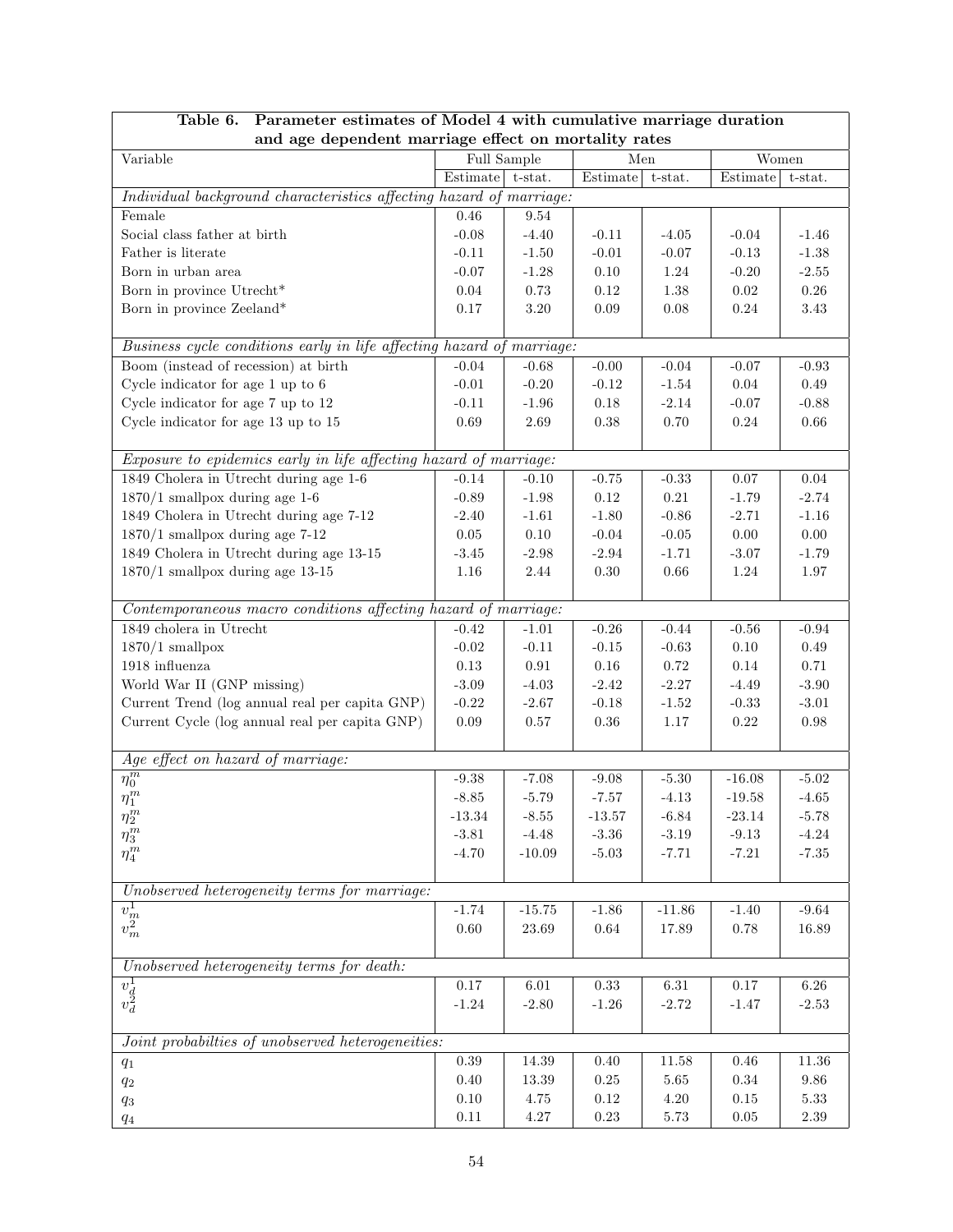| Table $6$ (contd.)                                                                                                               |                    |            |            |            |            |            |  |
|----------------------------------------------------------------------------------------------------------------------------------|--------------------|------------|------------|------------|------------|------------|--|
| Variable                                                                                                                         | Full Sample<br>Men |            | Women      |            |            |            |  |
|                                                                                                                                  | Estimate           | t-stat.    | Estimate   | t-stat.    | Estimate   | t-stat.    |  |
| Individual background characteristics affecting hazard of death:                                                                 |                    |            |            |            |            |            |  |
| Female                                                                                                                           | $-0.17$            | $-4.21$    |            |            |            |            |  |
| Social class father at birth                                                                                                     | $0.00\,$           | 0.19       | $0.02\,$   | 0.74       | $-0.02$    | $-0.85$    |  |
| Father is literate                                                                                                               | $-0.02$            | $-0.38$    | $-0.08$    | $-0.81$    | $0.04\,$   | $0.51\,$   |  |
| Born in urban area                                                                                                               | $0.07\,$           | 1.33       | $0.20\,$   | $2.71\,$   | $-0.05$    | $-0.74$    |  |
| Born in province Utrecht*                                                                                                        | $0.24\,$           | 4.63       | $\rm 0.21$ | $2.69\,$   | $0.27\,$   | $3.60\,$   |  |
| Born in province Zeeland*                                                                                                        | $0.12\,$           | 2.43       | $\rm 0.03$ | 0.40       | $0.16\,$   | $2.39\,$   |  |
|                                                                                                                                  |                    |            |            |            |            |            |  |
| Business cycle conditions early in life affecting hazard of death:                                                               |                    |            |            |            |            |            |  |
| Boom (instead of recession) at birth                                                                                             | $-0.18$            | $-3.35$    | $-0.32$    | $-4.21$    | $-0.01$    | $-0.13$    |  |
| Cycle indicator for age 1upto 6                                                                                                  | $0.02\,$           | $0.44\,$   | $0.03\,$   | 0.44       | $0.01\,$   | $\rm 0.21$ |  |
| Cycle indicator for age 7 up to 12                                                                                               | $-0.13$            | $-2.64$    | $-0.16$    | $-2.17$    | $-0.10$    | $-1.29$    |  |
| Cycle indicator for age 13 up to 15                                                                                              | $-0.03$            | $-0.26$    | $-0.16$    | $-2.17$    | $-0.19$    | $-1.12$    |  |
|                                                                                                                                  |                    |            |            |            |            |            |  |
| Exposure to epidemics early in life affecting hazard of death:                                                                   |                    |            |            |            |            |            |  |
| 1849 Cholera in Utrecht during age 1-6                                                                                           | 0.74               | 0.70       | $0.41\,$   | $\rm 0.23$ | 0.07       | $0.04\,$   |  |
| $1870/1$ smallpox during age 1-6                                                                                                 | $-1.58$            | $-3.40$    | $-1.17$    | $-1.53$    | $-1.79$    | $-2.74$    |  |
| 1849 Cholera in Utrecht during age 7-12                                                                                          | 1.94               | 1.93       | 4.73       | 3.15       | $-2.71$    | $-1.16$    |  |
| $1870/1$ smallpox during age 7-12                                                                                                | $-1.55$            | $-2.98$    | $-0.82$    | $-1.02$    | 0.00       | $0.00\,$   |  |
| 1849 Cholera in Utrecht during age 13-15                                                                                         | $-0.76$            | $-1.11$    | $-0.49$    | $-0.34$    | $-1.00$    | $-1.18$    |  |
| $1870/1$ smallpox during age 13-15                                                                                               | $0.43\,$           | $1.02\,$   | $0.84\,$   | $1.24\,$   | $-0.03$    | $-0.05$    |  |
|                                                                                                                                  |                    |            |            |            |            |            |  |
| Contemporaneous macro conditions affecting hazard of death:                                                                      |                    |            |            |            |            |            |  |
| 1849 cholera in Utrecht                                                                                                          | 1.15               | 2.55       | 1.51       | 2.98       | 0.32       | $\rm 0.31$ |  |
| $1870/1$ smallpox                                                                                                                | $0.58\,$           | $2.46\,$   | $0.35\,$   | $\rm 0.95$ | $0.75\,$   | $2.43\,$   |  |
| 1918 influenza                                                                                                                   | $-0.08$            | $-0.43$    | $-0.02$    | $-0.06$    | $-0.13$    | $-0.45$    |  |
| World War II (GNP missing)                                                                                                       | $-4.88$            | $-11.44$   | $-3.63$    | $-5.51$    | $-6.60$    | $-10.79$   |  |
| Current Trend (log annual real per capita GNP)                                                                                   | $-0.60$            | $-12.03$   | $-0.46$    | $-5.99$    | $-0.80$    | $-11.08$   |  |
| Current Cycle (log annual real per capita GNP)                                                                                   | $0.12\,$           | 0.53       | $-0.33$    | $-0.69$    | 0.02       | $0.08\,$   |  |
|                                                                                                                                  |                    |            |            |            |            |            |  |
| Effect of marital status on the hazard of death:                                                                                 |                    |            |            |            |            |            |  |
| $\frac{\eta_0^{cpe}}{\eta_1^{cpe}}$                                                                                              | $-0.05$            | $-0.79$    | $-0.08$    | $-0.97$    | $-0.02$    | $-0.24$    |  |
|                                                                                                                                  | $0.91\,$           | $2.35\,$   | $0.52\,$   | $0.57\,$   | $0.34\,$   | $\rm 0.62$ |  |
|                                                                                                                                  | 0.73               | $2.03\,$   | $-0.10$    | $-0.11$    | $0.61\,$   | $1.25\,$   |  |
|                                                                                                                                  | $\rm 0.42$         | $1.75\,$   | $-0.12$    | $-0.22$    | $\rm 0.42$ | $1.29\,$   |  |
|                                                                                                                                  | $0.16\,$           | $1.62\,$   | 0.00       | $0.02\,$   | $0.21\,$   | 1.54       |  |
|                                                                                                                                  | $-0.30$            | $-1.37$    | $-0.09$    | $-0.21$    | $0.02\,$   | $0.07\,$   |  |
|                                                                                                                                  | $0.24\,$           | $\,0.68\,$ | $0.02\,$   | $0.05\,$   | $0.55\,$   | $1.08\,$   |  |
| $\eta_3^{cpe}\overline{\eta_4^{ape}}\overline{\eta_1^{ape}\overline{\eta_3^{ape}}\overline{\eta_3^{ape}\overline{\eta_4^{ape}}}$ | $-0.06$            | $-1.17$    | $-0.07$    | $-0.87$    | $-0.09$    | $-1.16$    |  |
|                                                                                                                                  | $0.68\,$           | $1.99\,$   | $0.98\,$   | $1.92\,$   | $0.43\,$   | $\rm 0.92$ |  |
|                                                                                                                                  |                    |            |            |            |            |            |  |
| Age effect on hazard of death:                                                                                                   |                    |            |            |            |            |            |  |
| $\frac{\eta_0^d}{\eta_1^d}$<br>$\frac{\eta_2^d}{\eta_3^d}$<br>$\frac{\eta_3^d}{\eta_4^d}$                                        | $1.34\,$           | $3.30\,$   | $0.25\,$   | $0.41\,$   | $2.74\,$   | $4.69\,$   |  |
|                                                                                                                                  | $1.93\,$           | 24.21      | 1.85       | 15.16      | $2.18\,$   | 20.77      |  |
|                                                                                                                                  | $0.84\,$           | $8.22\,$   | $0.80\,$   | $4.82\,$   | $0.99\,$   | $7.18\,$   |  |
|                                                                                                                                  | $-0.06$            | $-0.80$    | $-0.11$    | $-1.11$    | $0.05\,$   | $0.43\,$   |  |
|                                                                                                                                  | $-0.13$            | $-1.71$    | $-0.25$    | $-2.07$    | $-0.05$    | $-0.46$    |  |
|                                                                                                                                  |                    |            |            |            |            |            |  |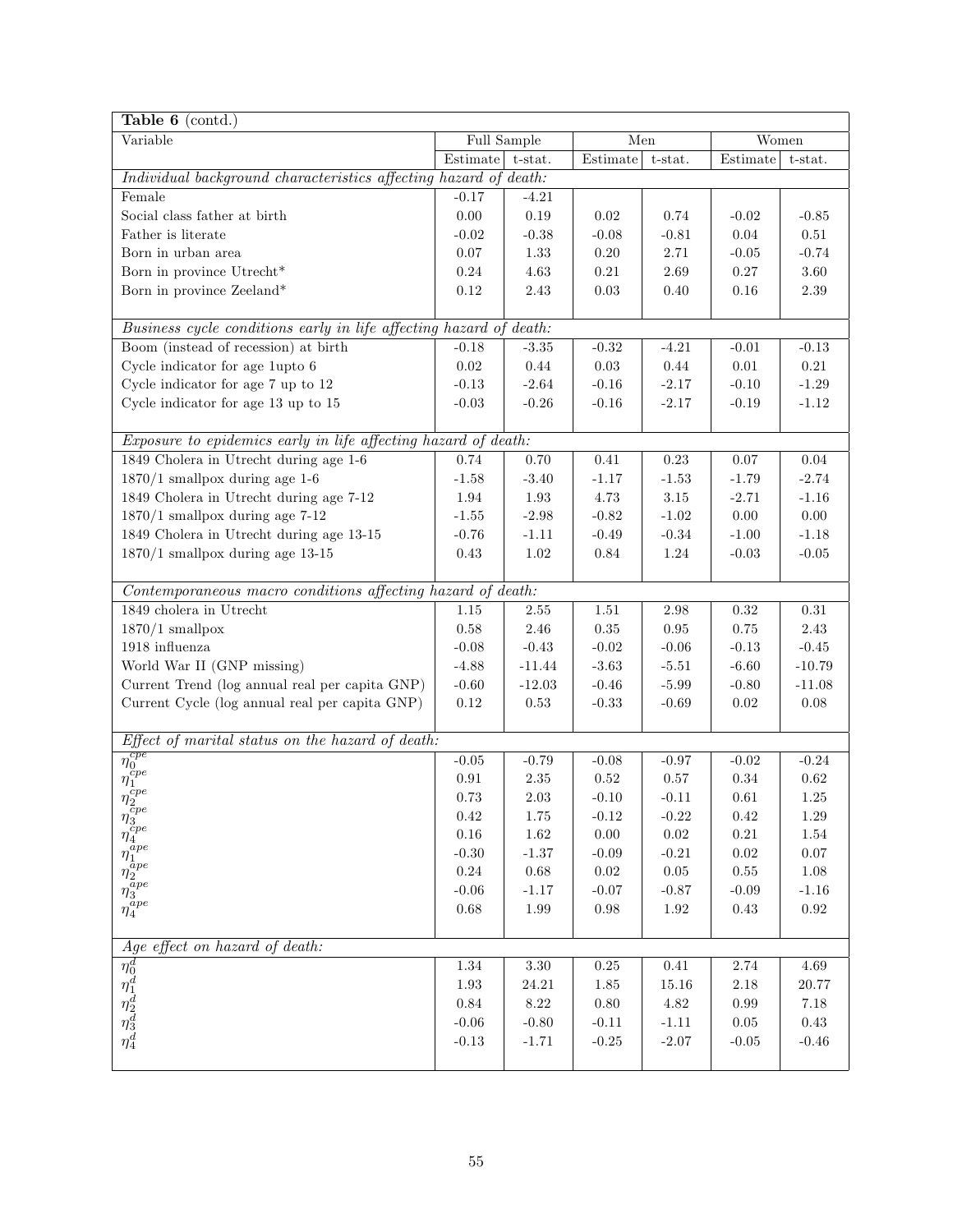| Parameter estimates of Model 5 with age dependent marriage effect<br>Table 7. |                                      |                    |                     |                    |                      |                    |
|-------------------------------------------------------------------------------|--------------------------------------|--------------------|---------------------|--------------------|----------------------|--------------------|
| on mortality rates and age dependent marriage effect interacted with          |                                      |                    |                     |                    |                      |                    |
| whether the individual is born in a boom or not                               |                                      |                    |                     |                    |                      |                    |
| Variable                                                                      |                                      | Full Sample        | Men                 |                    | Women                |                    |
|                                                                               | $\overline{\text{Estimate}}$ t-stat. |                    | Estimate t-stat.    |                    | Estimate             | t-stat.            |
| Individual background characteristics affecting hazard of marriage:           |                                      |                    |                     |                    |                      |                    |
| Female                                                                        | $0.45\,$                             | 9.46               |                     |                    |                      |                    |
| Social class father at birth                                                  | $-0.08$                              | $-4.35$            | $-0.11$             | $-4.00$            | $-0.04$              | $-1.55$            |
| Father is literate                                                            | $-0.11$                              | $-1.52$            | $-0.03$             | $-0.27$            | $-0.13$              | $-1.38$            |
| Born in urban area                                                            | $-0.07$                              | $-1.30$            | $0.09\,$            | 1.15               | $-0.20$              | $-2.53$            |
| Born in province Utrecht*                                                     | $0.04\,$                             | 0.75               | $0.12\,$            | 1.42               | $0.02\,$             | 0.27               |
| Born in province Zeeland*                                                     | $0.17\,$                             | $3.24\,$           | $0.10\,$            | $1.27\,$           | 0.24                 | 3.40               |
| Business cycle conditions early in life affecting hazard of marriage:         |                                      |                    |                     |                    |                      |                    |
|                                                                               |                                      |                    |                     |                    |                      |                    |
| Boom (instead of recession) at birth                                          | $-0.04$                              | $-0.70$            | $-0.01$             | $-0.16$            | $-0.08$              | $-0.98$            |
| Cycle indicator for age 1 up to 6                                             | $-0.01$                              | $-0.19$            | $-0.12$             | $-1.50$            | $0.03\,$             | 0.46               |
| Cycle indicator for age 7 up to 12                                            | $-0.11$                              | $-1.97$            | $-0.21$             | $-2.46$            | $-0.08$              | $-0.98$            |
| Cycle indicator for age 13 up to 15                                           | $-0.04$                              | $-0.22$            | $0.14\,$            | $0.54\,$           | $-0.28$              | $-1.29$            |
| Exposure to epidemics early in life affecting hazard of marriage:             |                                      |                    |                     |                    |                      |                    |
| 1849 Cholera in Utrecht during age 1-6                                        | $-0.12$                              | $-0.09$            | $-0.05$             | $-0.02$            | $0.08\,$             | $0.05\,$           |
| $1870/1$ smallpox during age 1-6                                              | $-0.89$                              | $-1.98$            | $0.12\,$            | $\rm 0.21$         | $-1.82$              | $-2.77$            |
| 1849 Cholera in Utrecht during age 7-12                                       | $-2.37$                              | $-1.58$            | $-1.90$             | $-0.93$            | $-2.98$              | $-1.26$            |
| $1870/1$ smallpox during age 7-12                                             | $0.03\,$                             | $0.06\,$           | $-0.11$             | $-0.15$            | $0.02\,$             | $\rm 0.02$         |
| 1849 Cholera in Utrecht during age 13-15                                      | $-3.43$                              | $-2.95$            | $-3.01$             | $-1.73$            | $-3.17$              | $-1.85$            |
| $1870/1$ smallpox during age 13-15                                            | $1.15\,$                             | $2.44\,$           | $0.42\,$            | $0.63\,$           | $1.27\,$             | $2.02\,$           |
|                                                                               |                                      |                    |                     |                    |                      |                    |
| Contemporaneous macro conditions affecting hazard of marriage:                |                                      |                    |                     |                    |                      |                    |
| $1849$ cholera in Utrecht                                                     | $-0.42$                              | $-1.01$            | $-0.28$             | $-0.48$            | $-0.56$              | $-0.95$            |
| $1870/1$ smallpox                                                             | $-0.02$                              | $-0.11$            | $-0.13$             | $-0.56$            | $0.11\,$             | 0.50               |
| 1918 influenza                                                                | 0.14                                 | $\rm 0.92$         | $0.16\,$            | 0.72               | 0.14                 | $0.69\,$           |
| World War II (GNP missing)                                                    | $-3.12$                              | $-4.07$            | $-2.34$             | $-2.19$            | $-4.45$              | $-3.84$            |
| Current Trend (log annual real per capita GNP)                                | $-0.23$                              | $-2.71$            | $-0.17$             | $-1.44$            | $-0.33$              | $-2.94$            |
| Current Cycle (log annual real per capita GNP)                                | $0.20\,$                             | $\,0.63\,$         | $0.16\,$            | $0.60\,$           | $-0.06$              | $-0.15$            |
|                                                                               |                                      |                    |                     |                    |                      |                    |
| Age effect on hazard of marriage:                                             | $-9.39$                              |                    |                     |                    |                      |                    |
| $\overline{\eta_0^m}$                                                         |                                      | $-7.10$            | $-9.56$             | $-5.58$            | $-15.98$<br>$-19.41$ | $-5.07$            |
| $\eta_1^m$                                                                    | $-8.88$<br>$-13.39$                  | $-5.81$<br>$-8.59$ | $-8.05$<br>$-14.27$ | $-4.40$<br>$-7.17$ | $-22.95$             | $-4.69$<br>$-5.81$ |
| $\eta_2^m$                                                                    | $-3.83$                              | $-4.51$            | $-3.63$             | $-3.46$            | $-9.04$              | $-4.25$            |
| $\eta_3^m$                                                                    | $-4.72$                              | $-10.15$           | $-5.30$             | $-8.15$            | $-7.15$              | $-7.32$            |
| $\eta_4^m$                                                                    |                                      |                    |                     |                    |                      |                    |
| Unobserved heterogeneity terms for marriage:                                  |                                      |                    |                     |                    |                      |                    |
|                                                                               | $-1.73$                              | $-15.78$           | $-1.81$             | $-11.99$           | $-1.40$              | $-9.56$            |
| $\overline{v_m^1} \overline{v_m^2}$                                           | $0.60\,$                             | 23.73              | $0.67\,$            | 17.41              | 0.77                 | 16.53              |
|                                                                               |                                      |                    |                     |                    |                      |                    |
| Unobserved heterogeneity terms for death:                                     |                                      |                    |                     |                    |                      |                    |
|                                                                               | $0.16\,$                             | 5.68               | 0.14                | $3.511\,$          | $0.17\,$             | 5.618              |
| $\overline{v_d^1}$<br>$v_d^2$                                                 | $-1.24$                              | $-2.66$            | $-1.25$             | $-1.65$            | $-1.41$              | $-2.36$            |
|                                                                               |                                      |                    |                     |                    |                      |                    |
| Joint probabilties of unobserved heterogeneities:                             |                                      |                    |                     |                    |                      |                    |
| $q_1$                                                                         | 0.39                                 | 14.38              | $\rm 0.42$          | 10.24              | 0.48                 | 12.12              |
| $q_2$                                                                         | $0.41\,$                             | 15.69              | $0.40\,$            | 11.26              | 0.33                 | 9.36               |
| $q_{3}% =\sqrt{q_{\text{m}}-q_{\text{m}}}$                                    | $0.11\,$                             | $5.10\,$           | $0.11\,$            | $3.16\,$           | $0.13\,$             | $4.98\,$           |
| $q_4$                                                                         | $0.09\,$                             | 4.28               | $0.07\,$            | $2.53\,$           | $0.07\,$             | $3.38\,$           |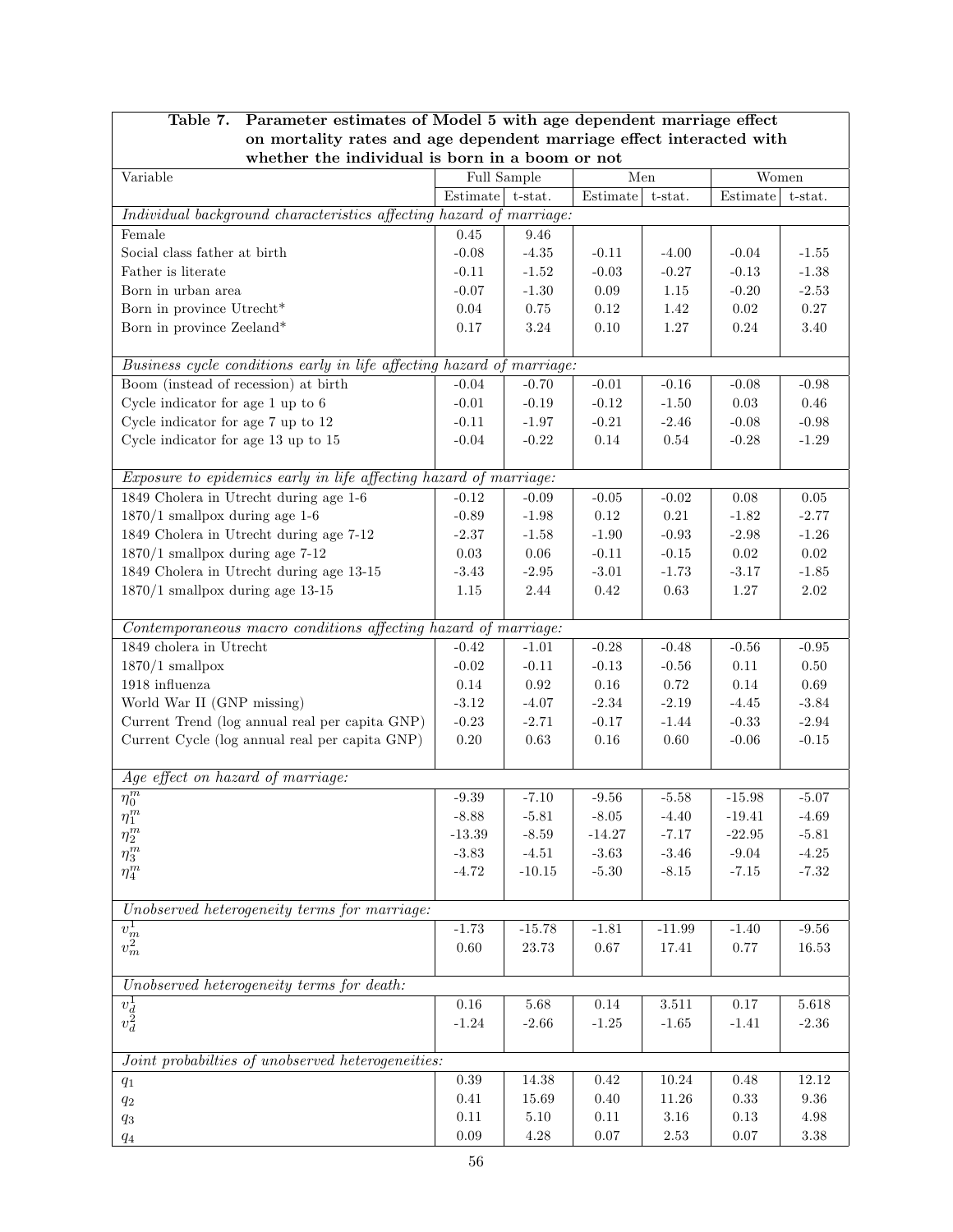| Table 7 (contd.)                                                   |             |            |          |          |            |            |
|--------------------------------------------------------------------|-------------|------------|----------|----------|------------|------------|
| Variable                                                           | Full Sample |            | Men      |          | Women      |            |
|                                                                    | Estimate    | $t$ -stat. | Estimate | t-stat.  | Estimate   | t-stat.    |
| Individual background characteristics affecting hazard of death:   |             |            |          |          |            |            |
| Female                                                             | $-0.16$     | $-3.96$    |          |          |            |            |
| Social class father at birth                                       | $0.00\,$    | $0.17\,$   | 0.02     | 0.68     | $-0.02$    | $-0.86$    |
| Father is literate                                                 | $-0.02$     | $-0.31$    | $-0.07$  | $-0.79$  | $0.05\,$   | $0.54\,$   |
| Born in urban area                                                 | $0.07\,$    | 1.42       | $0.21\,$ | $2.89\,$ | $-0.06$    | $-0.81$    |
| Born in province Utrecht*                                          | $0.25\,$    | 4.74       | $0.23\,$ | 3.12     | $0.28\,$   | $3.67\,$   |
| Born in province Zeeland*                                          | $0.13\,$    | 2.67       | $0.08\,$ | $1.10\,$ | $0.17\,$   | $2.49\,$   |
|                                                                    |             |            |          |          |            |            |
| Business cycle conditions early in life affecting hazard of death: |             |            |          |          |            |            |
| Boom (instead of recession) at birth                               | $-0.12$     | $-1.63$    | $-0.32$  | $-3.08$  | 0.17       | 1.40       |
| Cycle indicator for age 1upto 6                                    | $\rm 0.02$  | 0.44       | $0.03\,$ | 0.47     | 0.01       | $0.19\,$   |
| Cycle indicator for age 7 up to 12                                 | $-0.14$     | $-2.74$    | $-0.17$  | $-2.36$  | $-0.09$    | $-1.24$    |
| Cycle indicator for age 13 up to 15                                | 0.18        | 0.93       | $0.14\,$ | 0.54     | $0.28\,$   | $1.14\,$   |
|                                                                    |             |            |          |          |            |            |
| Exposure to epidemics early in life affecting hazard of death:     |             |            |          |          |            |            |
| 1849 Cholera in Utrecht during age 1-6                             | 0.57        | 0.55       | $-0.38$  | $-0.27$  | 0.98       | 0.68       |
| $1870/1$ smallpox during age 1-6                                   | $-1.61$     | $-3.50$    | $3.31\,$ | $2.58\,$ | $-1.70$    | $-2.57$    |
| 1849 Cholera in Utrecht during age 7-12                            | $1.80\,$    | 1.84       | $-1.38$  | $-2.14$  | $0.14\,$   | $0.09\,$   |
| $1870/1$ smallpox during age 7-12                                  | $-1.55$     | $-3.00$    | $-1.06$  | $-1.51$  | $-2.37$    | $-3.04$    |
| 1849 Cholera in Utrecht during age 13-15                           | $-0.88$     | $-1.30$    | $-1.20$  | $-1.03$  | $-0.96$    | $-1.12$    |
| $1870/1$ smallpox during age 13-15                                 | $0.44\,$    | 1.02       | 0.63     | 0.99     | 0.08       | $0.15\,$   |
|                                                                    |             |            |          |          |            |            |
| Contemporaneous macro conditions affecting hazard of death:        |             |            |          |          |            |            |
| 1849 cholera in Utrecht                                            | $1.14\,$    | 2.52       | 1.55     | 3.07     | $\rm 0.31$ | $\rm 0.31$ |
| $1870/1$ smallpox                                                  | $0.57\,$    | 2.41       | $0.35\,$ | $0.97\,$ | $0.74\,$   | 2.37       |
| 1918 influenza                                                     | $-0.08$     | $-0.40$    | $-0.02$  | $-0.08$  | $-0.12$    | $-0.42$    |
| World War II (GNP missing)                                         | $-4.86$     | $-11.38$   | $-3.55$  | $-5.57$  | $-6.62$    | $-10.66$   |
| Current Trend (log annual real per capita GNP)                     | $-0.60$     | $-11.98$   | $-0.45$  | $-6.05$  | $-0.80$    | $-10.93$   |
| Current Cycle (log annual real per capita GNP)                     | $-0.28$     | $-1.13$    | $0.00\,$ | 0.00     | $-0.31$    | $-1.03$    |
|                                                                    |             |            |          |          |            |            |
| Effect of marital status on the hazard of death:                   |             |            |          |          |            |            |
| $\frac{\eta_0^{ap}}{\eta_1^{ape}}$                                 | $0.16\,$    | $\rm 0.84$ | $-0.18$  | $-0.50$  | $0.33\,$   | $1.38\,$   |
|                                                                    | $0.23\,$    | $0.35\,$   | $-0.05$  | $-0.11$  | $0.54\,$   | $1.06\,$   |
|                                                                    | $-0.06$     | $-1.17$    | $-0.06$  | $-0.88$  | $-0.08$    | $-1.03$    |
| $\eta_{3}^{\tilde{a}pe} \eta_{4}^{\tilde{a}pe}$                    | $\,0.68\,$  | $0.34\,$   | $1.04\,$ | $2.03\,$ | $0.43\,$   | $\rm 0.91$ |
|                                                                    | $-0.04$     | $-0.77$    | $-0.09$  | $-1.07$  | $-0.02$    | $-0.26$    |
| Age interacted with boom at birth $\left(\eta_0^{a, int}\right)$   | 0.02        | 0.07       | $0.08\,$ | 0.18     | $-0.09$    | $-0.31$    |
| $\eta_1^{a,int}$<br>Age interacted with boom at birth              | $-0.18$     | $-0.60$    | $-0.12$  | $-0.19$  | $-0.23$    | $-0.64$    |
| $\eta_2^{a,int}$<br>Age interacted with boom at birth              | $0.36\,$    | 0.98       | $0.22\,$ | 0.30     | 0.55       | $1.16\,$   |
| $\eta_3^{a,int}$<br>Age interacted with boom at birth              | $-0.38$     | $-1.60$    | $-0.29$  | $0.64\,$ | $-0.46$    | $-1.54$    |
| $\eta_4^{a,int}$<br>Age interacted with boom at birth              | $0.23\,$    | 1.43       | $0.18\,$ | 0.68     | 0.30       | $1.33\,$   |
|                                                                    |             |            |          |          |            |            |
| Age effect on hazard of death:                                     |             |            |          |          |            |            |
|                                                                    | 1.29        | 3.17       | 0.24     | 0.39     | 2.62       | 4.41       |
|                                                                    | 1.94        | 24.65      | 1.83     | 14.19    | 2.13       | 19.94      |
|                                                                    | $0.83\,$    | 7.97       | 0.71     | 3.91     | 1.01       | 7.20       |
|                                                                    | $-0.05$     | $-0.73$    | $-0.12$  | $-1.09$  | 0.03       | $0.31\,$   |
| $\eta^d_0 \eta^d_1 \eta^d_2 \eta^d_3 \eta^d_4$                     | $-0.14$     | $-1.78$    | $-0.23$  | $-1.82$  | $-0.02$    | $-0.16$    |
|                                                                    |             |            |          |          |            |            |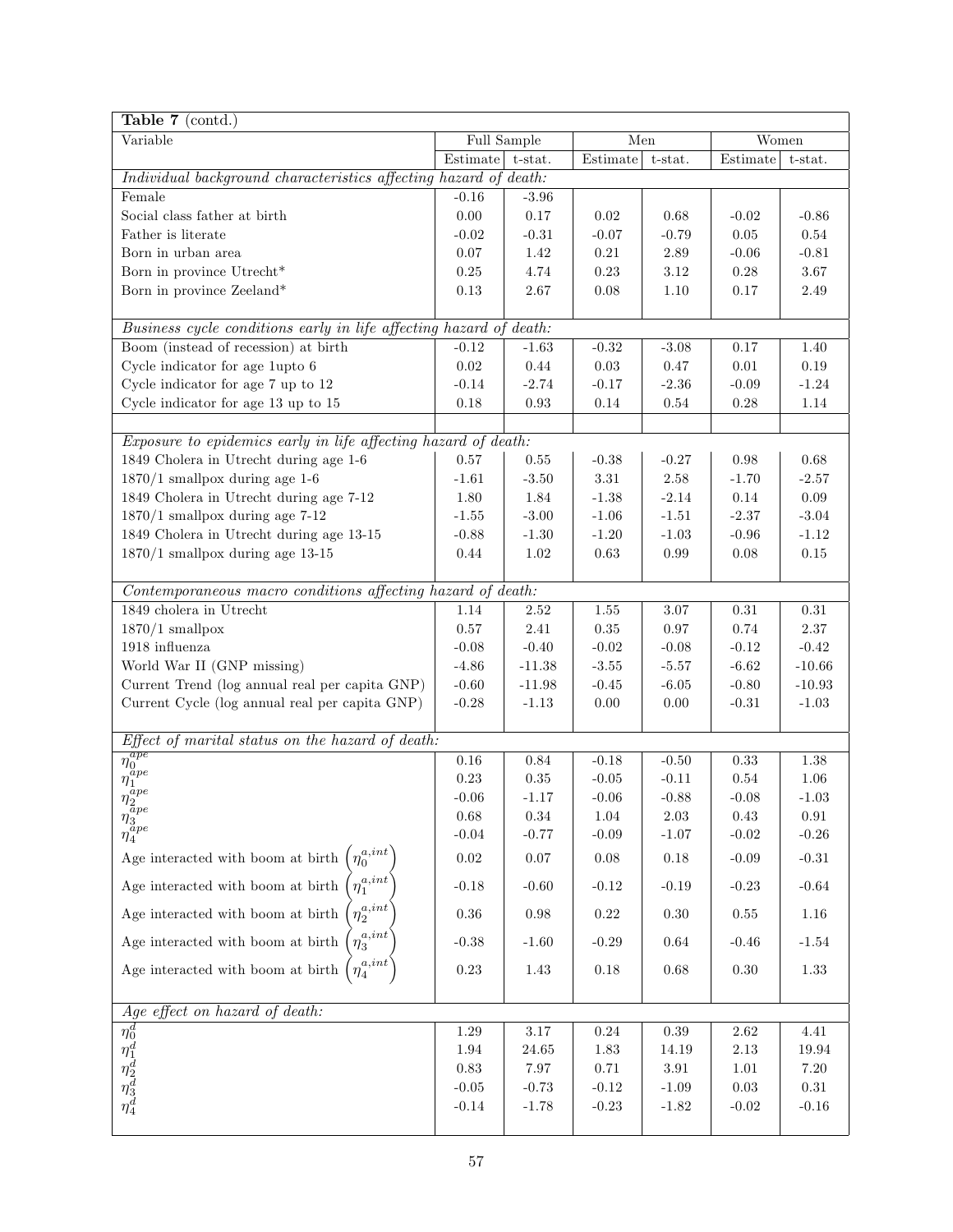| Parameter estimates of Model 6 with cumulative duration of marriage<br>Table 8.<br>dependent marriage effect on mortality rates and cumulative duration |          |            |  |  |  |  |
|---------------------------------------------------------------------------------------------------------------------------------------------------------|----------|------------|--|--|--|--|
|                                                                                                                                                         |          |            |  |  |  |  |
| of marriage dependent marriage effect interacted with whether the<br>individual is born in a boom or not                                                |          |            |  |  |  |  |
| Variable                                                                                                                                                | Women    |            |  |  |  |  |
|                                                                                                                                                         | Estimate | $t$ -stat. |  |  |  |  |
| Individual background characteristics affecting hazard of marriage:                                                                                     |          |            |  |  |  |  |
| Social class father at birth                                                                                                                            | $-0.04$  | $-1.48$    |  |  |  |  |
| Father is literate                                                                                                                                      | $-0.13$  | $-1.39$    |  |  |  |  |
| Born in urban area                                                                                                                                      | $-0.20$  | $-2.55$    |  |  |  |  |
| Born in province Utrecht*                                                                                                                               | 0.02     | 0.27       |  |  |  |  |
| Born in province Zeeland*                                                                                                                               | $0.24\,$ | 3.43       |  |  |  |  |
| Business cycle conditions early in life affecting hazard of marriage:                                                                                   |          |            |  |  |  |  |
| Boom (instead of recession) at birth                                                                                                                    | $-0.07$  | $-0.93$    |  |  |  |  |
| Cycle indicator for age 1 up to 6                                                                                                                       | $0.04\,$ | 0.49       |  |  |  |  |
| Cycle indicator for age 7 up to 12                                                                                                                      | $-0.07$  | $-0.90$    |  |  |  |  |
| Cycle indicator for age 13 up to 15                                                                                                                     | $0.06\,$ | 0.34       |  |  |  |  |
|                                                                                                                                                         |          |            |  |  |  |  |
| Exposure to epidemics early in life affecting hazard of marriage:                                                                                       |          |            |  |  |  |  |
| 1849 Cholera in Utrecht during age 1-6                                                                                                                  | 0.07     | 0.04       |  |  |  |  |
| $1870/1$ smallpox during age 1-6                                                                                                                        | $-1.79$  | $-2.74$    |  |  |  |  |
| 1849 Cholera in Utrecht during age 7-12                                                                                                                 | $-2.76$  | $-1.18$    |  |  |  |  |
| $1870/1$ smallpox during age 7-12                                                                                                                       | $0.01\,$ | 0.01       |  |  |  |  |
| 1849 Cholera in Utrecht during age 13-15                                                                                                                | $-3.08$  | $-1.79$    |  |  |  |  |
| $1870/1$ smallpox during age 13-15                                                                                                                      | $1.25\,$ | 1.99       |  |  |  |  |
|                                                                                                                                                         |          |            |  |  |  |  |
| Contemporaneous macro conditions affecting hazard of marriage:                                                                                          |          |            |  |  |  |  |
| $1849$ cholera in Utrecht                                                                                                                               | $-0.56$  | $-0.94$    |  |  |  |  |
| $1870/1$ smallpox                                                                                                                                       | $0.10\,$ | 0.49       |  |  |  |  |
| 1918 influenza                                                                                                                                          | 0.14     | $0.70\,$   |  |  |  |  |
| World War II (GNP missing)                                                                                                                              | $-4.48$  | $-3.89$    |  |  |  |  |
| Current Trend (log annual real per capita GNP)                                                                                                          | $-0.33$  | $-3.00$    |  |  |  |  |
| Current Cycle (log annual real per capita GNP)                                                                                                          | $0.36\,$ | $0.46\,$   |  |  |  |  |
| Age effect on hazard of marriage:                                                                                                                       |          |            |  |  |  |  |
| $\overline{\eta_0^m}$                                                                                                                                   | $-15.09$ | $-4.62$    |  |  |  |  |
| $\eta_1^m$                                                                                                                                              | $-19.47$ | $-4.70$    |  |  |  |  |
| $\eta_2^m$                                                                                                                                              | $-23.03$ | $-5.83$    |  |  |  |  |
| $\eta_3^m$                                                                                                                                              | $-9.07$  | $-4.26$    |  |  |  |  |
| $\eta_4^m$                                                                                                                                              | $-7.18$  | $-7.36$    |  |  |  |  |
|                                                                                                                                                         |          |            |  |  |  |  |
| Unobserved heterogeneity terms for marriage:                                                                                                            |          |            |  |  |  |  |
|                                                                                                                                                         | $-1.40$  | $-9.62$    |  |  |  |  |
| $\overline{v_m^1} \overline{v_m^2}$                                                                                                                     | 0.78     | 16.78      |  |  |  |  |
|                                                                                                                                                         |          |            |  |  |  |  |
| Unobserved heterogeneity terms for death:                                                                                                               |          |            |  |  |  |  |
| $\frac{v_d^1}{v_d^2}$                                                                                                                                   | $0.17\,$ | 5.7        |  |  |  |  |
|                                                                                                                                                         | $-1.38$  | $-2.44$    |  |  |  |  |
| Joint probabilties of unobserved heterogeneities:                                                                                                       |          |            |  |  |  |  |
| $q_1$                                                                                                                                                   | 0.46     | 11.04      |  |  |  |  |
| $q_{\rm 2}$                                                                                                                                             | 0.34     | 9.80       |  |  |  |  |
| $q_{3}% =\sqrt{q_{\text{m}}-q_{\text{m}}}$                                                                                                              | $0.15\,$ | $5.15\,$   |  |  |  |  |
| $q_{\rm 4}$                                                                                                                                             | $0.05\,$ | $2.54\,$   |  |  |  |  |